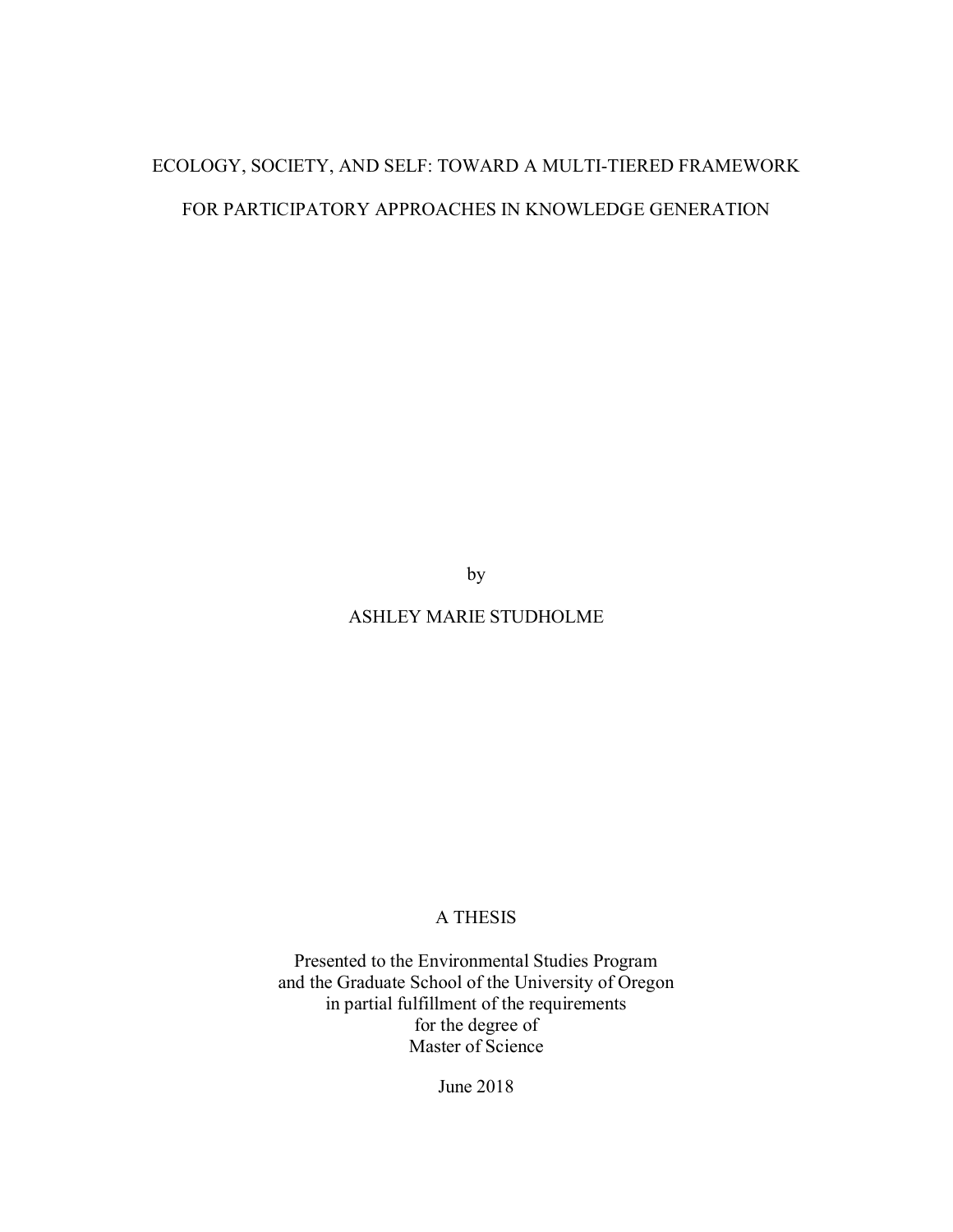# THESIS APPROVAL PAGE

Student: Ashley Marie Studholme

Title: Ecology, Society, and Self: Toward a Multi-Tiered Framework for Participatory Approaches in Knowledge Generation

This thesis has been accepted and approved in partial fulfillment of the requirements for the Master of Science degree in the Environmental Studies Program by:

Kathryn Lynch Chairperson Raoul Liévanos Member

and

Sara D. Hodges Interim Vice Provost and Dean of the Graduate School

Original approval signatures are on file with the University of Oregon Graduate School.

Degree awarded June 2018.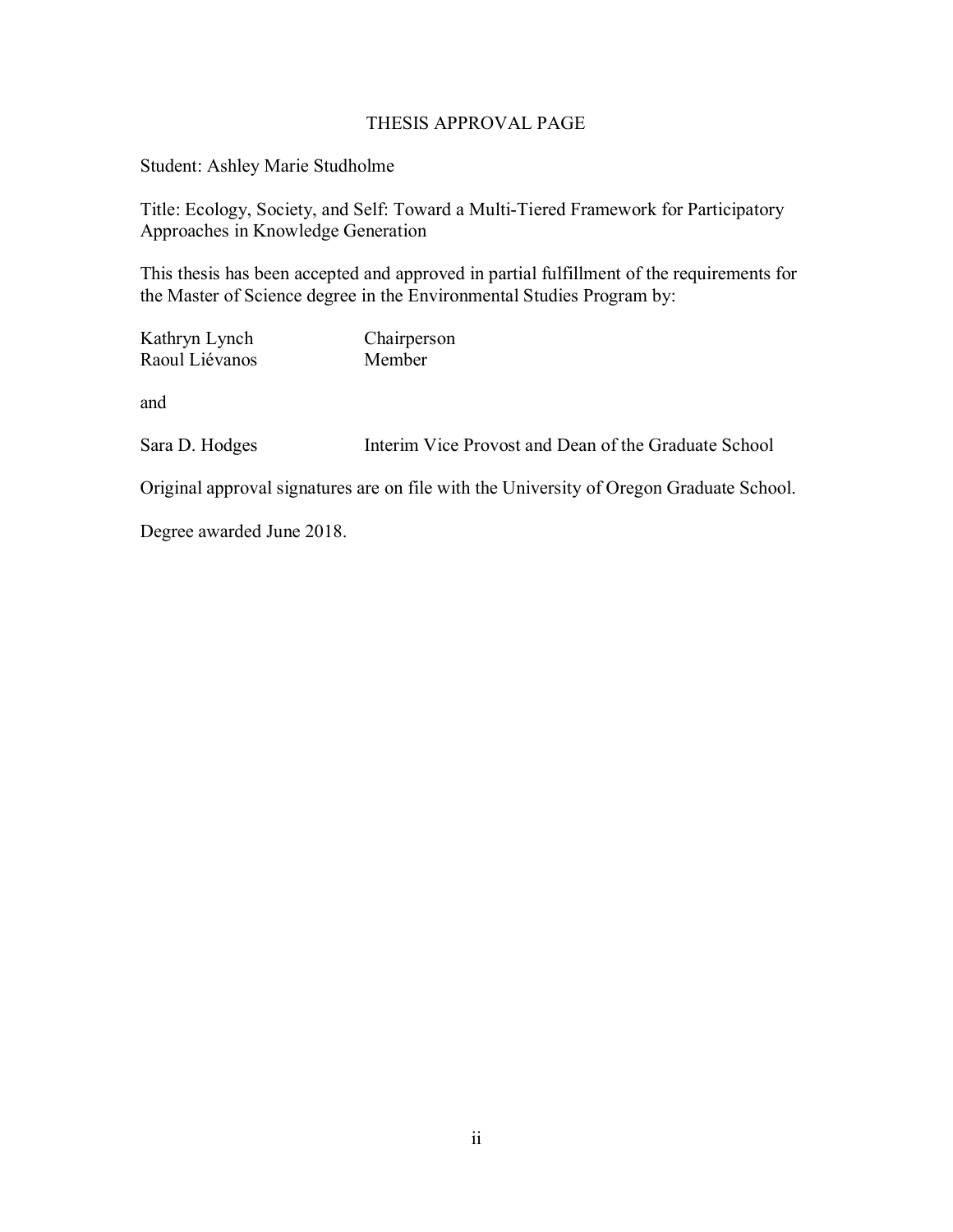© 2018 Ashley Marie Studholme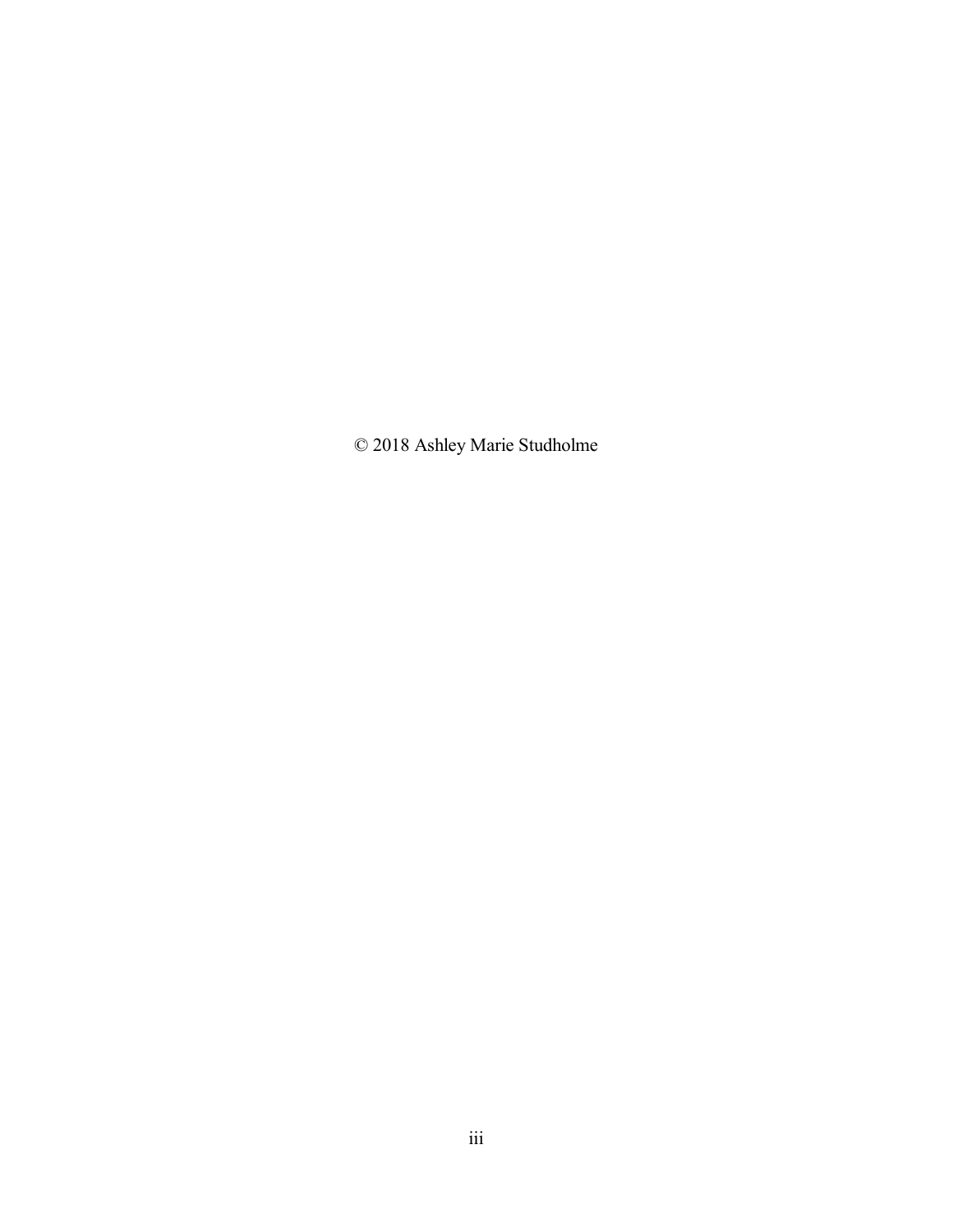#### THESIS ABSTRACT

Ashley Marie Studholme Master of Science Environmental Studies Program June 2018

Title: Ecology, Society, and Self: Toward a Multi-Tiered Framework for Participatory Approaches in Knowledge Generation

Participatory approaches in knowledge generation have become increasingly important in understanding our environments and integrating human and natural systems. Such approaches have been used to discover new species, address environmental injustices, and develop land management practices. However, frameworks and models used to explore participatory approaches tend to be oversimplified or focus on a specific component. Here, I present an integrated multi-tiered framework to gain insight into how project context and design interact to create outcomes that shape the socio-ecological system. The framework accounts for the nested scales, i.e. ecological, societal, and individual, of both the context and the outcomes. I then demonstrate the utility of the framework by applying it to two case studies in Ecuador: 1.) a climate change monitoring network and 2.) Andean bear para-biologists. Using this framework, it was evident that in both projects, gendered landscapes and how participants engaged were primary factors in shaping outcomes.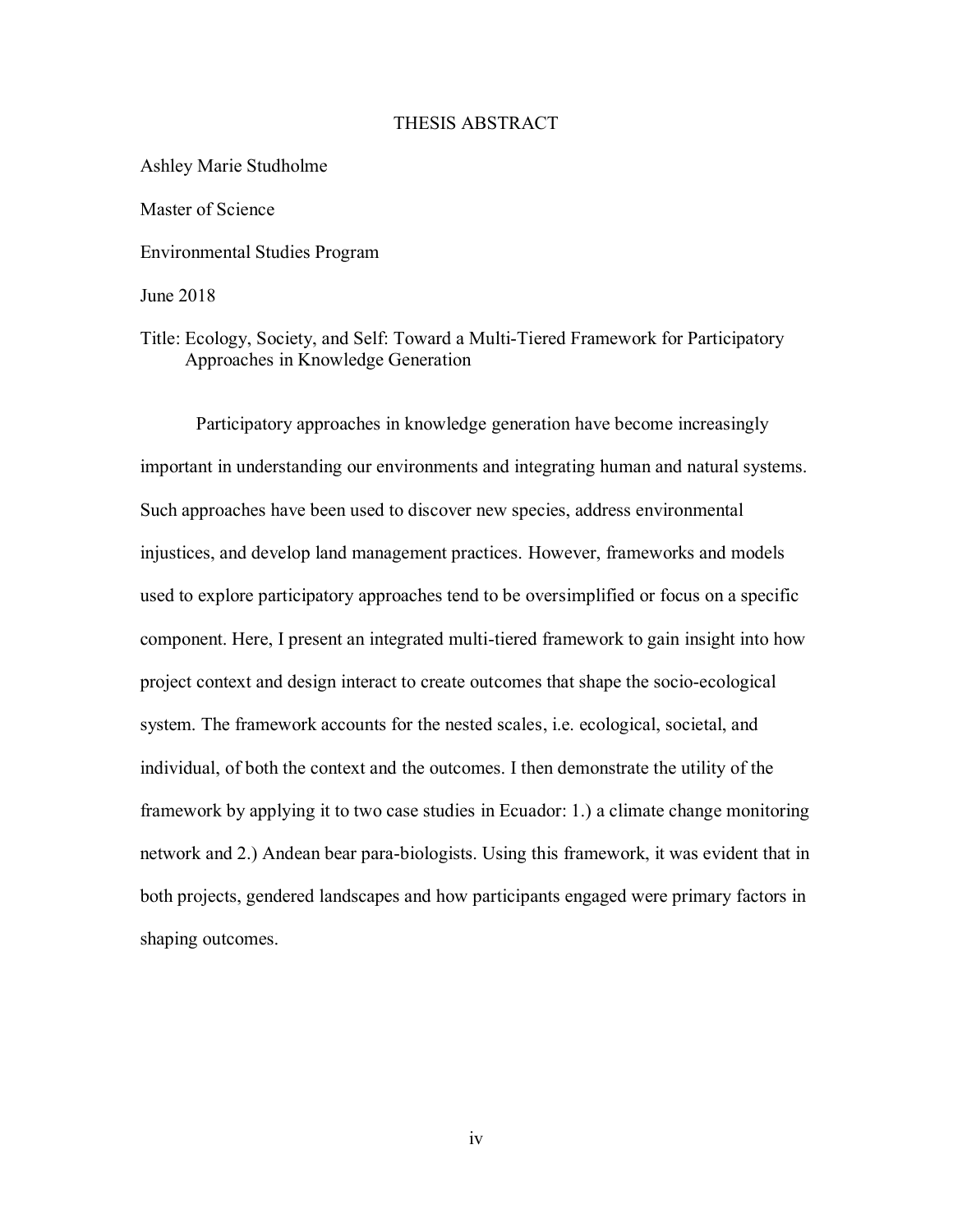#### CURRICULUM VITAE

### NAME OF AUTHOR: Ashley Marie Studholme

# GRADUATE AND UNDERGRADUATE SCHOOLS ATTENDED:

University of Oregon, Eugene University of Virginia, Charlottesville

## DEGREES AWARDED:

Master of Science, Environmental Studies, 2018, University of Oregon Bachelor of Arts, Biology, 2007, University of Virginia Associate of Science, General Studies, 2005, Northern Virginia Community College

# AREAS OF SPECIAL INTEREST:

Urban Ecology Public Engagement

#### PROFESSIONAL EXPERIENCE:

Food Studies Program Assistant, University of Oregon, September 2017 – June 2018

Graduated Employee Teaching Apprenticeship, University of Oregon, September 2016 – June 2017

Associate Scientist, Universidad de Cuenca, January 2014 – July 2016

Project Coordinator and Lead Biologist, Universidad Nacional de Chimborazo, June 2012 – December 2013

Natural Resources Volunteer, Peace Corps Ecuador, February 2009 – June 2012

Water Resources Technician, Albemarle County - Water Resource Department, September 2007 – December 2008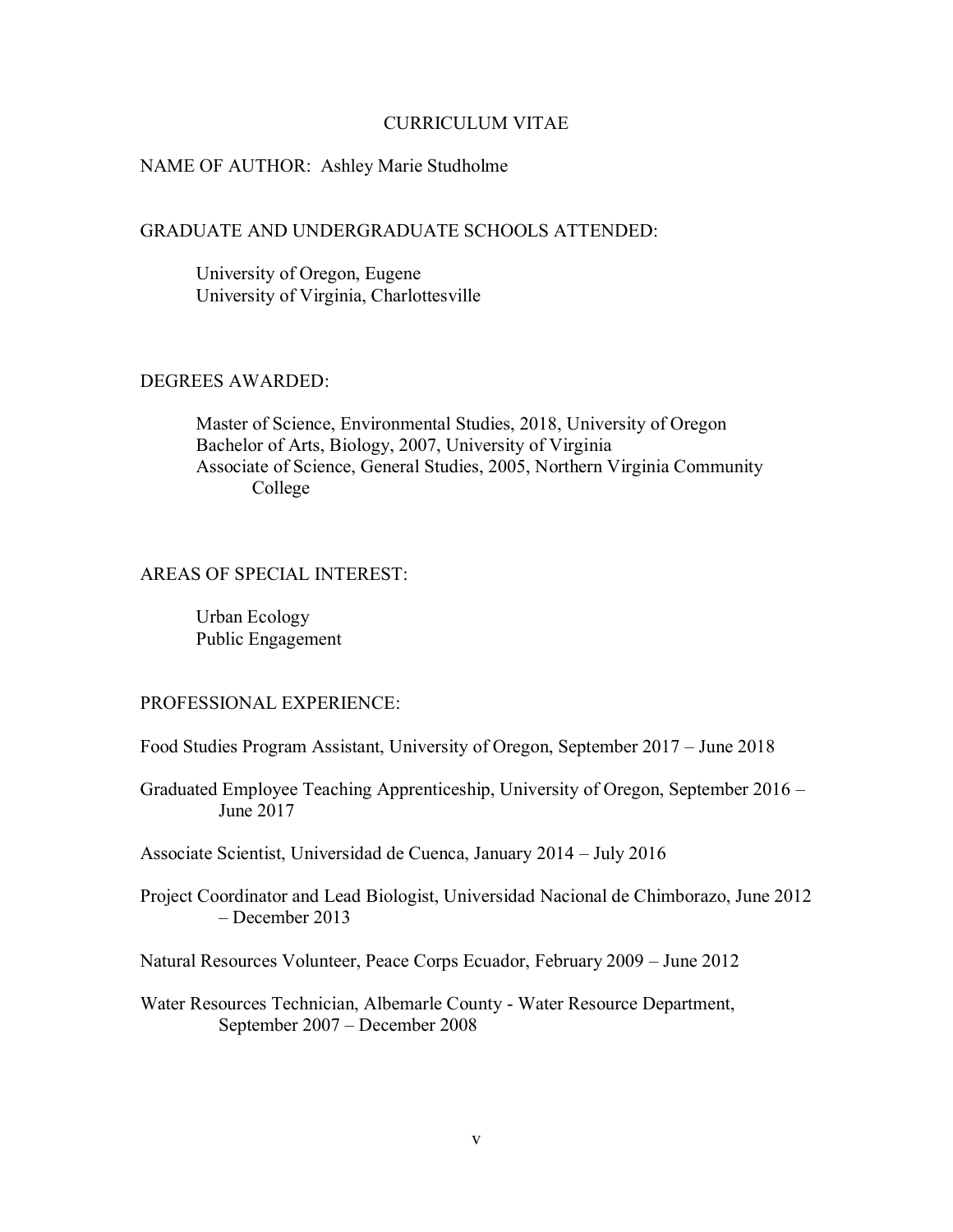PUBLICATIONS:

Studholme, A., D. Finn, H. Hampel, R.F. Vázquez. 2017 Secondary Production of Caddisflies Reflects Environmental Heterogeneity Among Tropical Andean Stream. Hydrobiologia. 797(1) 231- 246

Pinos, J., A. Studholme, A. Carabajo, C. Gracia. 2017. Litterfall and Decomposition of Polylepis reticulata in the Treeline of Ecuadorian Andes. Mountain Research and Development. 37(1) 87-96

Studholme, A., L. Hipo, A. Ríos, C. Recalde. 2014. Altitudinal and Temporal Variability of Four Macroinvertebrate Communities in Andean Streams, Sangay National Park, Ecuador. Entomotropica. 29(3) 149-158

Studholme, A. 2012. Manual Metodológico para el Monitoreo de Calidad de Agua con Macroinvertebrados. CESA-AVSF. Riobamba, Ecuador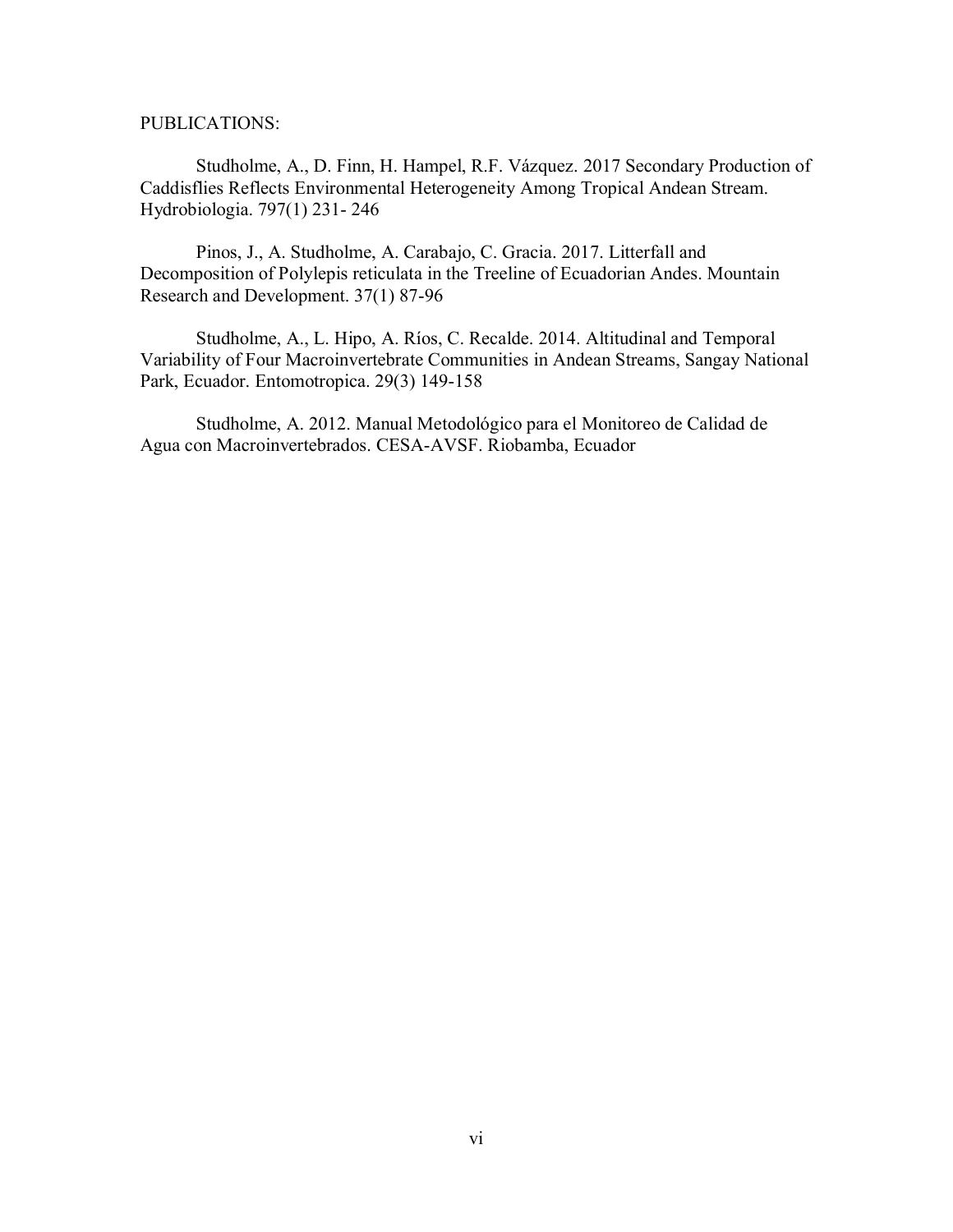# ACKNOWLEDGMENTS

I wish to express sincere appreciation to Professors Lynch and Lièvanos for their assistance in the preparation of this manuscript. In addition, special thanks are due to Corperación Grupo Randi Randi for allowing me to join their community visits, both CGRR and Fundación Cordillera Tropical for taking the time to speak with me, and community participants in El Ángel for welcoming me and sharing their stories. This study was conducted with IRB approval via protocol RCS 06272017.030.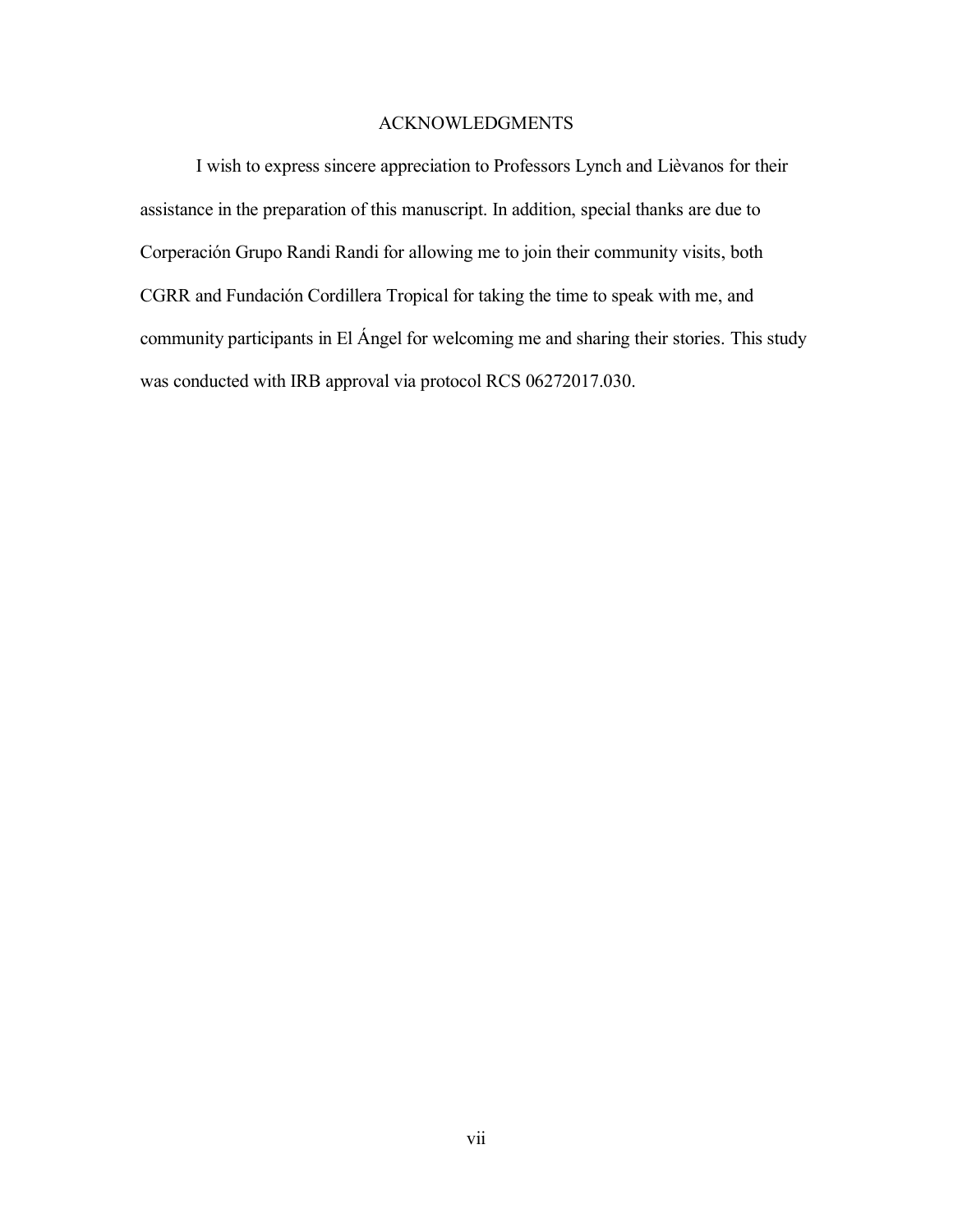I dedicate this to my dad for instilling in me a love of nature from a very young age and to my mom for showing me that empathy for others is key for community healing.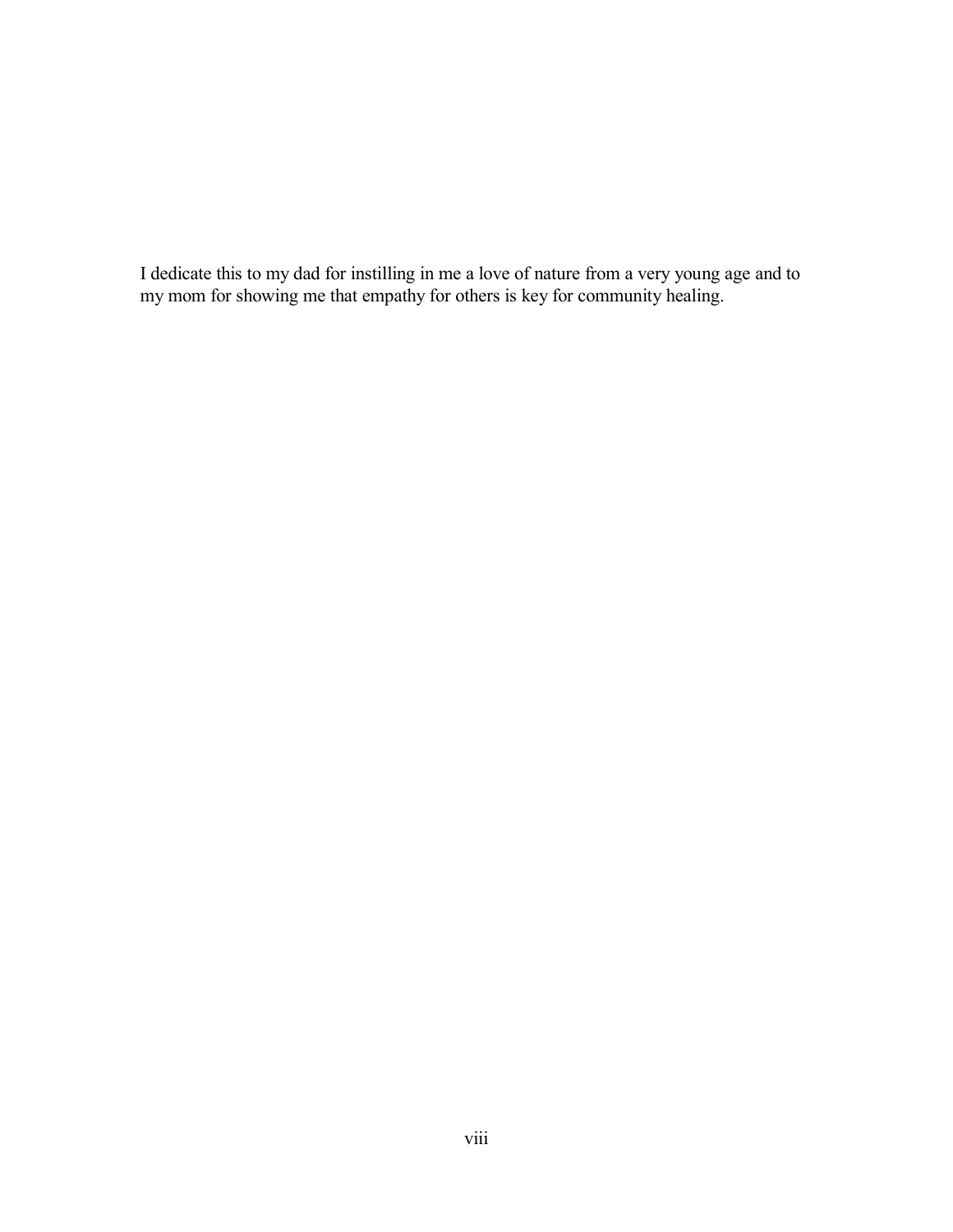| Chapter                                          | Page |
|--------------------------------------------------|------|
|                                                  | 1    |
|                                                  | 6    |
|                                                  | 9    |
|                                                  | 12   |
|                                                  | 13   |
|                                                  | 16   |
|                                                  | 18   |
|                                                  | 18   |
|                                                  | 20   |
|                                                  | 22   |
|                                                  | 24   |
|                                                  | 24   |
| V. CASE STUDY: CLIMATE CHANGE MONITORING NETWORK | 26   |
|                                                  | 26   |
|                                                  | 29   |
|                                                  | 34   |
|                                                  | 36   |
|                                                  | 36   |
|                                                  | 37   |
|                                                  | 38   |
|                                                  | 42   |

# TABLE OF CONTENTS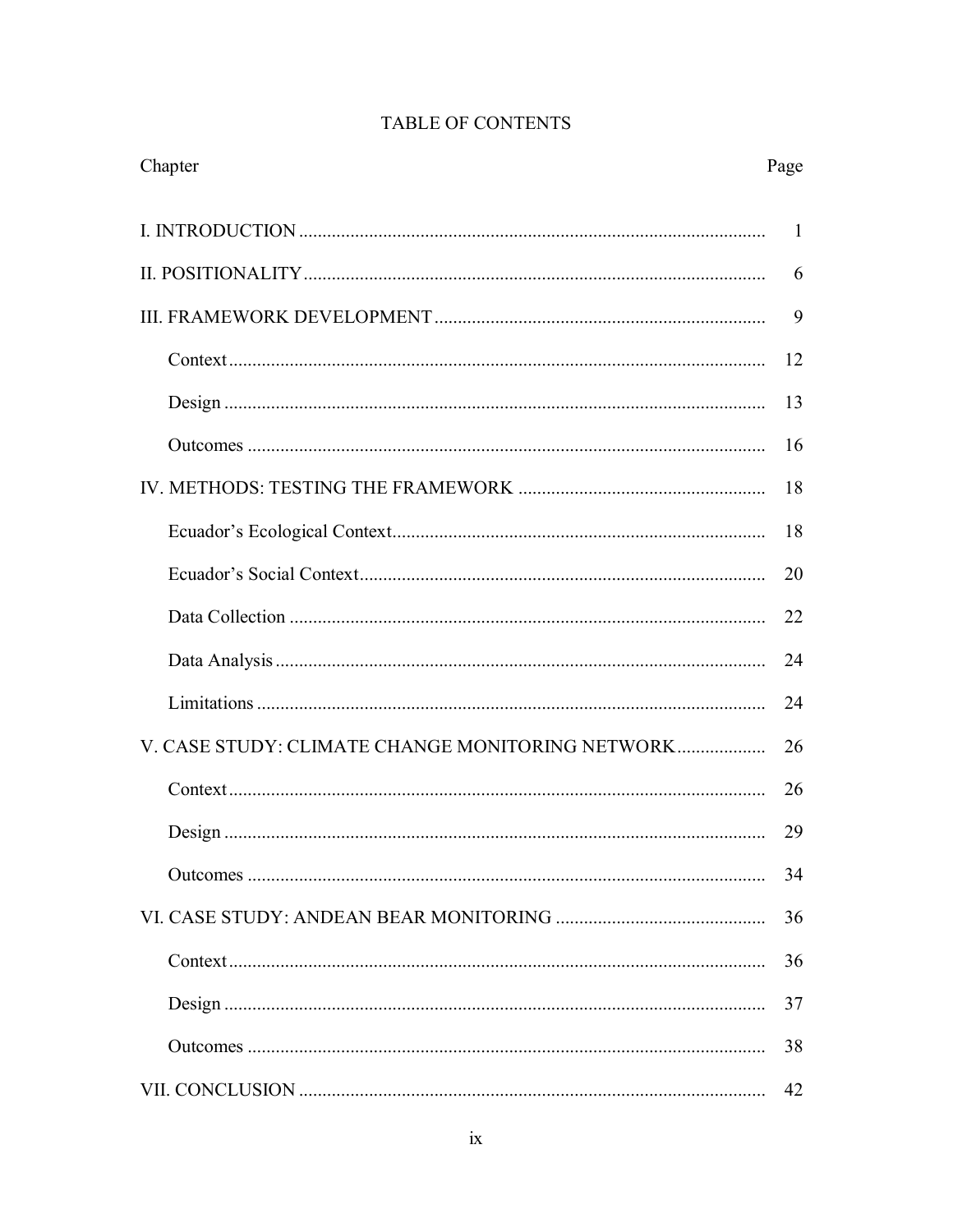| Chapter | Page |
|---------|------|
|         |      |
|         | 49   |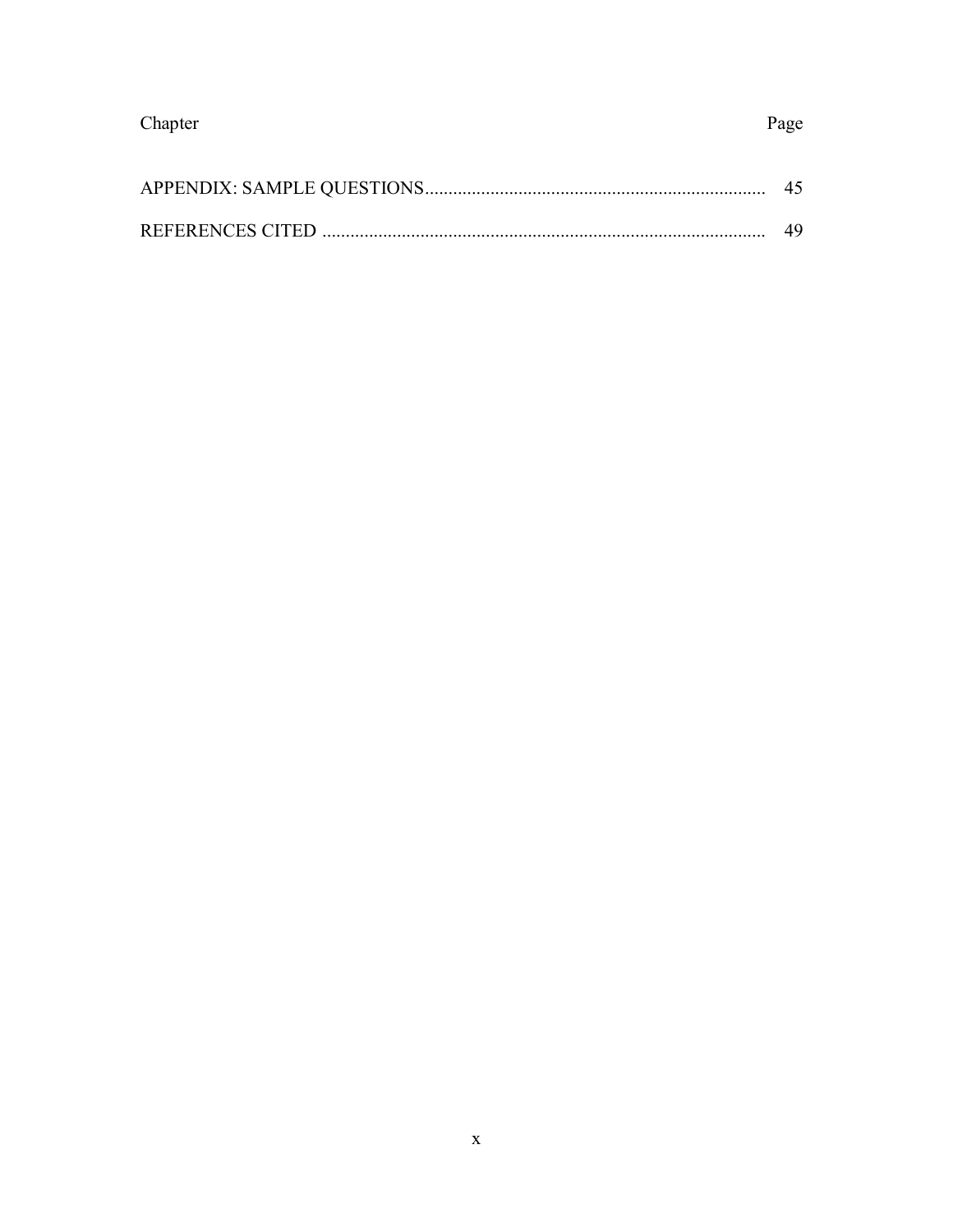# LIST OF FIGURES

## Figure Page

| 1. Iceberg model adapted from (Scharmer 2009) connecting ecological, social,<br>and individual outcomes to paradigms of thought. Ecological issues result from<br>gaps between humans and nature; social issues result from gaps between<br>humans and other humans; and individual issues result from gaps between the<br>self and the potential or actual self. Boxes indicate modifications to the original<br>model to reflect the initial stages of developing the multi-tiered framework | -10 |
|------------------------------------------------------------------------------------------------------------------------------------------------------------------------------------------------------------------------------------------------------------------------------------------------------------------------------------------------------------------------------------------------------------------------------------------------------------------------------------------------|-----|
| 2. Multi-tiered CDO framework linking context, project design, and                                                                                                                                                                                                                                                                                                                                                                                                                             |     |

| $\mathcal{L}$ . Than noted $\mathcal{L}$ by trainer our mining content, project design, and |  |
|---------------------------------------------------------------------------------------------|--|
| outcomes (CDO).                                                                             |  |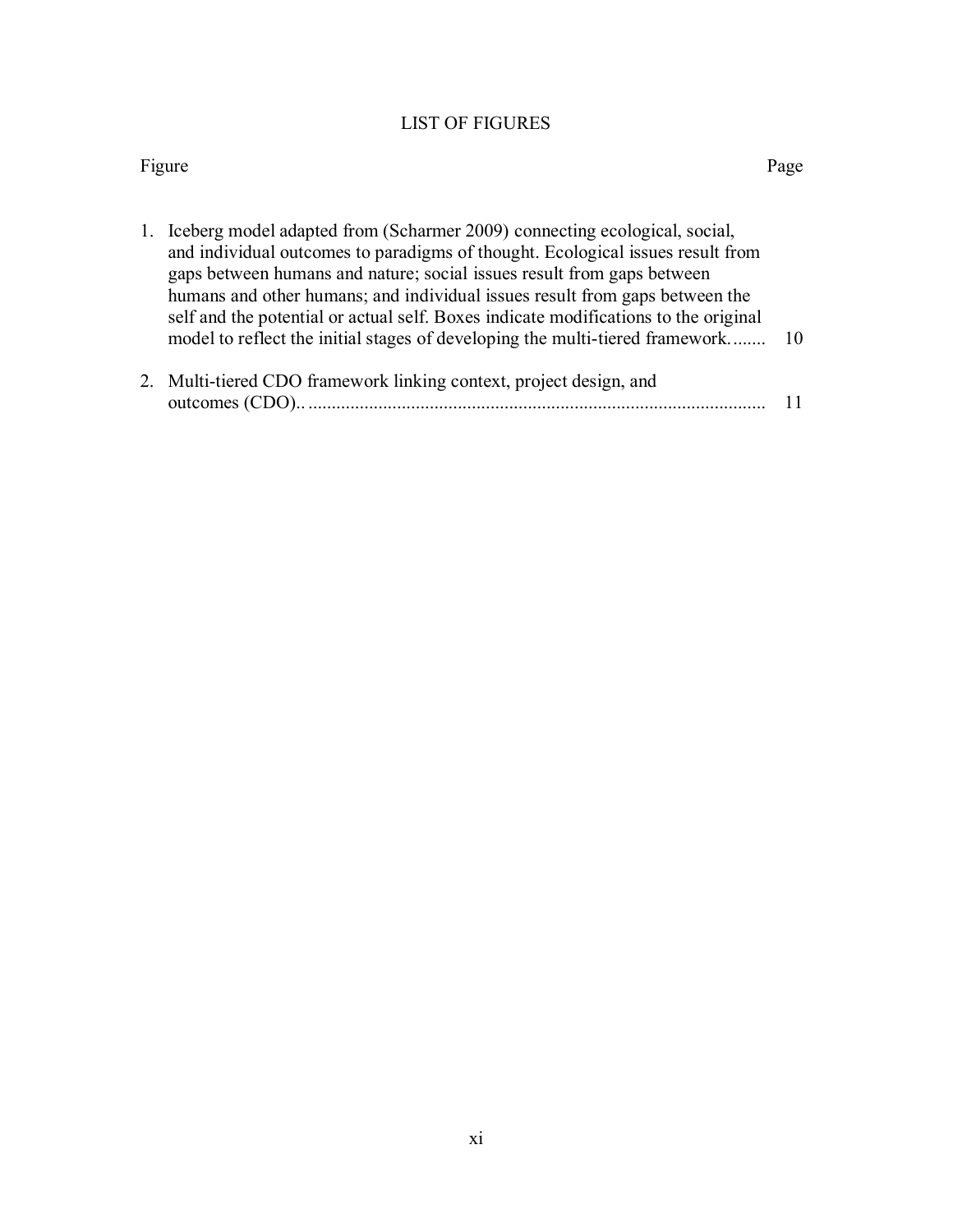# LIST OF TABLES

| Table |  | Page |
|-------|--|------|
|       |  |      |
|       |  |      |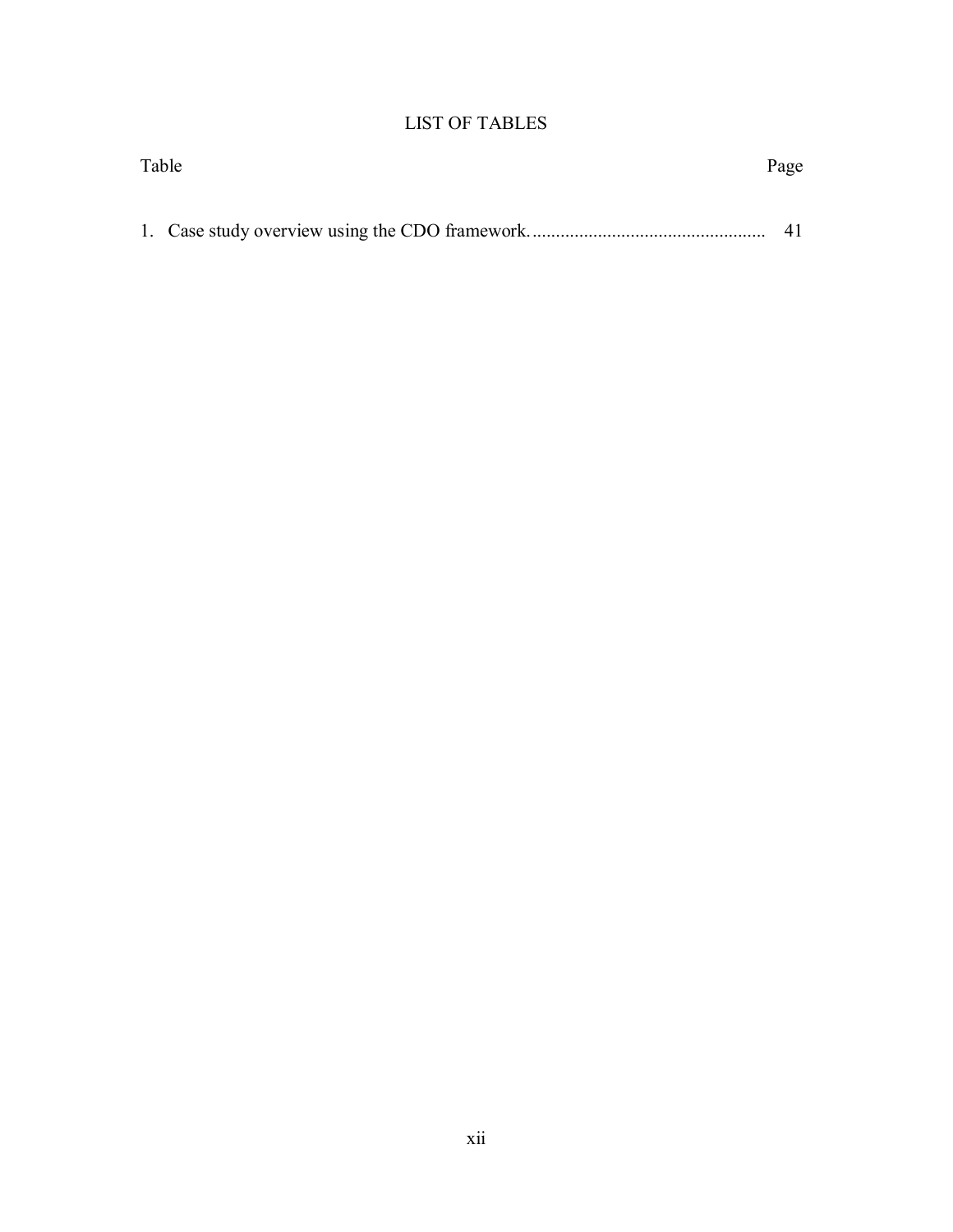#### CHAPTER I

# **INTRODUCTION**

Currently, the Global Footprint Network estimates that we use 1.7 earths to sustain our collective lifestyles (GFP 2018). This overshoot likely began in the 1970s as the rate of converting natural resources (e.g. fossil fuels, forest products, and minerals) into consumable products for profit outpaced the rate that natural processes can regenerate (Toth and Szigeti 2016). These global trends manifest locally as social and ecological inequities that test the socio-ecological resilience of our earth system (Berkes, Folke, and Colding 1998). The environmental impacts of the commodification of nature and the subsequent generated pollution disproportionately affect poor communities and communities of color, thus exacerbating environmental injustices (Bullard 1994; Johnston 1994) and resulting in high extinction rates of flora and fauna (Ceballos et al. 2015), which have likely contributed to climate change (Steffen et al. 2015). These manifestations culminate into the what I refer to as the ecological divide or the human-nature gap (Scharmer 2009), where the interactions between humans and their environments result in an inequitable and unstable socio-ecological system.

To address this ecological divide, we must first see how it manifests at local scales through generating knowledge of socio-ecological systems. Socio-ecological systems (SES) are those where human interactions and relationships are "mediated through interactions with the biophysical and non-human biological units" (Anderies, Janssen, and Ostrom 2004). These systems are complex and dynamic, i.e., distinct components interact conjointly and create feedbacks and cycles nested within various time and spatial scales (Holling 1998). Such components include resource systems and units, governance systems, actors, and action situations (Ostrom and Cox 2010). Given the complexity of these systems, the governance and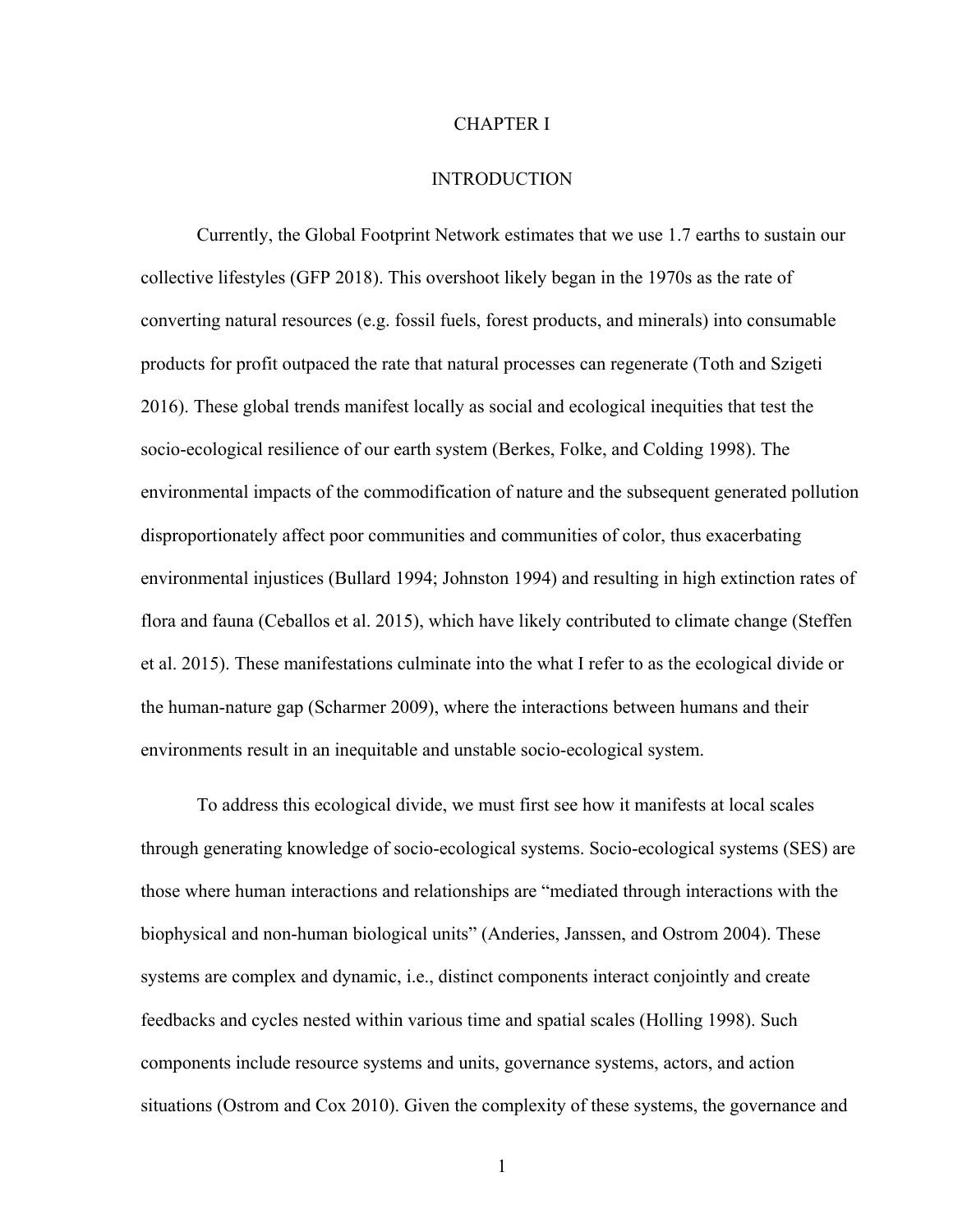management strategies of SES are equally complex and require multi-scale and place-based approaches (Ostrom and Cox 2010). Addressing the human-nature gap then requires generating knowledge on multiple spatial scales, from local to global.

Historically, academic knowledge generation of our environment has excluded multiple views and marginalized other epistemologies. Upper-class, white men have been the curators of scientific knowledge recognized in western academic cultures. Other voices and perspectives, including those of women and people of color, have either been largely absent or invisible (Fehr 2011). Other knowledge systems such as feminist epistemologies (Grasswick 2011), traditional ecological knowledge (Berkes, Colding, and Folke 2000), place-based knowledge (Haywood, Parrish, and Dolliver 2016) and native science (Black Elk 2016) has been disregarded, leading to distrust of scientific expertise (Collins and Evans 2007; Corburn 2005) and limitations in how science addresses relevant concerns of the general public, particularly when both risks and uncertainties in knowledge are high (Funtowicz and Ravetz 1993). Through inclusive democratic processes, "science revalues forms of knowledge that professional science has excluded and democratizes the inquiry and decision-making processes" (Corburn 2005, p.3).

Knowledge generation processes aimed at understanding the ecological divide necessitate participatory and interdisciplinary approaches (see O'Brien, Marzano, and White 2013) to both analyze the different socio-ecological components and how they interact, and apply that knowledge to formulate solutions that support both the people and their environments. All local actors (i.e., participatory) and disciplines (i.e., interdisciplinary) have valuable expertise, but they also have limitations regarding what they can perceive and what they know. Knowledge held by any one person is always situated (Haraway 1988) and partial (Murray 1983), but through a collaborative process, a group may be able to collectively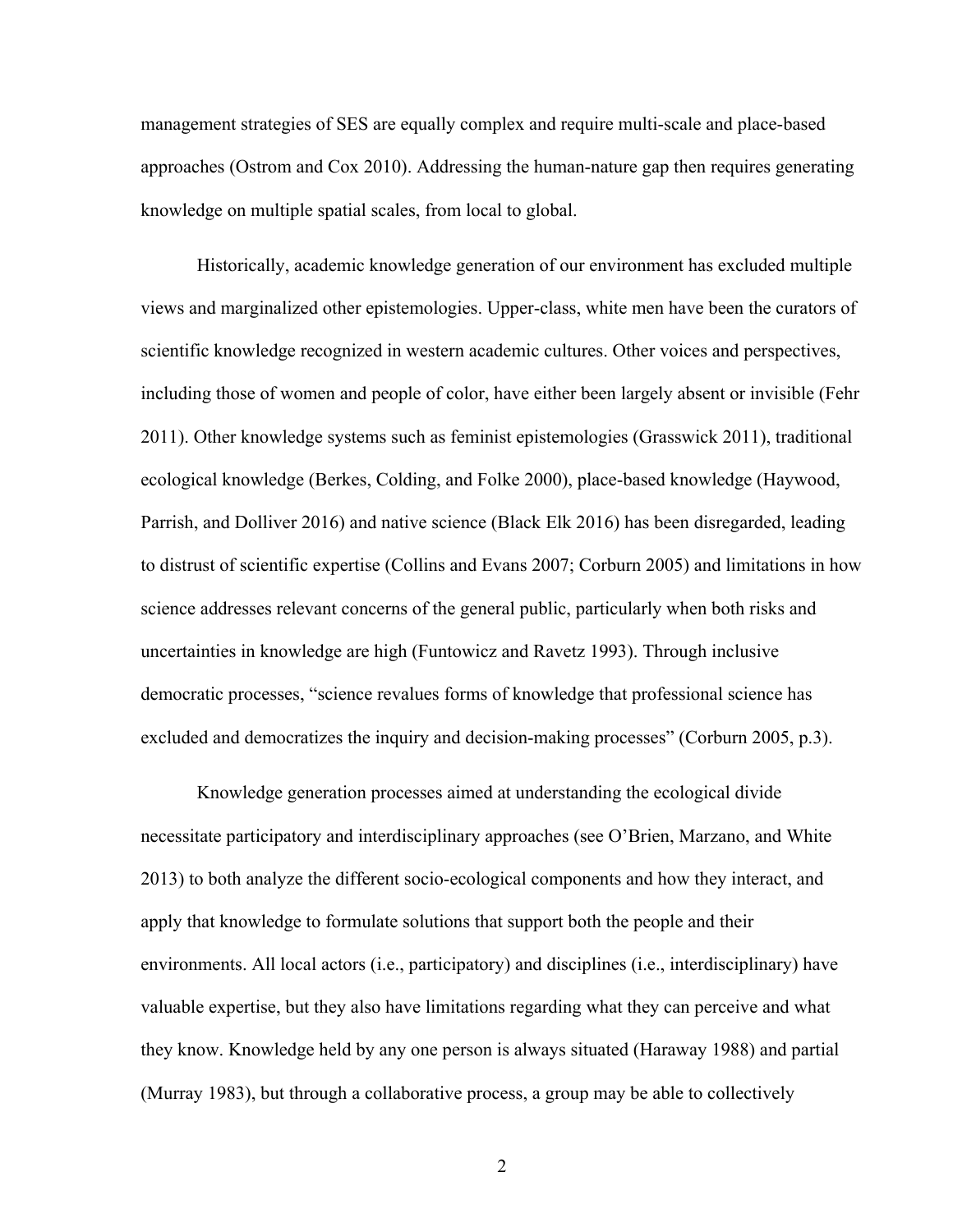understand SES complexity wherein multiple actors share their knowledge and/or generate new knowledge about the SES (Daniels and Walker 2001b). Such an approach where experts across disciplines collaborate with local experts, which live within the study environment, is both participatory, i.e., engaging with local actors through a democratic process, and interdisciplinary, i.e., requiring both natural and social sciences (O'Brien, Marzano, and White 2013).

Participatory interdisciplinarity varies in nomenclature, type of knowledge generated, and what results occur. For example, participatory approaches have been referred to in the literature as citizen science (Irwin 1995), street science (Corburn 2005), participatory action research (Reason and Bradbury 2008), participatory modeling (Gray et al. 2018), public experiential science (Healy 2009), people-powered science (Moore 2006), public participation in scientific research (Shirk et al. 2012) and cooperative research joint learning (Cullen-Unsworth et al. 2012). These approaches have been used globally to gain understanding in a wide range of circumstances, including forest ecology in the Olympic Peninsula in Washington (Ballard and Belsky 2010), water resources in Nepal (Buytaert et al. 2014), and freshwater turtles in Ecuador (Townsend et al. 2005), which have resulted in enhanced environmental learning, improved ecosystem service management, and sanctioned management rights for local tribes, respectively, thus highlighting the variety of outcomes found among participatory approaches.

While public participatory approaches have been a part of scientific discovery for centuries (Miller-Rushing, Primack, and Bonney 2012), they have been largely hidden and only in the last decade have gained recognition in the scientific literature. One of the longest-running and most iconic citizen science projects is Audubon's Christmas Bird Count, which began in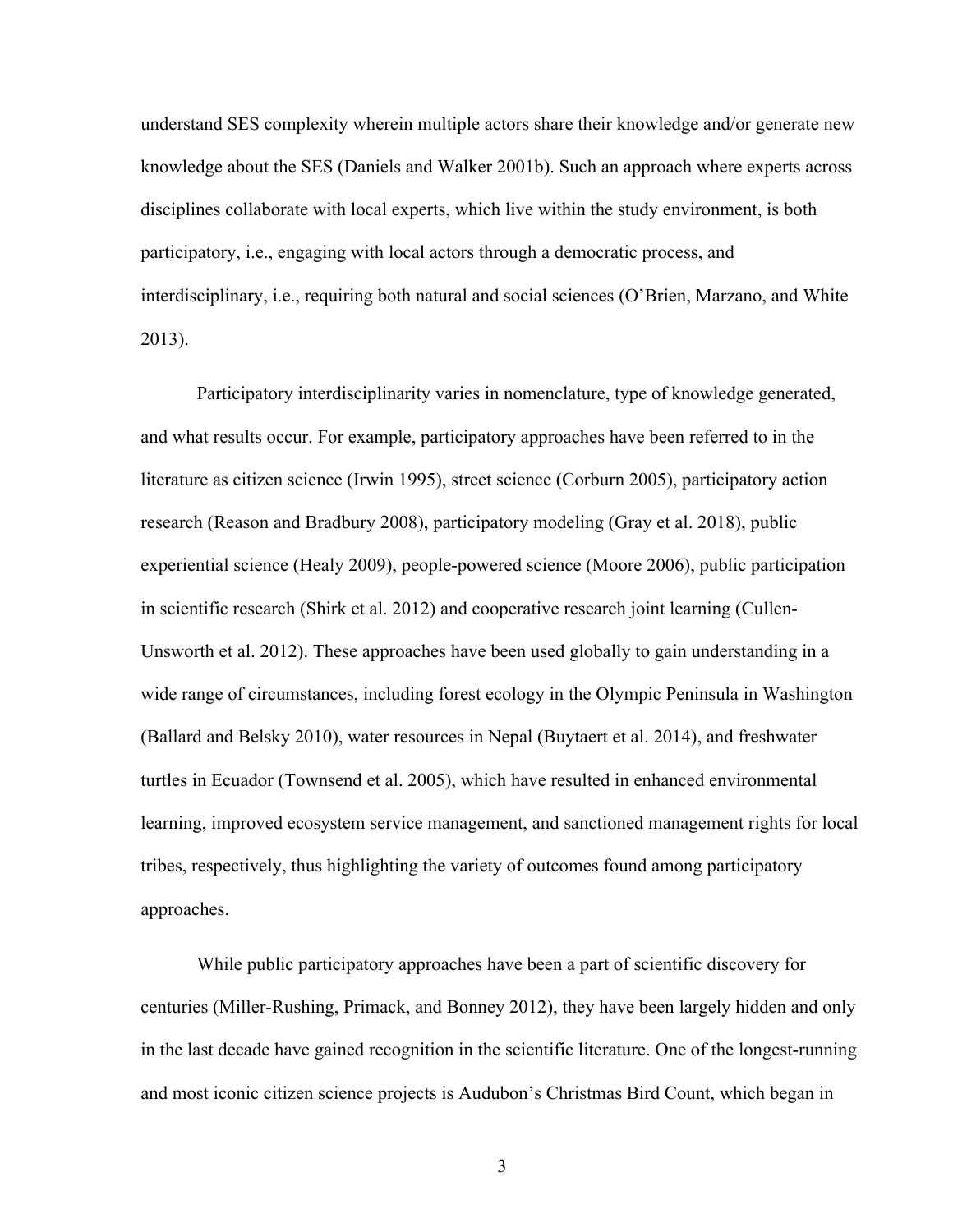1900 when ornithologist Frank Chapman and twenty-seven bird enthusiasts proposed counting birds during the holiday rather than hunting them in the traditional Christmas 'side hunts.' Today, tens of thousands of volunteers from across the globe survey bird diversity and contribute to the Audubon's bird census database (Butcher 1990). Still, citizen science as a recognized method has been used relatively sparsely in the academic literature until recently. An estimated 50% of articles published prior to 2011 that enhanced our understanding of migratory birds and climate used a citizen science method, however none named this method as such and many papers relegated credit to volunteers to the acknowledgements section (Cooper, Shirk, and Zuckerberg 2014). Follett and Strezov (2015) found that the number of published articles focusing on citizen science in astronomy, environmental studies, biology, medical and other fields remained under 50 per year until 2010, and has since increased dramatically to over 150 per year in 2014, demonstrating the scientific community's increased recognition of public participatory approaches.

The proliferation of these projects has influenced the academic community to analyze social and ecological aspects of participatory approaches. By developing a framework to increase environmental steward effectiveness (Conrad and Daoust 2008), addressing ethical issues (Resnik, Elliott, and Miller 2015), demonstrating faster knowledge to action translation (Danielsen et al. 2010), and integrating human and natural systems (Crain, Cooper, and Dickinson 2014), studies have explored many key elements of participatory approaches. While many studies exist, frameworks have been either specific to one component or overly simplistic to effectively examine these approaches in a holistic way. An integrated multi-tiered framework is needed to gain insight into how project context and design interact to create outcomes that shape the socio-ecological system.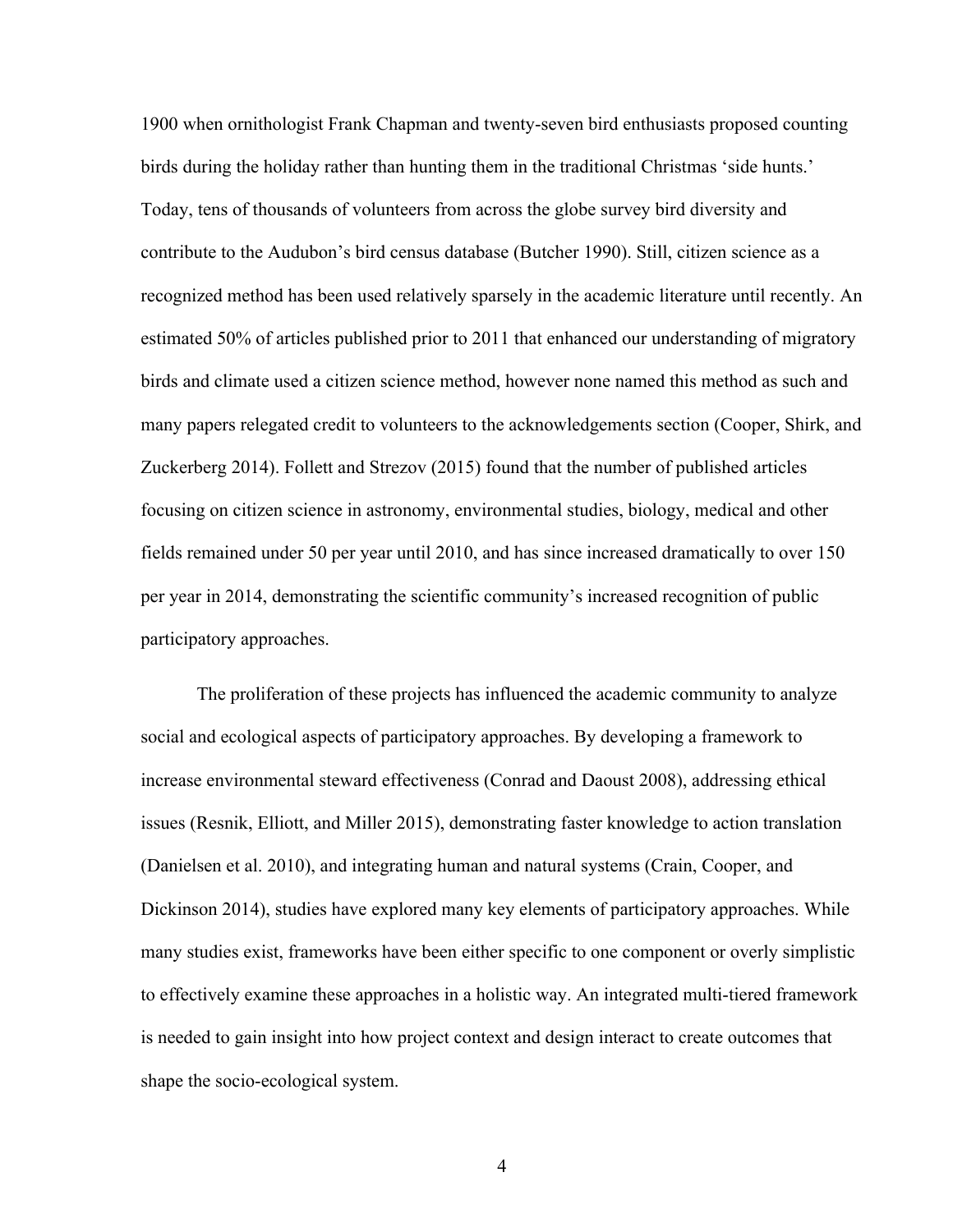Here, I first present my multi-tiered framework to explore the outcomes of participatory approaches that generate knowledge on the ecological divide. First, I developed a multi-tiered framework based on both personal experience as a citizen scientist and a literature review. This allowed me to simultaneously identify higher and lower tiers through a coupled deductiveinductive approach, where deductive means from the literature and inductive means from my personal experience. Then, I analyzed the efficacy of my framework by applying it to two case studies in Ecuador: 1.) Climate change monitoring network and 2.) Andean bear para-biologists. Based on these findings, I identify further areas of research moving forward.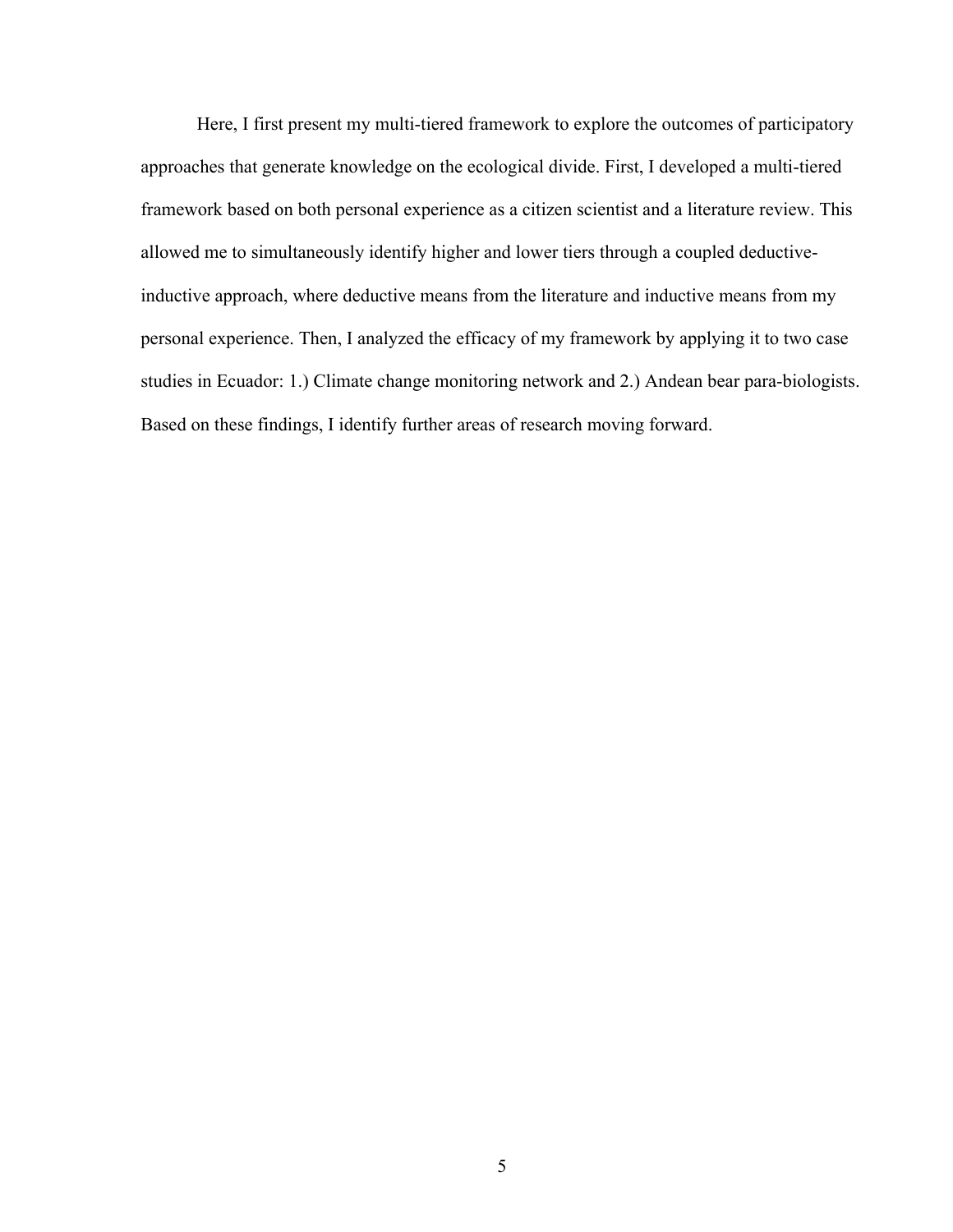#### CHAPTER II

# POSITIONALITY

Knowledge and how I understand the world is shaped by my identity, culture, and life experiences (England 1994); therefore, objectivity, or what Sandra Harding calls "strong objectivity," in conducting research is linked to being aware of my position in the world and how it shapes my worldview (Harding 1995). Here, I reflect on my positionality in relation to the construction of my framework and test it in the field as an outsider (Merriam et al. 2001), thus acknowledging potential biases that may influence the present research (Rose 1997).

Both my past experiences as a citizen scientist and my subsequent training as an ecologist, influence my entry point in this research. My experiences as a citizen scientist have led me to have a positive view of participatory approaches. I have participated in monitoring hawks, collecting data on bike routes, and analyzing camera trap photos on the crowdsourced citizen science website zooniverse (https://www.zooniverse.org/). Each experience was different, but here I will only highlight hawk monitoring, as it impacted me the most. From the age of 11, I would join my dad in volunteering at the Cape May Raptor Banding Project every fall in Cape May, New Jersey. One week out of each year, my dad and I - along with other family members - would monitor the hawk migration from sunrise until sunset. We ate together, told stories and shared unique experiences interacting with birds-of-prey. These were times that inspired me to study biology and ecology in college, but more so I cherish these as moments spent with my family, where we strengthened our relationships with each other through studying nature. I was motivated by the relationships I formed, the knowledge I gained, and the feeling that my contributions mattered.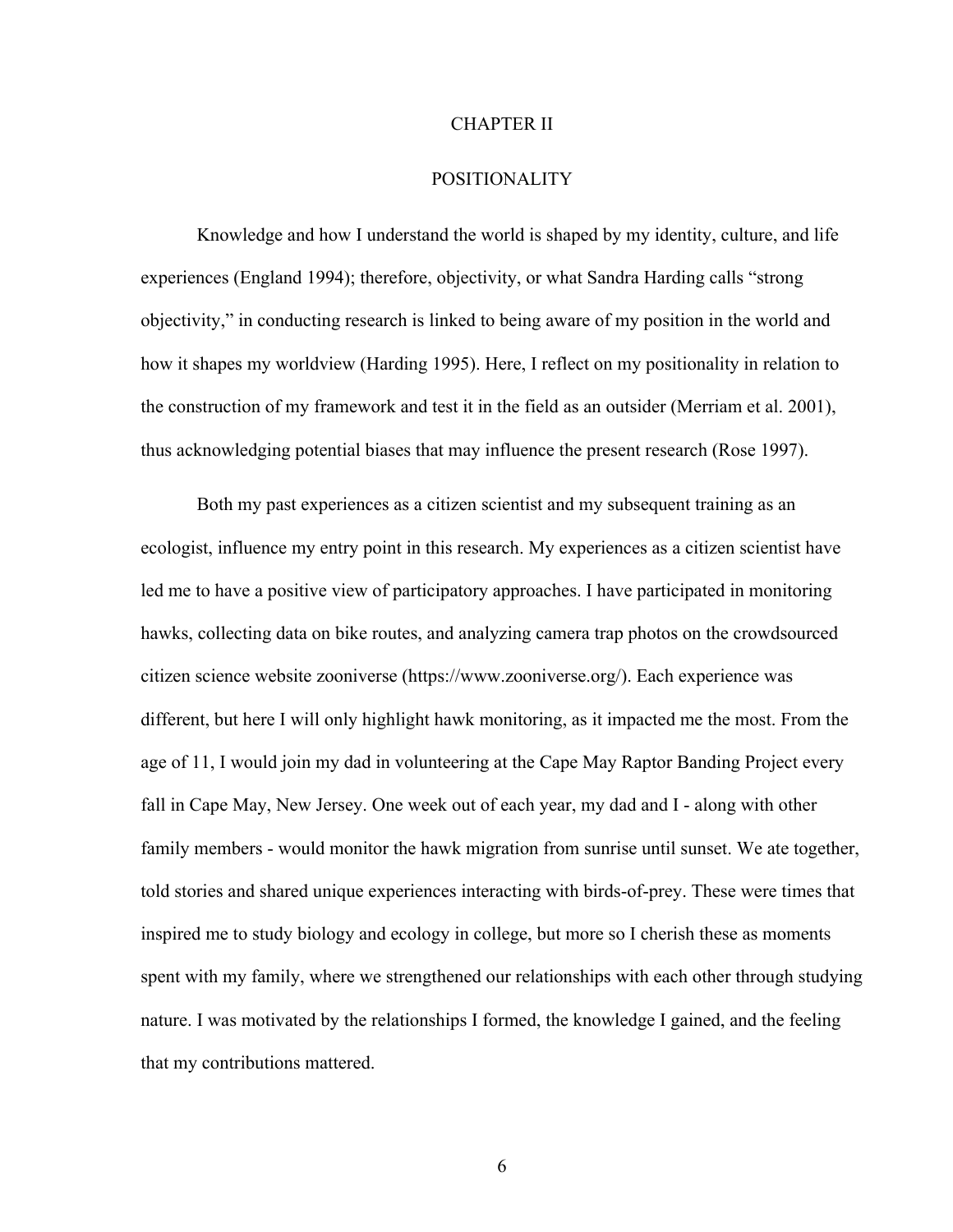Being a citizen scientist inspired me to study biology and ecology in college as an undergraduate. Therefore, my viewpoint into this interdisciplinary study is largely that of an ecologist. My training as an ecologist prepared me to understand the methods implemented in participatory approaches focused on ecological studies and to note the interactions and feedbacks among the components of each case study. However, I felt less fluent regarding the sociological, political, economic, anthropological, etc., viewpoints of this study. As a result, the proposed framework may benefit from additional development rooted in other disciplinary perspectives.

My positionality in relation to my identity as an outsider and my past experiences in Ecuador shaped how I conducted fieldwork for this study. I arrived in Ecuador in 2008 as a Natural Resources Peace Corps Volunteer, where I lived with two different host families: one family during Peace Corps training and another family at my eventual site in Riobamba. During that time, I collaborated with a local Ecuadorian NGO (Non-Governmental Organization), Centro Ecuadotoriano Servicios Agricolas (CESA), on an integrated watershed management project, which included collecting water quality and quantity data, environmental education, and stakeholder analysis to identify local water issues and needs. After completing my Peace Corps experience, a local university hired me to study aquatic ecology in a section of Sangay National Park. For the next four years, I worked as an ecologist studying tropical Andean Ecosystems. Through these lived experiences I gained a level of tacit knowledge about Ecuadorian culture both professional and informal, but this knowledge is filtered through my position as a white, female, outsider from the US. My cultural and familial upbringing, my race, my gender all influenced how I interacted with Ecuadorians both professionally and personally and how people, whether from my counterpart organization or from the rural areas, perceived me.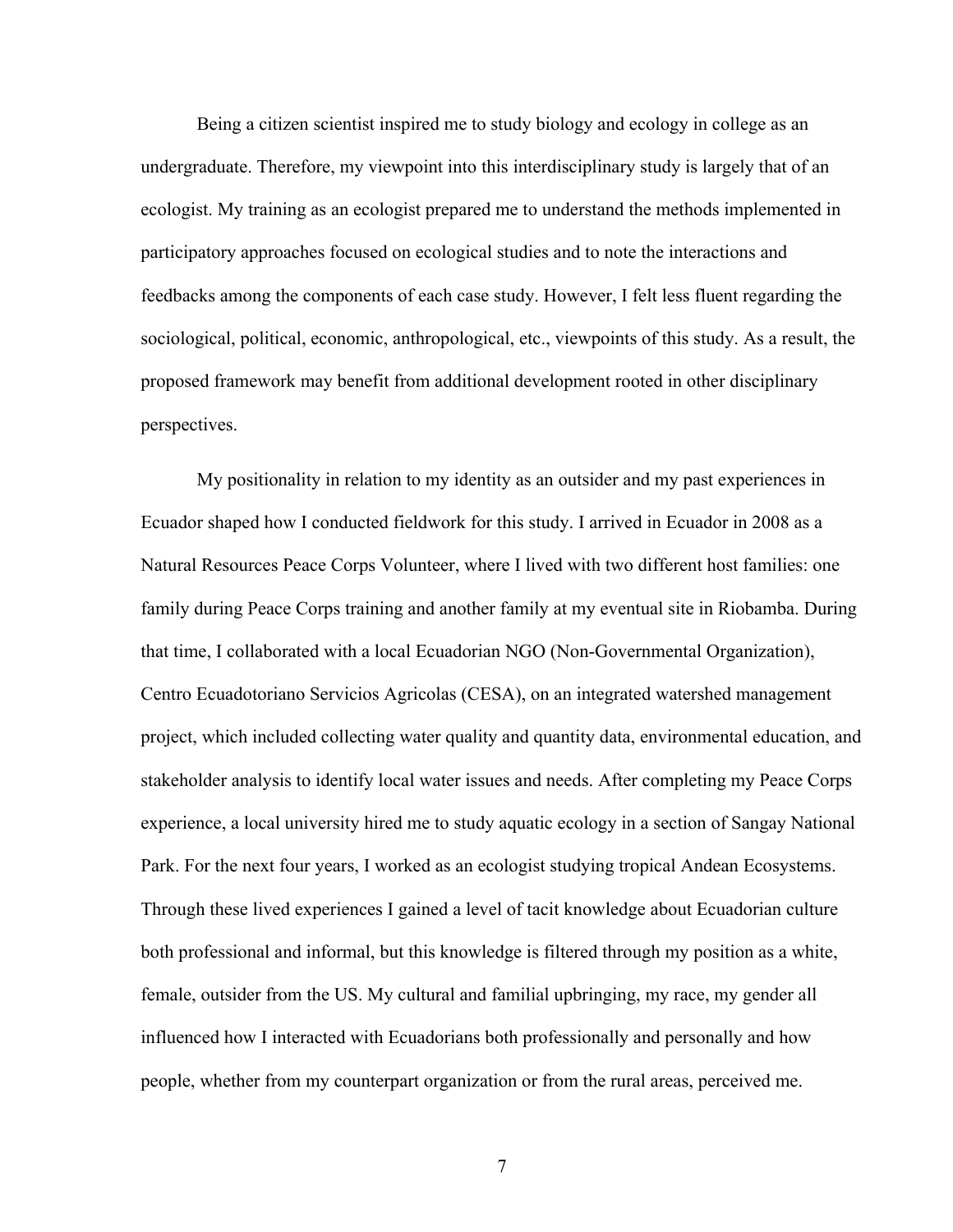When visiting rural areas, local people would often inform me that they needed help because they were poor or uneducated and occasionally I was directly asked for money or other means of support. These encounters seem to have stemmed from how international development work had occurred in the past and shaped a narrative that said if you show a white person that you are helpless and poor they will act as a "rescuer" and donate materials and supplies to your community (Toomey 2011). I felt uncomfortable and uncertain as to whether my presence was more disempowering than helpful. I joined the Peace Corps to learn from others in a crosscultural context and support their vision for a better life, but I entered a complicated historical context that challenged my intention. I felt unsure how to be generous and supportive in a way that empowered others.

My training as an ecologist did not prepare me to explore these questions, so I focused on what I was trained to do, i.e., ecological research. I developed water quality monitoring protocols using bioindicators within the local watershed, studied secondary production in Andean lotic systems and analyzed carbon cycles in endemic high-altitude woodlots. I collaborated with various Ecuadorian NGOs and universities to generate ecological knowledge of understudied Andean ecosystems and I felt it was important to contribute to this body of literature. I later realized that how I generated and transferred knowledge perpetuated a form of knowledge mining. I extracted knowledge about a place and published it in English speaking journals inaccessible to my co-workers that collaborated with me or to local communities that granted us access to the study sites. To address this form of knowledge mining, I became interested in exploring approaches that strengthened collective knowledge beyond the scientific community.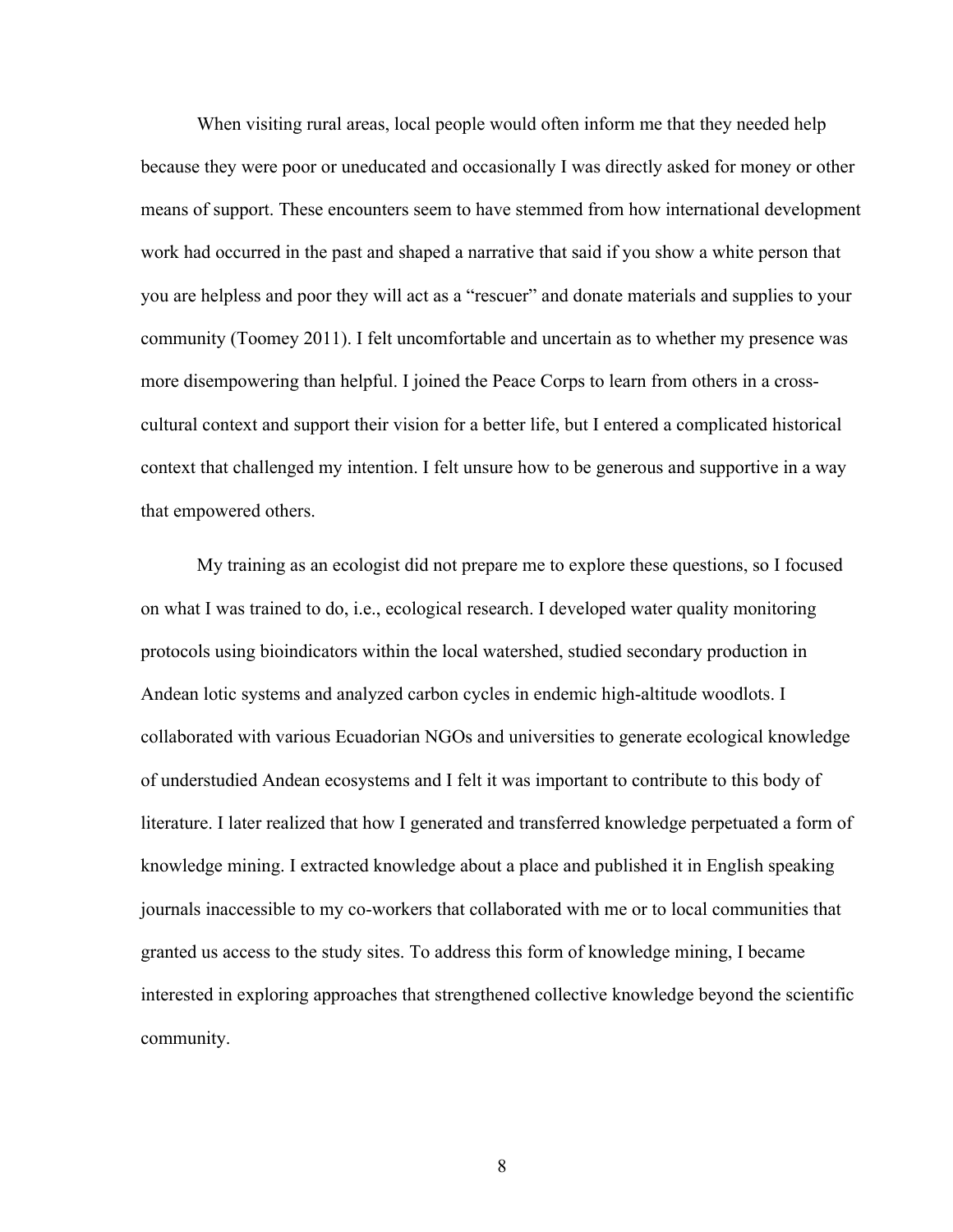#### CHAPTER III

# FRAMEWORK DEVELOPMENT

I constructed a preliminary multi-tiered framework to build theory surrounding the increasingly recognized field of participatory approaches in knowledge generation. In systems thinking, analyzing situations and theory building constitute an iterative complimentary process that begins with creating a highly-detailed situation map (Checkland 1999), thus leading to developing conceptual models and frameworks needed for constructing an applied theory (Daniels and Walker 2001a). Developing frameworks is an important part of theory building, as they provide "general classes of variables that are necessary to explain phenomena" (Schlager 2007). By analyzing case studies, scholars identify case-specific variables, and through a process of aggregation, move from specific knowledge to a more general understanding. Likewise, I developed my framework through an iterative process, drawing on personal experience and previous studies, and applied this framework to two case studies.

My framework is embedded in the Iceberg Model (Figure 1), which is adapted from the Theory U, and links environmental issues to deeper paradigms of thought (Scharmer 2009). The Theory U applies to the analysis of any divide, but here, I adapted it to show how the *design* of the participatory projects aimed at exploring the ecological *context* yields *outcomes* on the individual, social, and ecological levels. The Iceberg Model classifies issues we see into three categories: ecological divides, social divides, and individual divides. Ecological divides, mentioned previously, are the gaps experienced between humans and nature; social divides are the gaps experienced between humans and other humans; individual divides are the gaps experienced between the self and the potential self or actualized self. These gaps manifest into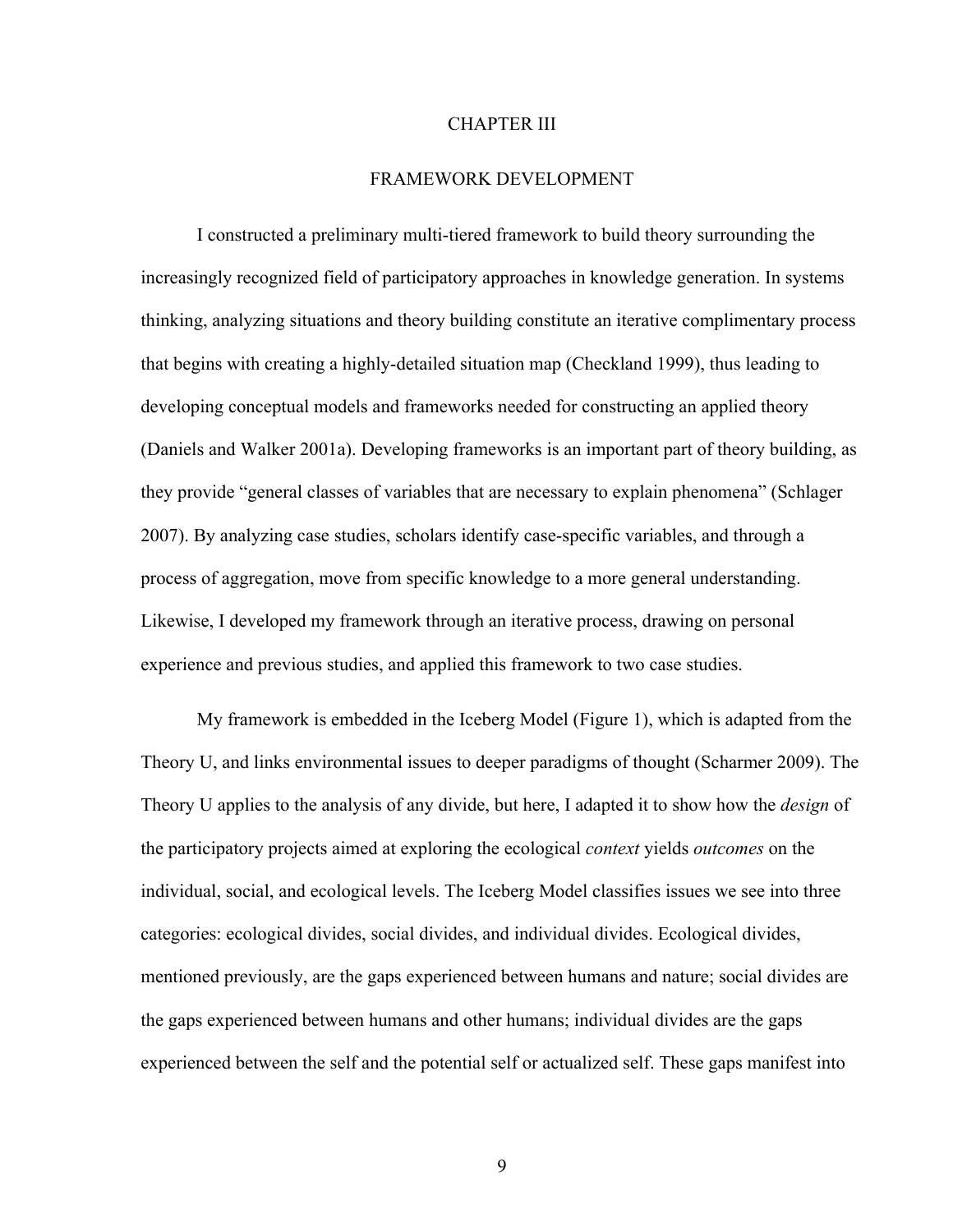what we see, i.e., the "tip of the iceberg," which are rooted in structures and systems, created by paradigms of thought, and formed from some underling source.



Figure 1: Iceberg model adapted from (Scharmer 2009) connecting ecological, social, and individual outcomes to paradigms of thought. Ecological issues result from gaps between humans and nature; social issues result from gaps between humans and other humans; and individual issues result from gaps between the self and the potential or actualized self. Boxes indicate modifications to the original model to reflect the initial stages of developing the multi-tiered framework (**Error! Not a valid result for table.**).

My framework explores how to generate knowledge on the ecological gap through participatory approaches, yielding outcomes at the individual, social and ecological levels. The context and project design interact and can shift paradigms of thought, leading to shifts in structures and systems through a process known as the Theory U, where the context and participatory design approaches shape outcomes through a process of relationship building between the self and self, self and others, and self and nature. In developing my framework, first I generated questions for each parameter, then I integrated existing models and typologies from the literature to construct a multi-tiered framework. Each tier goes from the general to the specific, and allows researchers and practitioners to adapt the framework to specific cases while also enabling comparison across cases.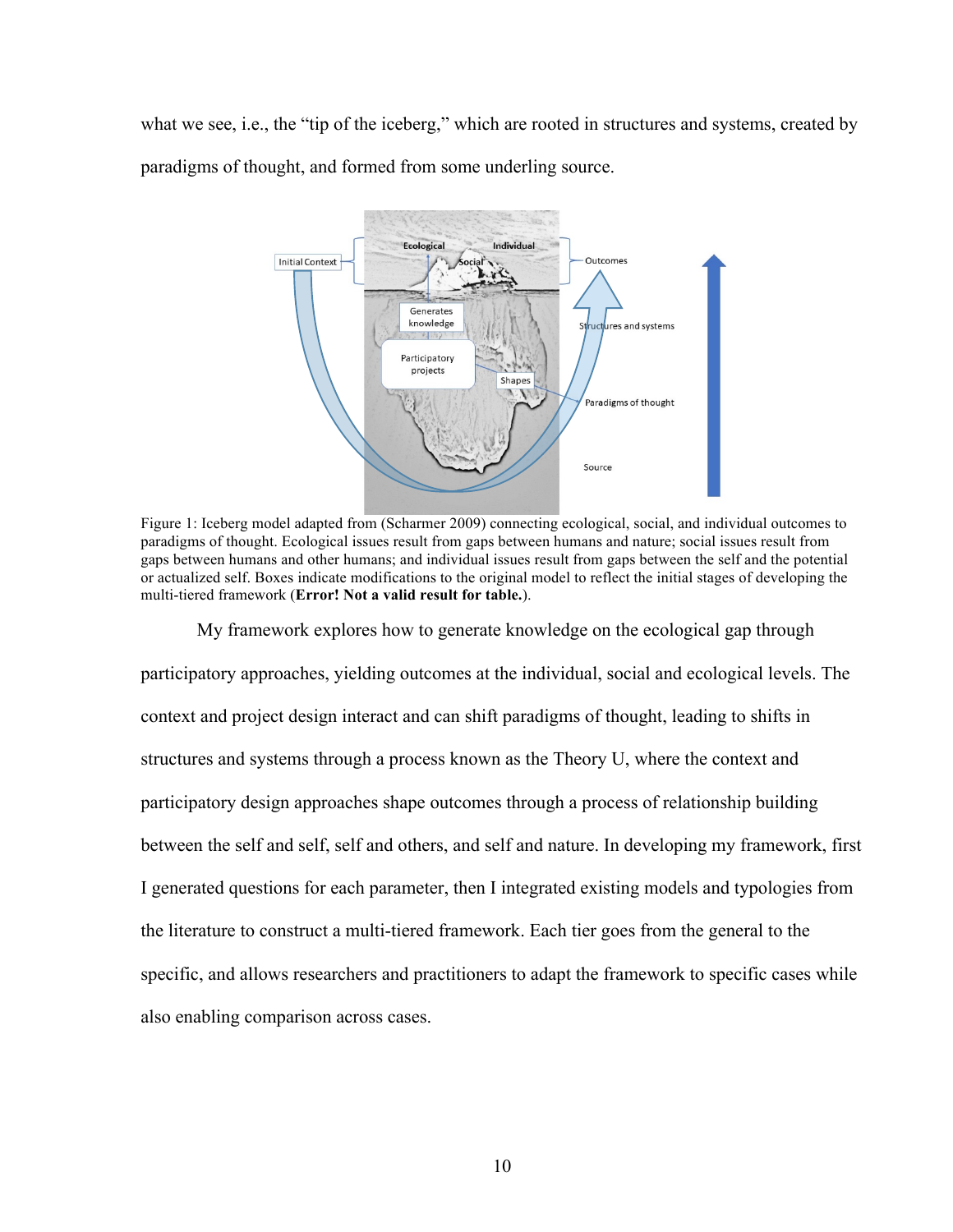

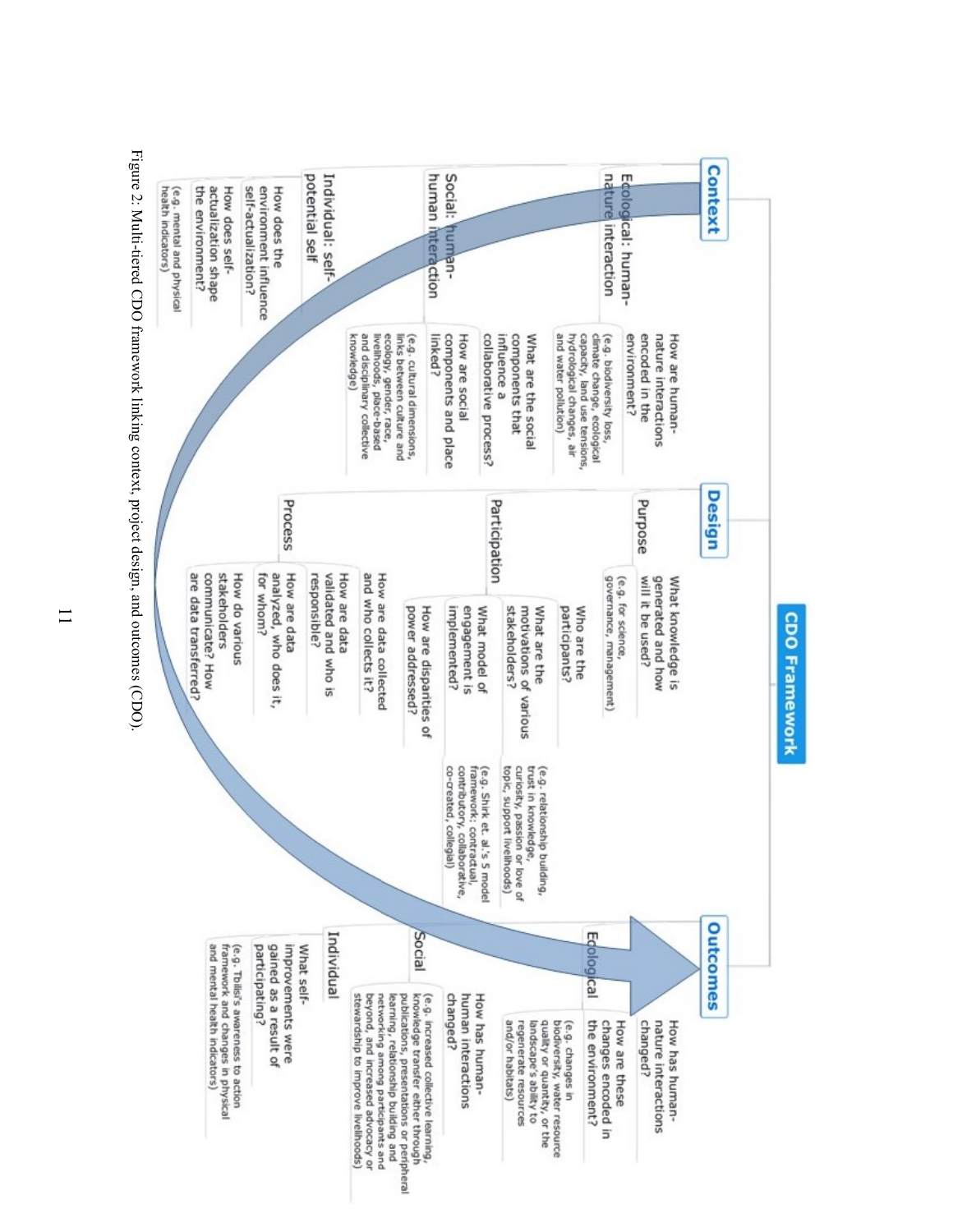## *Context*

Context is used to explore ecological, social, and individual components of an ecological divide. The lower tiers are not exhaustive, but provide examples that may be important for exploration in the given ecological, social, and individual contexts. Ecological contexts of the divide are how human-nature interactions are encoded in the landscape, which may manifest as biodiversity loss (Ceballos et al. 2015), climate change (IPCC 2001), ecological capacity (or the ability of the ecosystem to regenerate and provide resources to local inhabitants; Rees 2006) land-use tensions (Himley 2009), hydrological changes (Buytaert et al. 2014), or air and water pollution (Arellano et al. 2017). Given the participatory approach, it is important to identify and understand the social components that influence a collaborative process (Daniels and Walker 2001b) and how social dimensions (such as culture, class, race and gender) and place are linked (Escobar 2006). Social context includes cultural dimensions of time (Hall 1989) and crosscultural communication (Hofstede 1991), as well as how cultures and ecologies have co-evolved (Safarzynska 2013), how gender roles create gendered landscapes (Paulson 2016), the well established link between race and land in terms of appropriation and access (Pulido 2015), the relationship between livelihoods and natural resources particularily for rural poor communities (Fisher et al. 2014) and the collective place-based or disiplinary expertise (Collins and Evans 2007) relavent to the ecological divide, where joint fact-finding processes facilitate collaborative action (Matsuura and Schenk 2017; Brown and Lambert 2013). Gender, in particular, is considered a universal organizing principle in social relations (Glick and Fiske 1999) and shapes who uses natural resources and how they use them (Moser 1993), as well as the knowledge and governance/management of nature (Harcourt 1994; Rocheleau, Thomas-Slayter, and Wangari 1996). Individual components of this divide include ways in which the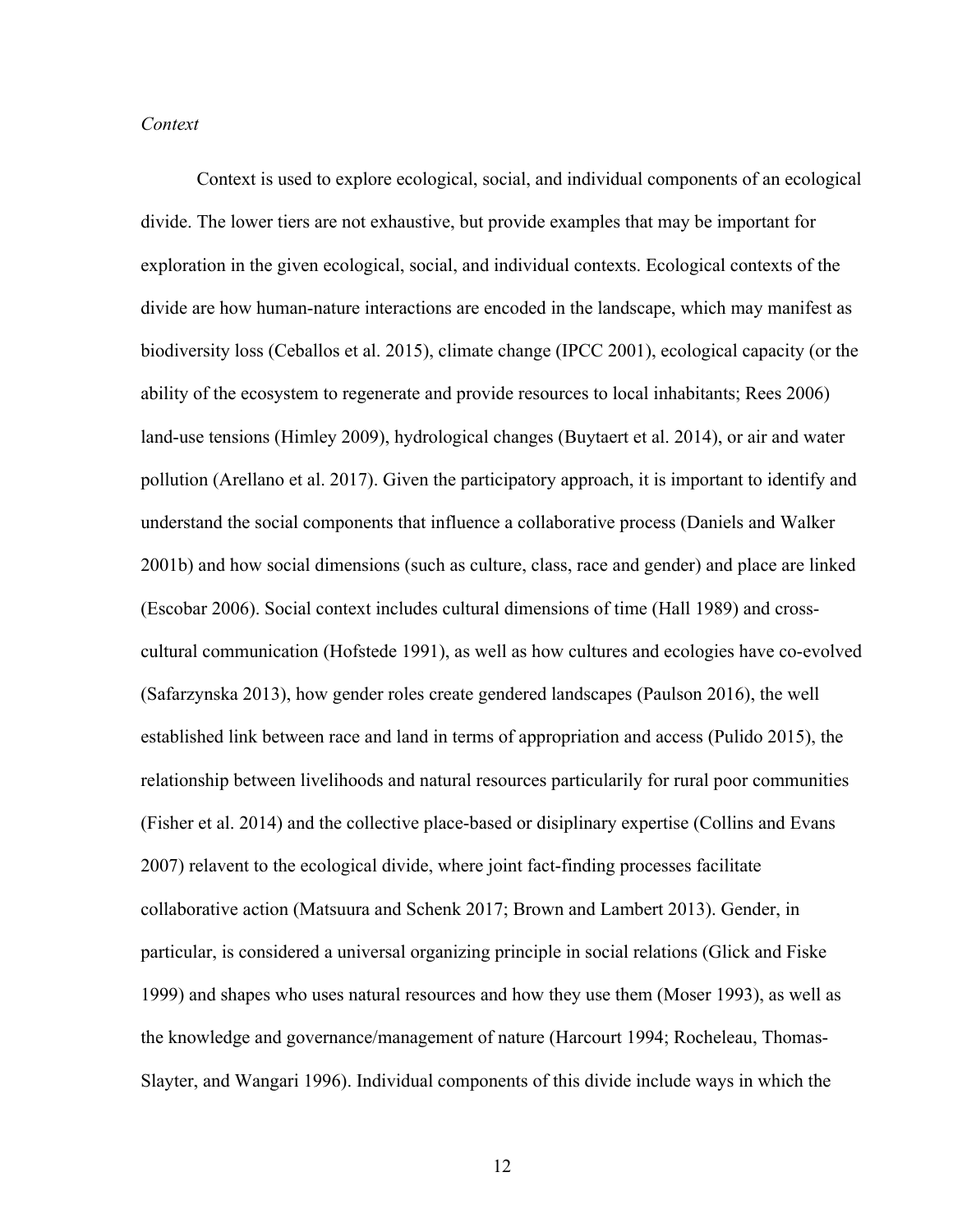environment influences how the potential self is realized or how self-actualization consists of psychological or individual factors that influence how individuals interact with others or with their environment. Interacting with nature has been shown to improve various mental and physical health indicators such as stress recovery (Ulrich et al. 1991; Lee et al. 2015), depression and exercise (Pretty et al. 2007). While I have included the individual gap within the framework, it is an area that goes beyond the scope of this project and my current expertise. Moving forward, the framework would benefit from developing this component further.

# *Design*

Context informs many aspects of project design, including, purpose, participation, and process. Participatory approaches generate knowledge for several purposes including: 1) developing a better understanding of the world through science, 2) addressing injustices through better governance and policy, and 3) strengthening resilience through management practices (Silva 2016). Examples of scientific findings from citizen scientists abound, ranging from the discovery of six new litter-dwelling beetles in Borneo (Schilthuizen et al. 2017), the discovery of a new frog species in the Colombian Andes (Amézquita et al. 2013) to the over 200 publications analyzing Audubon's Christmas Bird Count data ("Christmas Bird Count Bibliography" 2015). Lois Gibbs collected data and organized her community to address the injustice of her neighborhood being built on a toxic waste site. As a result of the community's efforts to generate knowledge, challenge expert opinion and mobilize, they effectively lobbied the government to have the Love Canal declared a Superfund site, and both the New York state and the federal government covered relocation costs and initiated clean up (Konrad 2011). To strengthen resilience, urban residents in Brooklyn, New York, apply agricultural knowledge to create urban gardens and contribute to urban foodways or improve stormwater management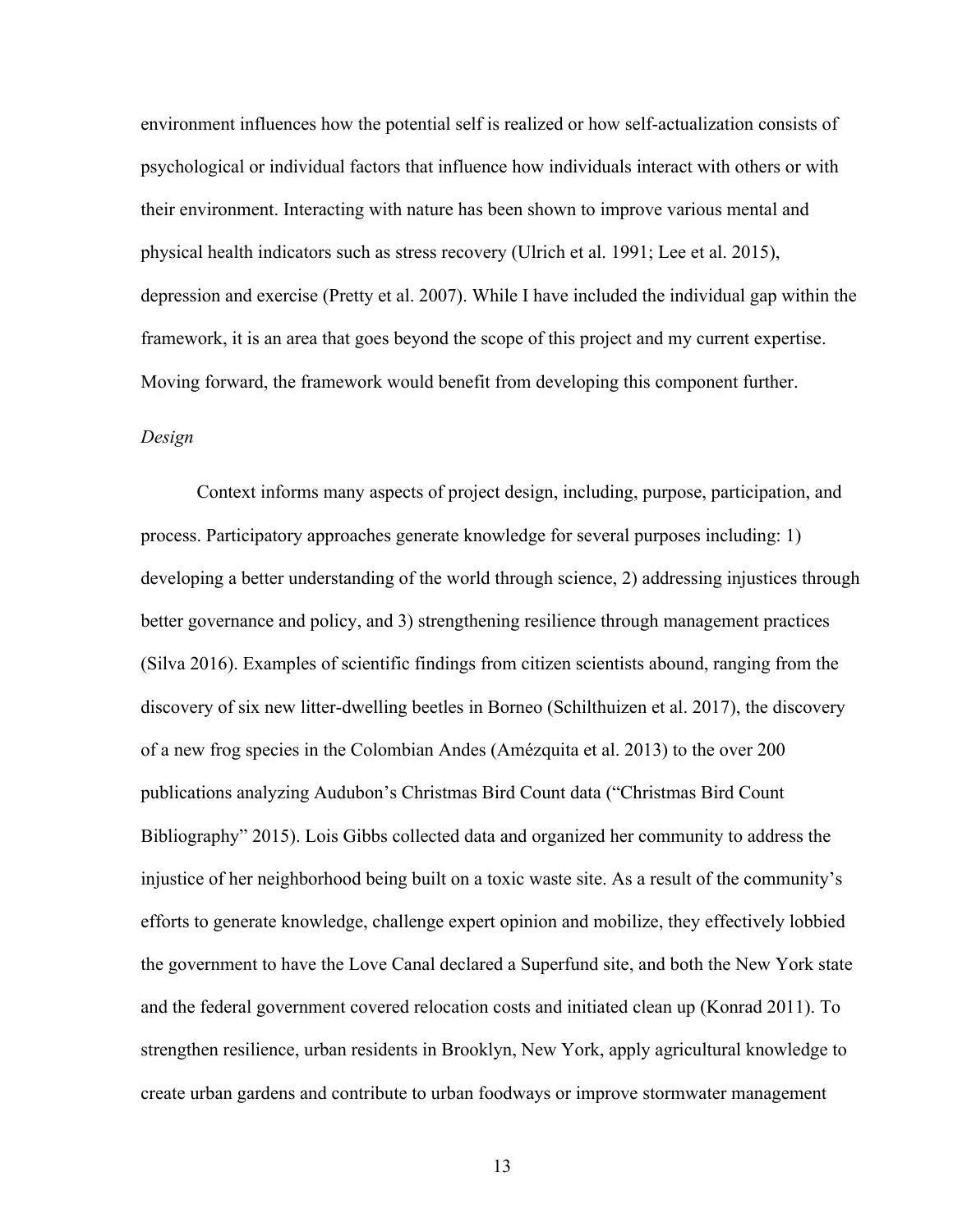(Krasny and Tidball 2012). Each purpose is related to potential ways that the knowledge generated might be used to produce various outcomes, as well as how it may influence the characteristics of participation and the project process.

The characteristics of participation include who participates, participant motivation for engaging in projects and various levels of engagement or engagement models. Who participates should reflect the social context to ensure that participatory approaches adequately represent varying viewpoints and knowledge. Participatory approaches often intersect with volunteerism (Cohn 2008) and political engagement (Spiegel et al. 2011), shaping participant motivations and levels of engagement, which in turn may support various project outcomes. Motivations to engage in participatory projects may include: relationship building, as was my motivation to participate in the Cape May Raptor Banding project with my dad; trusting the knowledge generated, as is the case in many environmental conflict resolution projects (Matsuura and Schenk 2017); curiosity in or passion and love of the topic, as in the Christmas Bird Count (Butcher 1990); or supporting livelihoods, as in the Cofán tribe in Ecuador, who conducted turtle surveys to lobby the government and gain control of managing their lands (Townsend et al. 2005). While this list is far from exhaustive and motivations tend to be dynamic, I assert that these four capture the majority of motivations.

Stemming from these motivations are various levels of engagement or ways in which participation occurs. Whether it is scientists recruiting volunteers to collect bird data (Butcher 1990) or community members turning to scientists to help them analyze the water crisis in Flint, Michigan (Hohn 2016), levels of engagement vary from top-down models to grassroots models of participation. While many models exist, including Arnstein's (1969) "Ladder of Participation," Bonney et al.'s (2009) three Cs – contributory, collaborative and co-created – and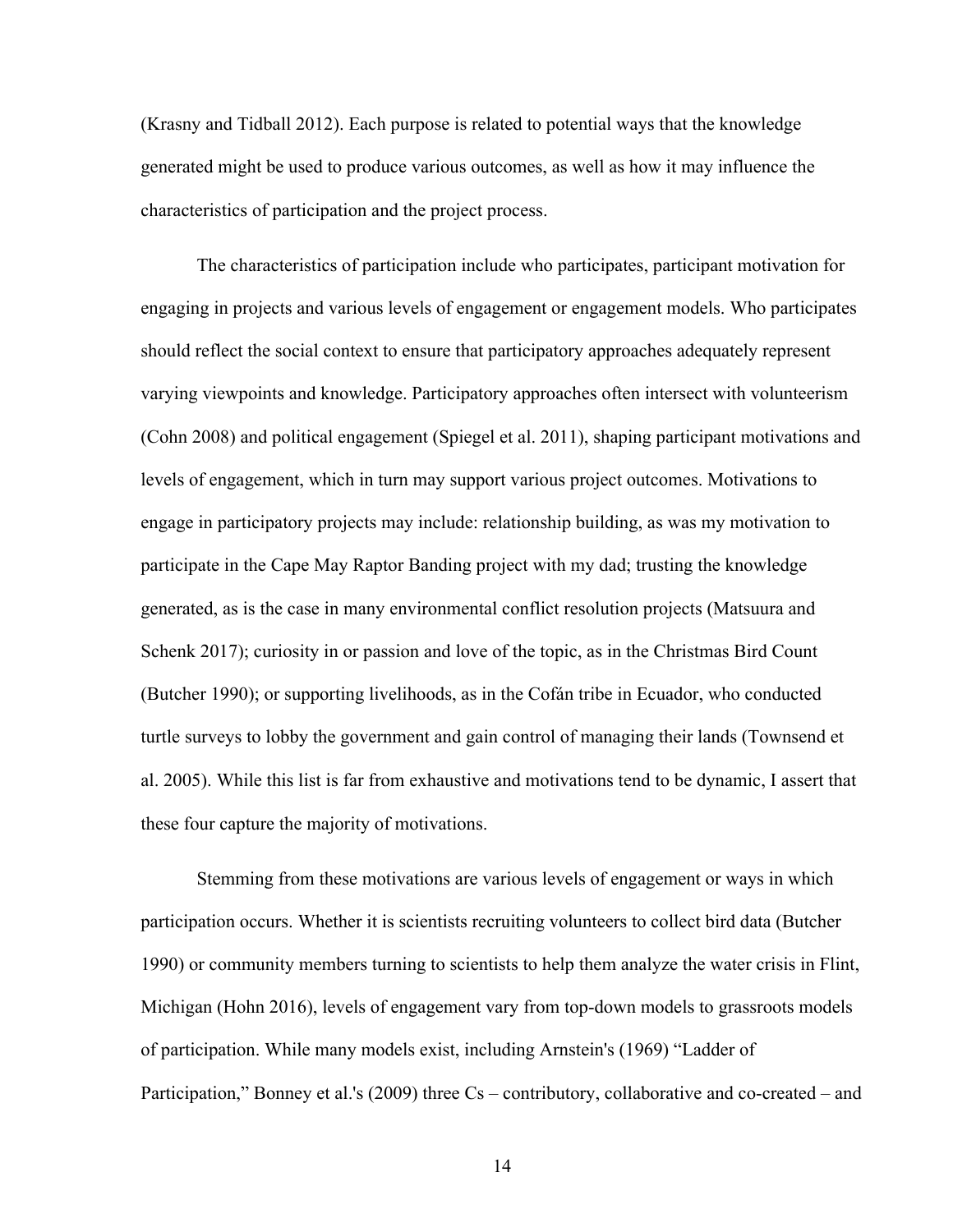Wiggins and Crowston's (2011) five typologies of citizen science; I selected Shirk et al.'s (2012) five-model framework, which consists of the five components described below:

- Contractual projects, where communities ask professional researchers to conduct a specific scientific investigation and report on the results;
- Contributory projects, which are designed by scientists while the public assist with data collection;
- Collaborative projects, which are initially designed by scientists, and public participants in addition to collecting data also help refine the project design, analyze data, and disseminate findings;
- Co-created projects, which are designed by scientists and members of the public working together and for which at least some of the public participants are actively involved in most or all aspects of the research process;
- Collegial contributions, where non-credentialed individuals conduct research independently with varying degrees of expected recognition by institutionalized science and/or professionals.

Embedded within both motivations and engagement levels are underlying power dynamics (O'Brien, Marzano, and White 2013). While this is a concept that can and should be further developed in this framework, it is not within the scope of this research; thus, I will only mention it here to emphasize its importance in all social interactions, and note that power differentials must be addressed for collaborative processes to be effective (Clarke and Peterson 2016).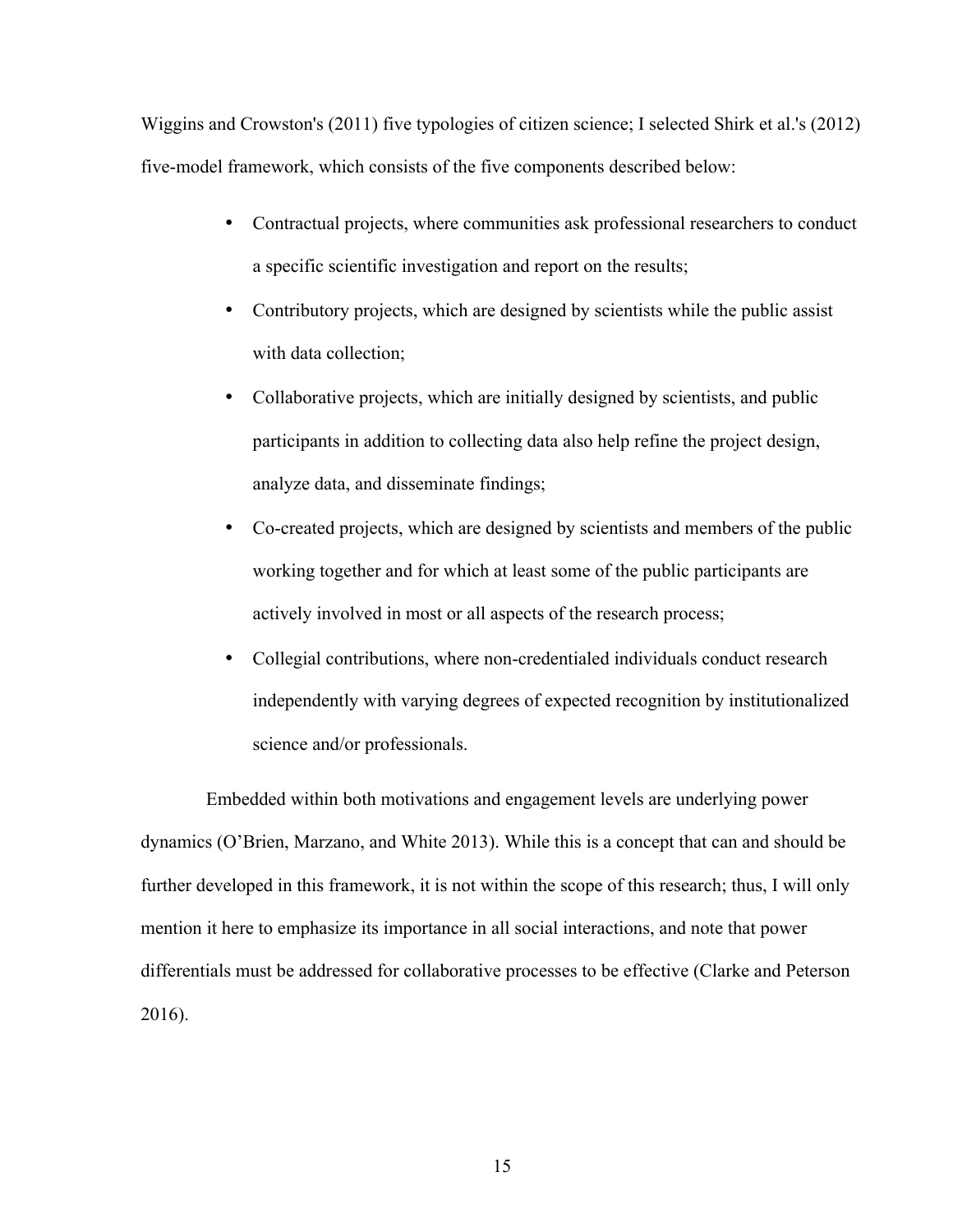Purpose and participation both influence the process of the project. The process includes components that move the project along from data collection, to data validation and analysis, and finally to communication pathways for participants. Data collection includes what data are collected, what methods are used and who collects it. Data validation involves how and who reviews the data for quality assurance (Wiggins et al. 2011), while data analysis explores how and who analyzes the data and for whom, i.e., who will use the data. Communication pathways explore ways in which participants communicate throughout the process.

#### *Outcomes*

The project context and design interact to create ecological, social, and individual outcomes, and mirror the initial attributes of the initial context. In accordance with the theory U, environmental outcomes resulting from shifts in human-nature interactions begin with individual transformations, which build into collective action that shape human-to-human and human-to-nature interactions. Ecological outcomes may include changes in biodiversity, water resource quality or quantity, or the landscape's ability to regenerate resources and/or habitats. Social outcomes include increases in collective learning and the transfer of knowledge to other generations (Brown and Lambert 2013), increased knowledge transfer either through publications or peripheral learning where participants share their knowledge gain with friends and family (Stone et al. 2014), relationship building and networking among participants and beyond, and increased advocacy or stewardship to improve livelihoods. Danielsen et al. (2010), for example, concluded that translating knowledge into action can be significantly faster (1 - 3 yrs.) when the citizen science approach is used, particularly at local scales, compared to monitoring projects conducted by scientists only (5 - 30 yrs.). Individual outcomes include personal development through gaining awareness, knowledge and skills leading to changes in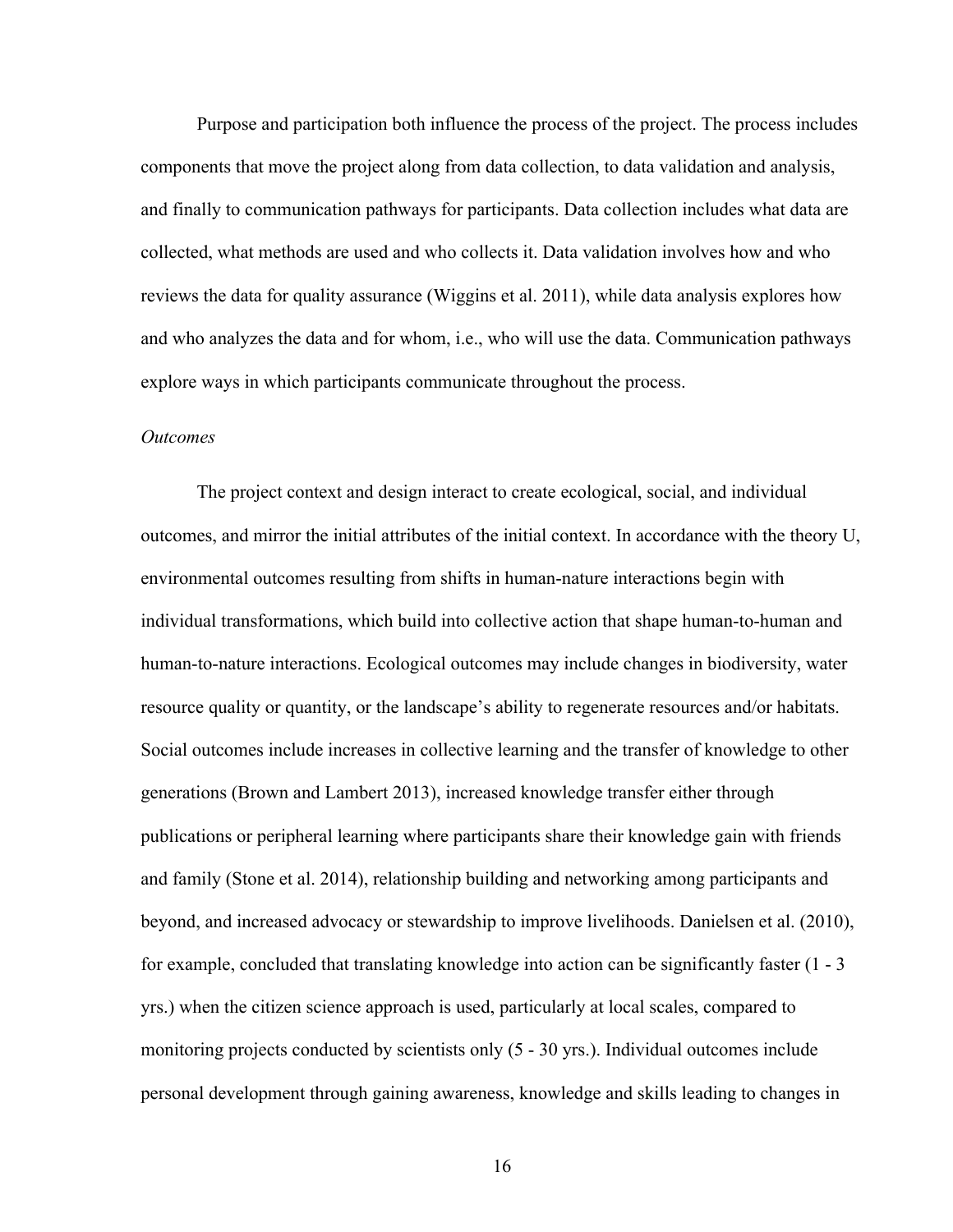attitudes and actions (see awareness to action framework in the 1977 Tbilisi declaration) or changes in physical and mental health indicators, including reducing stress and symptoms of depression (Song, Ikei, and Miyazaki 2016). The latter is outside the scope of this study but is included to here to demonstrate the nested scales, including both the context and the outcomes. Future research may explore the connection between mental and physical health to the broader social and ecological issues we face.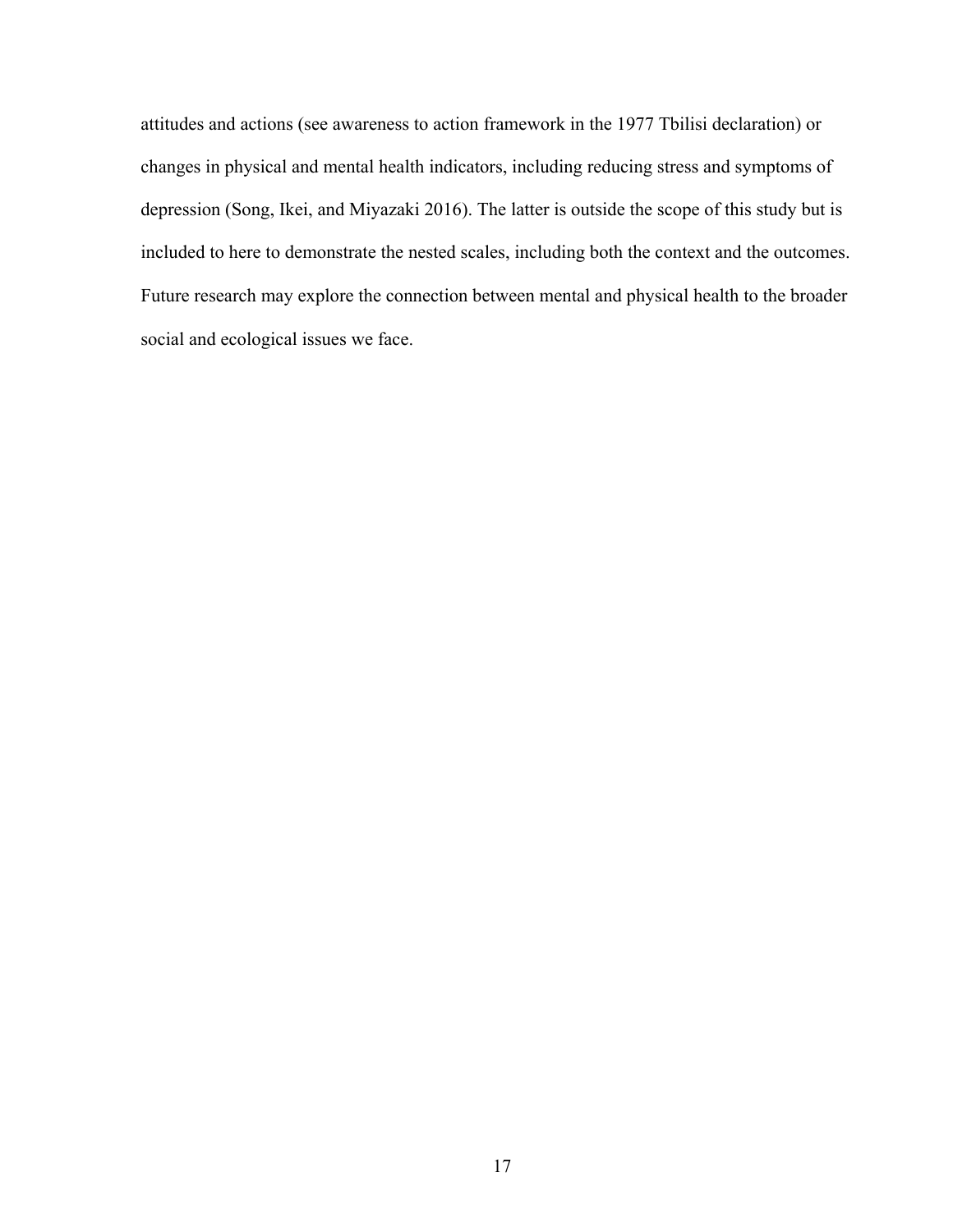#### CHAPTER IV

# METHODS: TESTING THE FRAMEWORK

#### *Ecuador's Ecological Context*

Ecuador, situated on the Pacific coast of South America, is a megadiverse and plurinational (Becker 2012) country. Megadiverse nations include a list of 17 countries that account for about 10% of land area but are home to 60%-80% of the earth's biodiversity (Mittermeier and Mittermeier 1997). Ecuador's status as a megadiverse nation is a result of both its geographical location near the equator, where biodiversity peaks globally (Gaston 2000), and its complex topography, which promotes endemism (Nogué, Rull, and Vegas-Vilarrúbia 2013). The Andes mountains run north to south through the country, dividing it into three regions: the coast, the Sierra, and the Amazon rainforest. Both the coast and the Sierra also contribute to segments of two conservation hotspots: Tumbes-Chocó-Magdalena and Tropical Andes (Mittermeier 2004). Hotspots are areas noted for their high diversity and endemism but which are currently under threat due to high rates of land-use change and climate change. Tumbes-Chocó-Magdalena hugs the coastal region enclosed by the Pacific Ocean to the west and the western slopes of the Andes to the east, and also includes the renowned Galapagos Islands (Rodríguez-Mahecha et al. 2004). The Tropical Andes Hotspot, which extends well beyond Ecuador's borders, traverses north to south along the spine of the country and is considered to be the most diverse hotspot on the planet (Rodríguez-Mahecha et al. 2004). In addition to the two hotspots, the eastern slopes of the Andes transition into the Amazon rainforest, one of the most important terrestrial ecosystem that modulates the global carbon budget (de Almeida Castanho et al. 2016).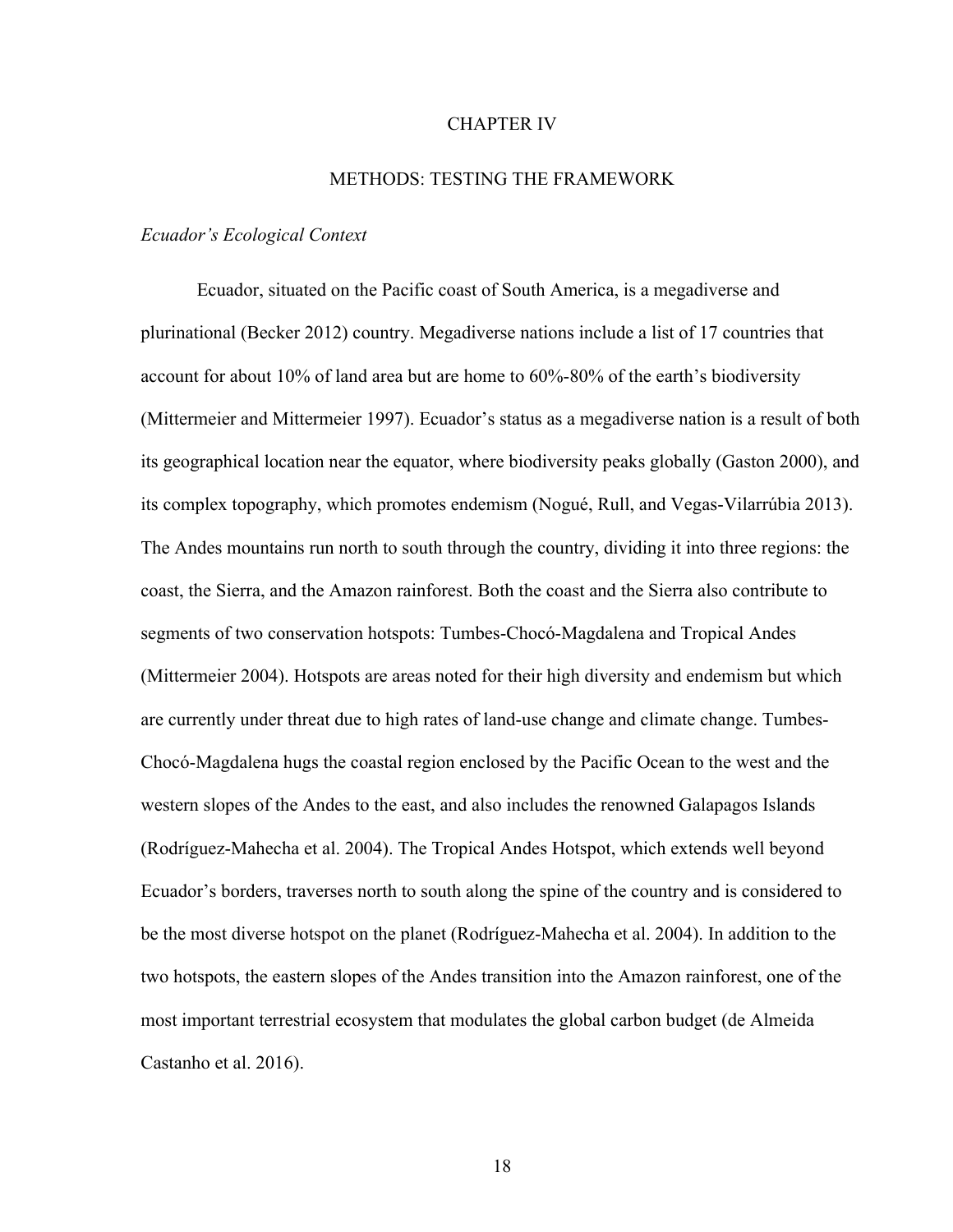Both case studies are located in the Andes, where the páramo is the dominant vegetation type and which has been shaped through human interaction for thousands of years. The páramo ecosystem commences in Colombia (near 11 N) and extends south through Peru (8 S), covering approximately 35000  $km^2$ . It ranges from the closed tree line at about 3000 m to the snow line at around 4800 m (Cuesta and Becerra 2009); note however that there has been debate regarding the lower limit due to human activity (Luteyn 1992). The páramo is divided along the altitudinal gradient into three belts: the super páramo (4100 – 4800m a.s.l.), the grass páramo (3500-4100m a.s.l.) and the subpáramo (3000 – 3500m a.s.l.). The super páramo is characterized by sparsely vegetated plant communities adapted to high solar radiation, low temperatures, and low water availability. The grass páramo is dominated by tussock grasses and is described as a tropical grassland. The subpáramo is the most biologically diverse belt, as the region is comprised of a mosaic of grasses, shrubs, and low-growing trees (Luteyn 1992). Some studies suggest that páramos have extended their lower limit as a result of human activity, defragmenting the tree line by fire and cultivation and thus providing opportunities for páramo plants to establish themselves post-disturbance (Laegaard 1992).

Ecologically, the páramo is recognized for its high endemism and unique hydrology, which in turn has made it socially significant in providing food and critical water resources. Many crops that are used globally such as potatoes and Quinoa originated in the Andes mountains, in addition to numerous other crops of local significance such as pearl lupine (or chocho), banana passionfruit (or taxo) and tamarillo or tomate de árbol in Spanish (Hernández Bermejo and León 1994). Hydrologically, the páramo comprises the headwaters and baseflow for streams and is a critical water resource for cities such as Quito, Bogota, and Lima (Célleri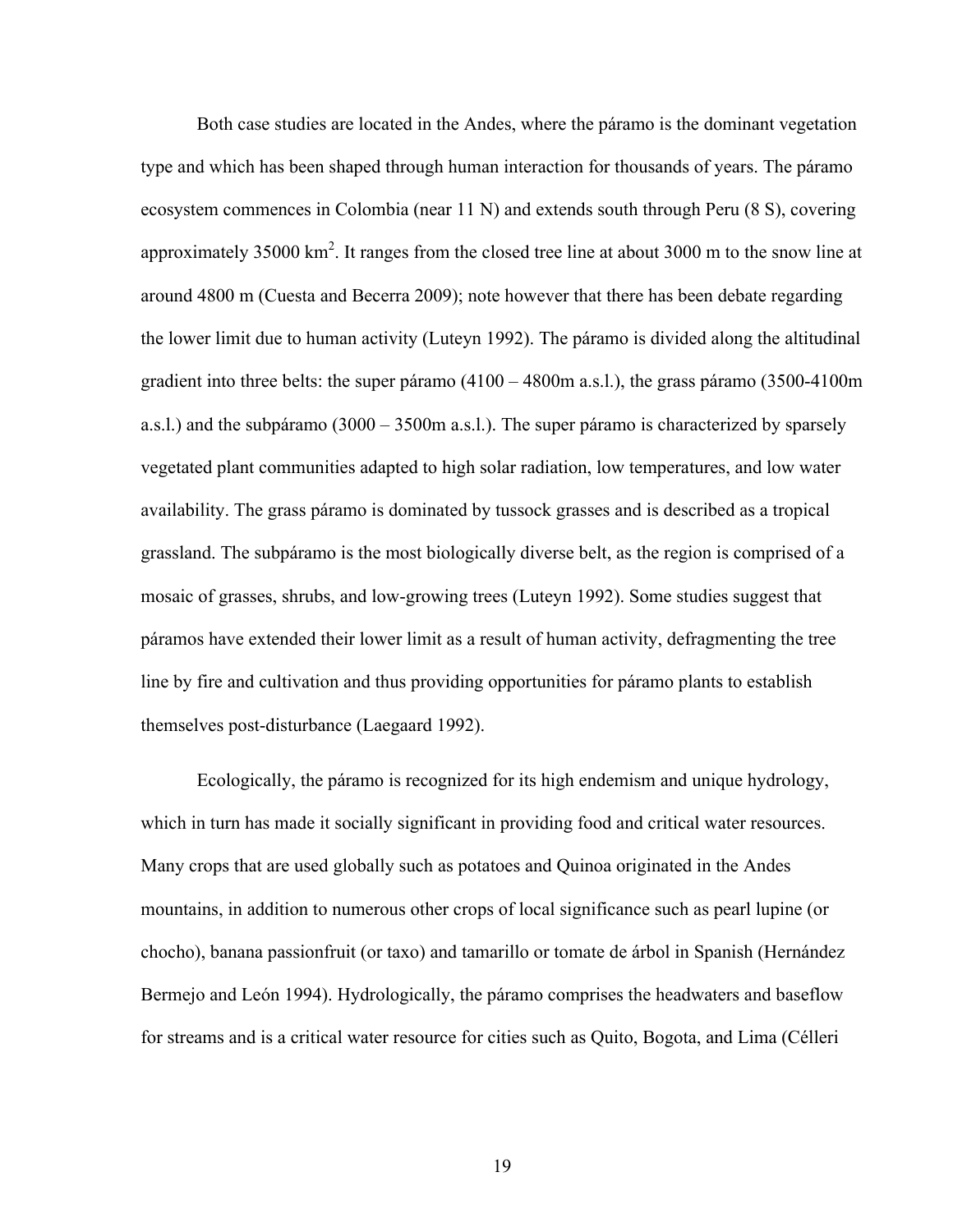and Feyen 2009; Buytaert and De Bièvre 2012) as well as more arid regions along the western slopes (Viviroli et al. 2007).

## *Ecuador's Social Context*

Ecuador is also home to an ethnically and culturally diverse population of 15 million (INEC 2010). Both the history of native peoples and of colonialism (Gareis 2005) has shaped the present day ethnic and cultural landscape (Castillo and Cairo Carou 2002). Indigenous tribes  $(\sim 7\%$  pop.) have inhabited the territory now known as Ecuador for more than 10,000 yrs (Fraser 2014). They currently live in scattered pockets throughout the coast (less than 1% of the indigenous pop.) and Amazon region  $(4-6%)$ , while the majority  $(\sim 90%)$  live throughout the páramo (Gerlach 2003). These tribes speak about 20 indigenous languages, including nine regional dialects of Kichwa (Simons and Fennig 2017). Mestizos account for the largest portion of the population at over 78%, but regional ethnic identities can be distinct. For example, the mestizo people of the coastal countryside or the Montubios  $\left(\frac{2\%}{\%}\right)$  of the population) protested to be recognized as a separate ethnic group, which in 2001, the government officially granted (Roitman 2008). Afro-Ecuadorians (7% pop.) mostly live in the North and Northwest provinces, where escaped African slaves managed to establish settlements in the 1600s and lived alongside indigenous tribes that populate the region (Torre and Striffler 2008).

While the legacy of colonialism influenced the ethnic diversity in relatively obvious ways (namely Spanish language and Catholicism), Spanish settlers, through imposing their colonial identity on native peoples, have shaped the present day cultural landscape in ways that are challenging to parse (Castillo and Cairo Carou 2002). Previous studies have explored various cultural dimensions of Ecuador, namely: monochronic / polychronic time (Hall 1989), high / low power distance, and collectivist / individualist culture (Hofstede 1991). Ecuadorians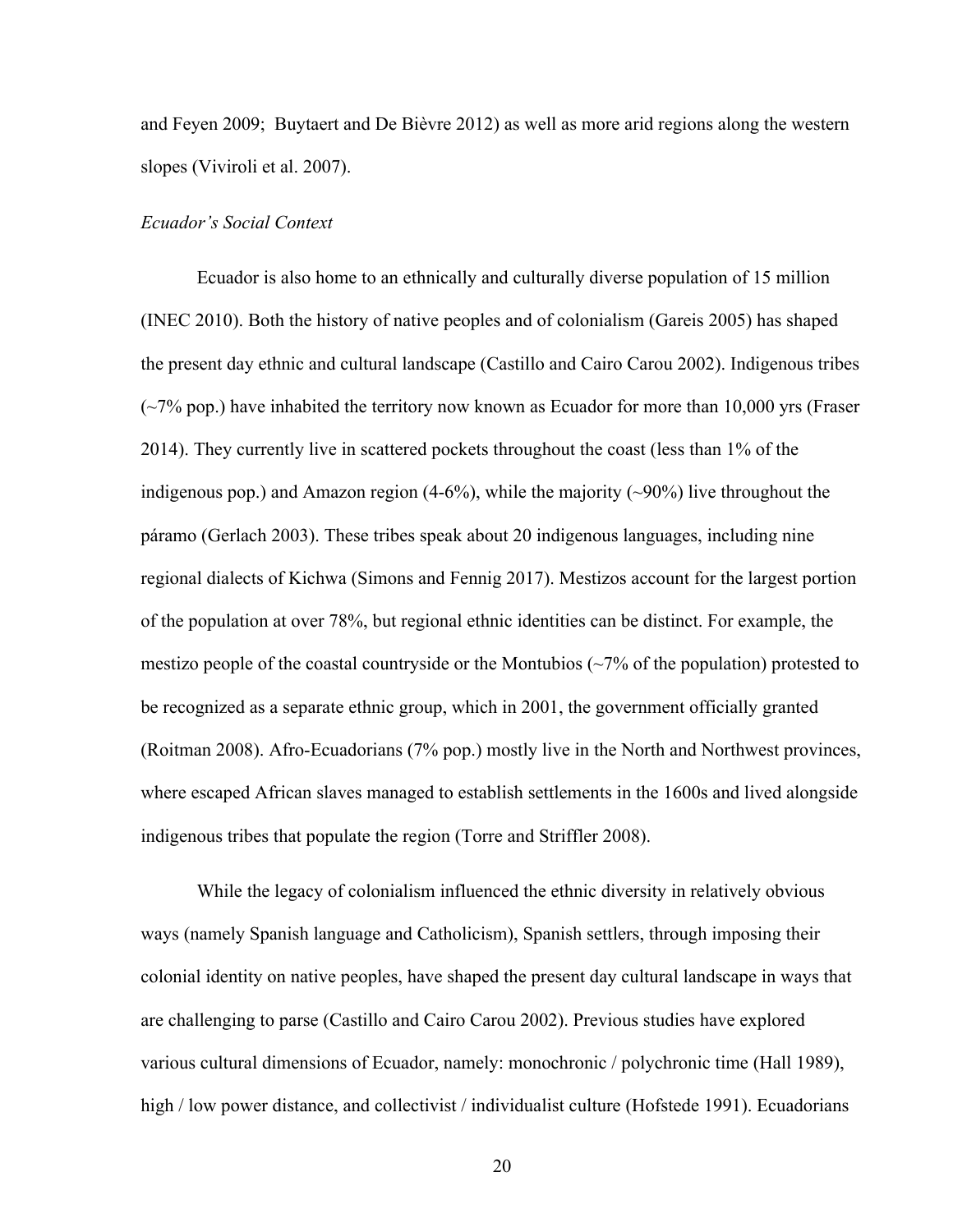tend to view time as flexible and engage in several different activities as once indicative of the polychronic view of time. This view stands in stark contrast to monochronic societies in the U.S. and many Western European countries that tend to adhere to strict schedules and follow a sequence of events (Hall 1989; Petkova 2015). In terms of Hofstede's cultural dimensions, Ecuador ranked as having high power distance with a collectivist nature (Hofstede 2018). High power distance means that society generally accepts a hierarchal structure and uneven power distribution while a collectivist culture means that Ecuadorian identity tends to be defined as part of their in-group before individual characteristics. In collectivist societies, harmony within the group and maintaining relationships tend to be valued more than speaking your mind (Hofstede 2011). Each cultural dimension may vary from community to community and person to person, reflecting the challenges in recognizing the importance of culture while not perpetuating stereotypes.

In addition to ethnic diversity and cultural dimensions, previous studies have noted gendered landscapes in Latin America (Paulson 2016) and in the Andes specifically (Paulson 2003; Radcliffe 2014). Paulson (2003) noted that while there is gendered division of labor, it is more nuanced than simply a list of men's vs. women's tasks and is linked to geography and agricultural cycles. Men for example tend to be responsible for primary crops such as potatoes and corn planted in larger fields, while women tend to be responsible for the secondary crops such as fava beans and squash planted in smaller plots or intercropped with corn. In addition to gendered division of labor, official interpretations devalued women's labor contributions and as a result during agrarian reform in the 1964 and 1973, women were not granted land rights. Women-led households still have less access to land than men-led households (Radcliffe 2014).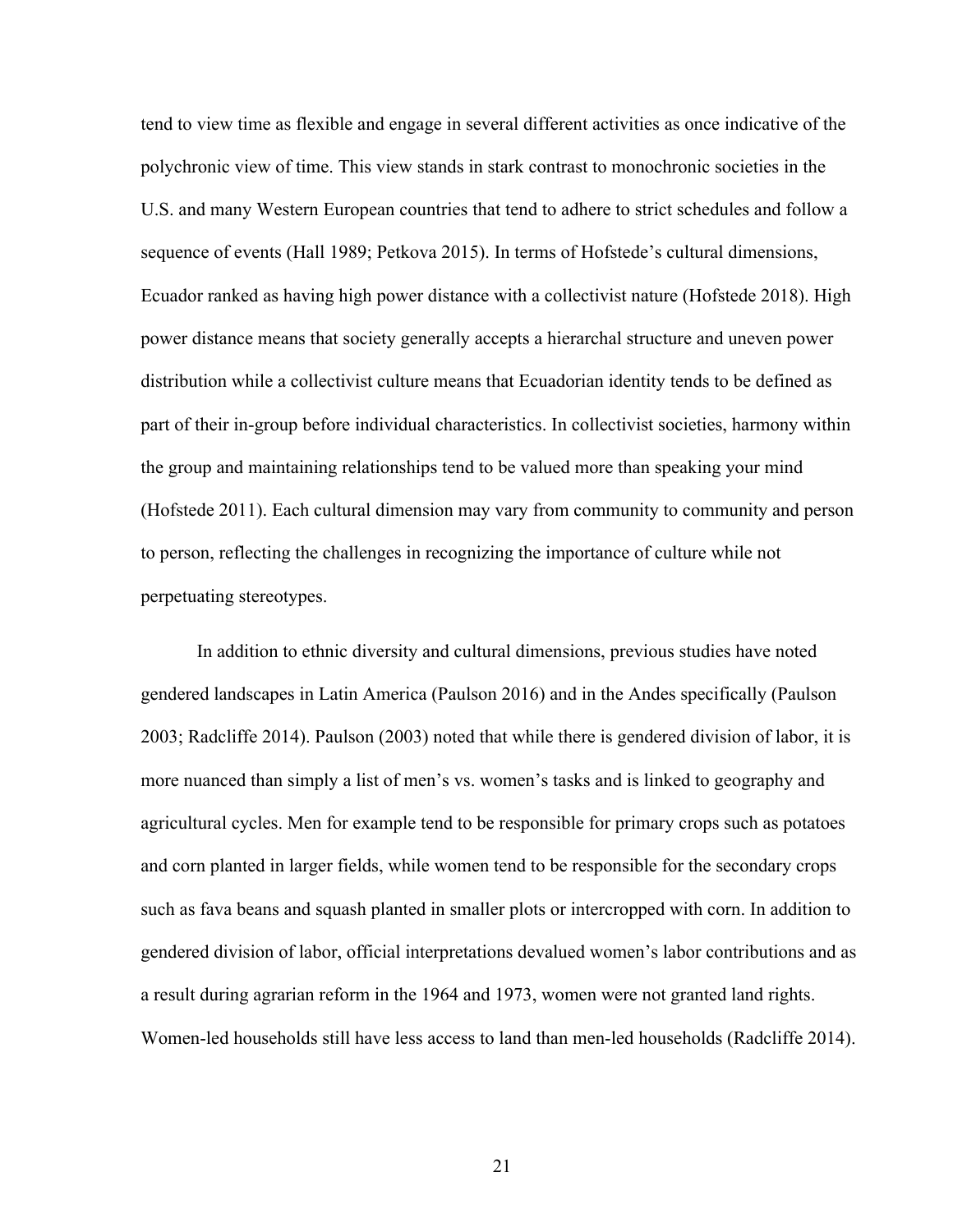Ecuador has a complicated relationship between nature and citizen well-being. The 2008 constitution of Ecuador was the first the grant rights to nature and natural processes (Title II, Ch. 7, article 71) and links nature rights to the idea of *sumac kawsay*, an indigenous concept roughly translated as living well in the community, including nature (Lewis 2016, p. 177). Meanwhile, Ecuador's economy relies on natural resource extraction, such as petroleum (oil and natural gas) and mineral ores (namely gold, but also copper and silver), and agricultural products, such as bananas, coffee, and shrimp (CIA 2017). Each of these land-uses reduces and pollutes habitats for flora and fauna (Laurance, Sayer, and Cassman 2014; Arellano et al. 2017), changes the hydrology of the area (Buytaert et al. 2006), and disproportionately impacts rural poor populations, particularly in the Amazon, by contaminating water supplies and thus leading to higher cancer rates (Hurtig 2002). However, taxes from these activities fund state programs, which for the last decade under then president Rafael Correa included many programs that have aimed at helping disenfranchised communities and improving infrastructure (Riofrancos 2015). Since Correa was elected in 2007, poverty has declined 38% and extreme poverty has declined 47%, with vast improvements in health care access and increased enrollment for primary education (Weisbrot 2017). While many social indicators have improved, Correa was also openly hostile to environmental justice advocates and organizations arresting several individuals on dubious charges and shutting down organizations for causing social unrest (Cardenas, Jaramillo, and Nasimba 2011). Ecuador's biological and cultural diversity creates a highly heterogenous socio-ecological landscape rich with local knowledge and natural resources while facing oppressive histories and current realities of women, indigenous groups, and environmental activists.

#### *Data Collection*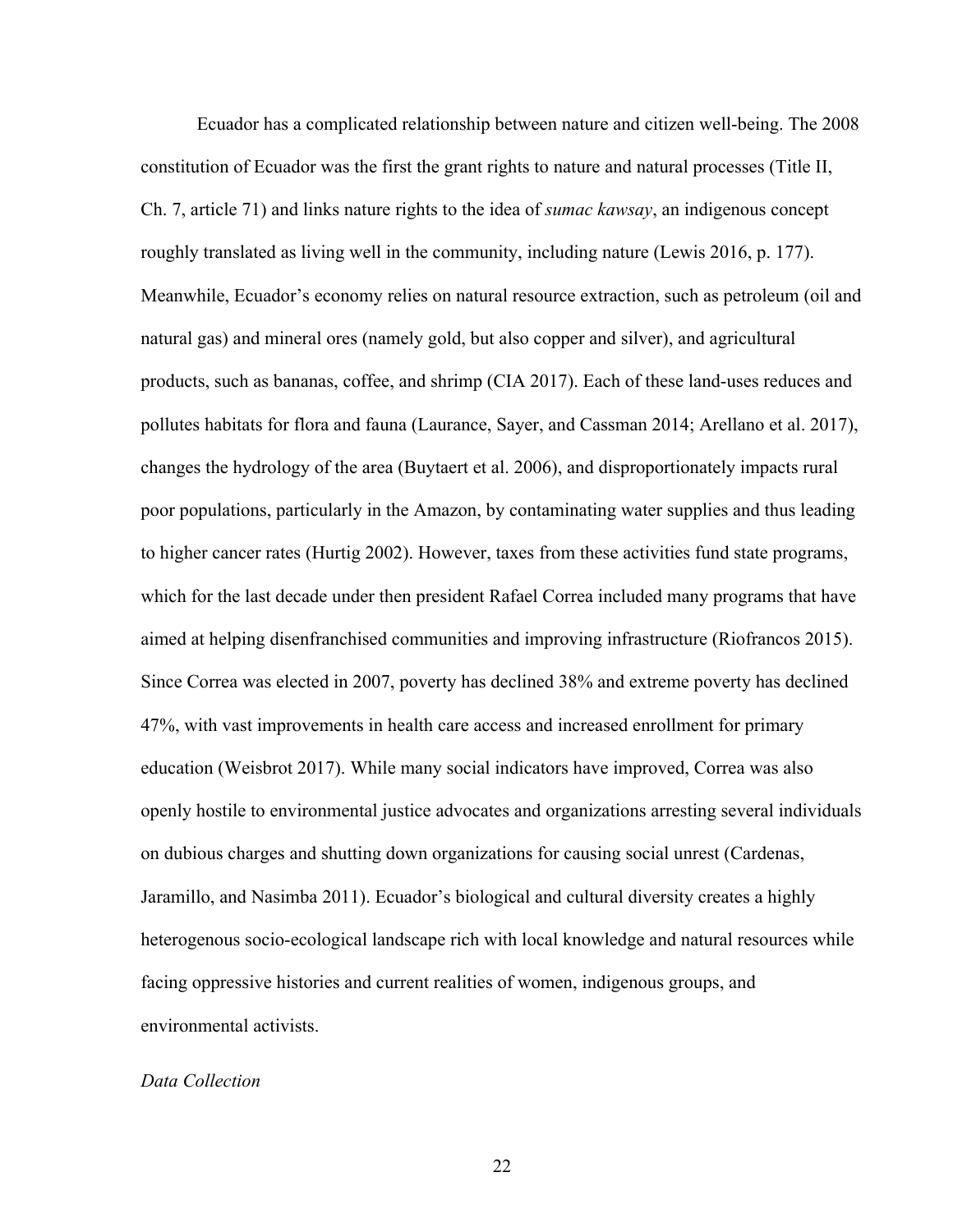Field research consisted of identifying potential case studies, selecting case studies, and then collecting and analyzing data for each case study. I identified potential case studies by contacting colleagues and friends from my previous experience in Ecuador. I selected two case studies to test my framework based on the following criteria: 1) the projects aimed to better understand coupled human-environmental systems; 2) the projects were either ongoing or had been completed; and 3) local participants and scientists collaborated to generate new knowledge about the environment. These two case studies were: 1) climate change monitoring network and 2) Andean bear monitoring. With these criteria, the case study project design and protocols were developed, some data were collected, and the project yielded at least preliminary outcomes. Both case studies are ongoing and thus continue to produce outcomes; what is reported here is what was available at the time of my field research.

I conducted field research in Ecuador for two months from July to August 2017. I conducted six (n=6) in-depth semi-structured interviews averaging about 45 minutes each, four in Spanish (Climate Change Monitoring Network case study) and two in English (Andean bear Monitoring case study). The CDO (context, project design, and outcomes) framework guided my questions (see Appendix), but using a semi-structured technique, allowed me to follow-up on leads while also giving interviewees the freedom to express themselves. I interviewed two men and four women. I recorded four interviews using an audio recording device, conducted four interviews in person and two via Skype. For the Climate Change Monitoring case study, I interviewed two scientists and two local participants, and for the Andean bear Monitoring, I interviewed two scientists. For both case studies, I analyzed publications and theses that resulted from the participatory project. In the climate change monitoring case study, I conducted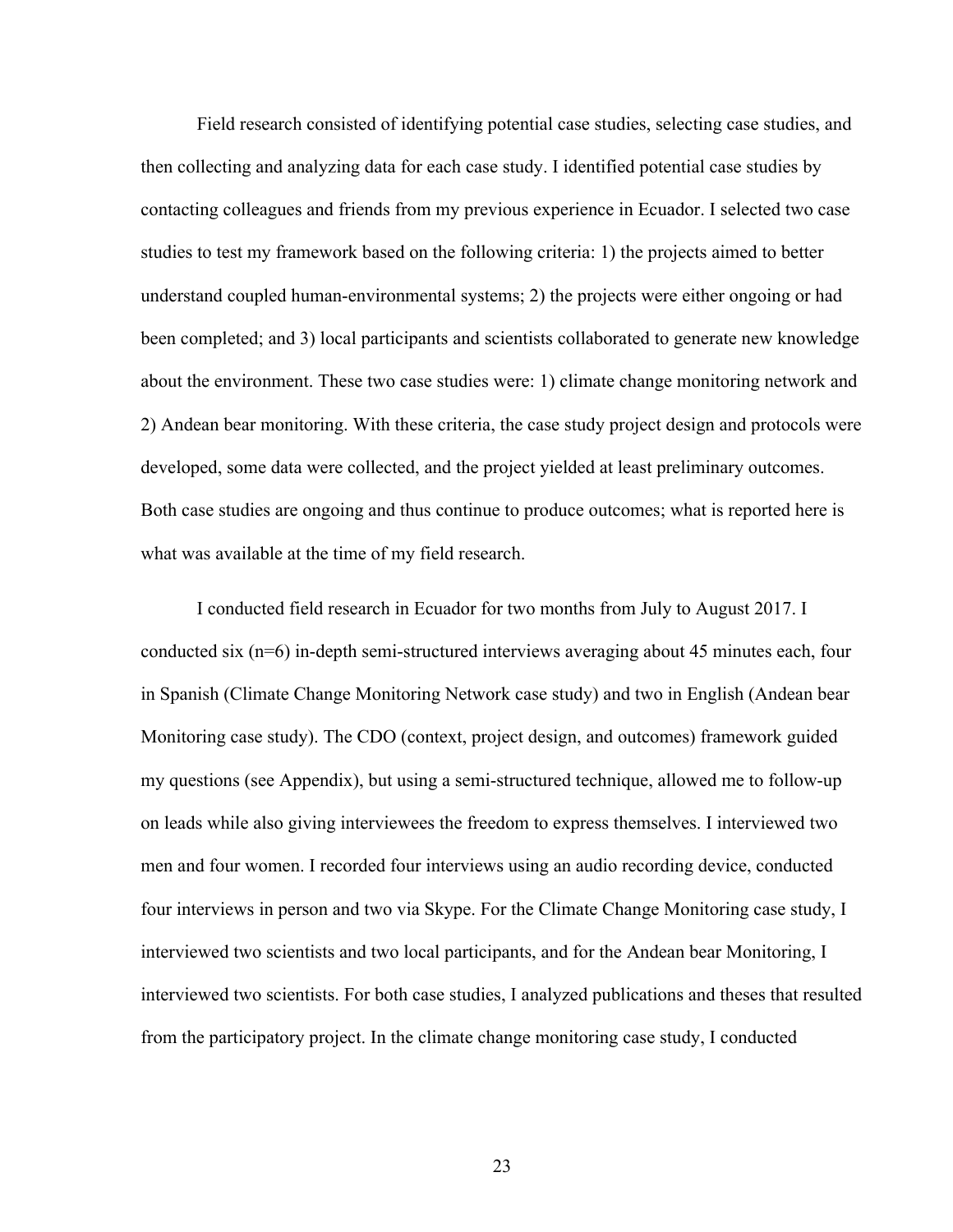participant observations to see how data was collected and observe how the results were presented to the various participating communities.

#### *Data Analysis*

I transcribed recorded interviews in their original language using express scribe transcription software and coded in English in Dedoose 8.0.31 using a combination of deductive-inductive approaches (Braun and Clarke 2006; Hsieh and Shannon 2005); here, deductive references the theory-driven coding system based on the developed CDO framework, and inductive references how codes are added through the process of content analysis. Direct quotes were used to highlight various themes from the interview, however per the IRB protocol, the quotes are anonymous.

# *Limitations*

This study has several limitations in terms of applying the CDO framework and conducting the fieldwork. I developed the CDO framework in an iterative process and therefore the proposed framework was initially simplified at the beginning of the field research, which shaped the questions I asked and the observations I had for each case study. As a result, the context, design, and outcome I describe for each case study were also shaped by the simplicity of my initial framework. I relied on self-reporting through interviews and analyzing publications and participant observation to describe each parameter of the CDO framework. Due to the small sample size (n=6), it is likely that I did not hear all views regarding the outcomes of these projects. Also, the time I spent with participants was limited, which limited my ability to establish good rapport and ironically led to participant perspectives and voices being underrepresented in my analyses of the participatory approaches. However, this led to an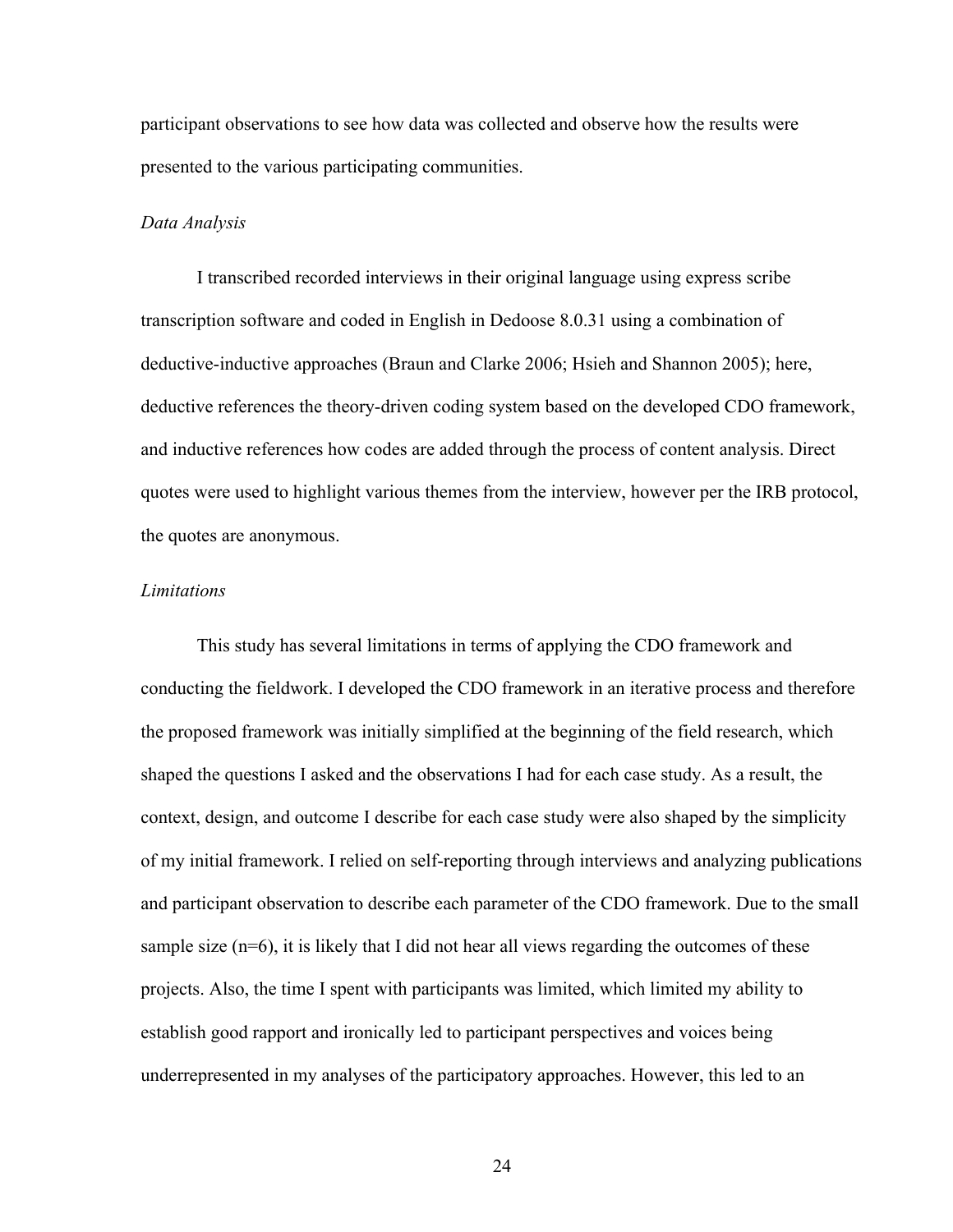important observation regarding the use of my framework, suggesting that it may be best for practitioners to gain insight by considering the outcomes of the participatory projects in which they are involved, rather than using outside consultants in evaluation type processes.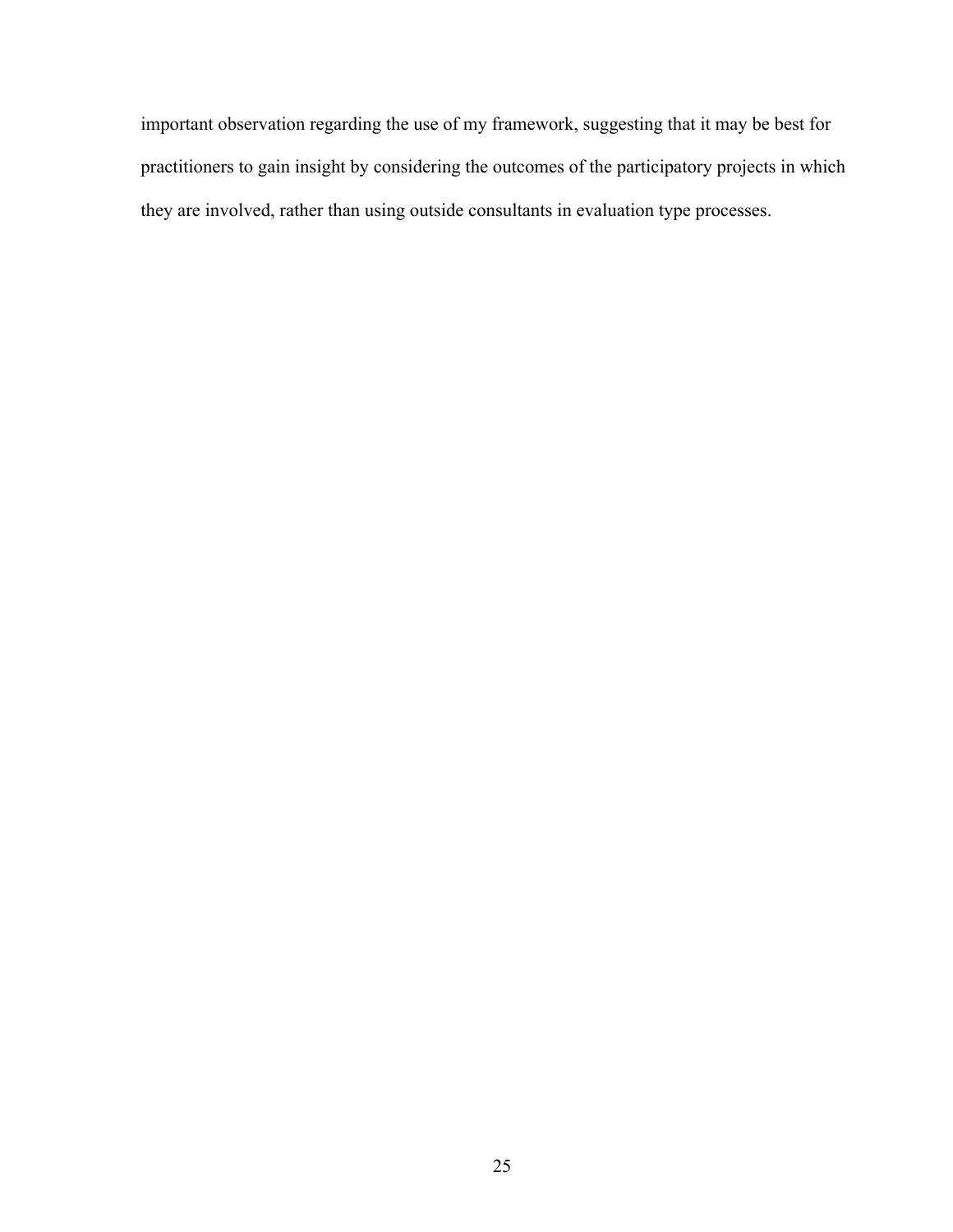#### CHAPTER V

# CASE STUDY: CLIMATE CHANGE MONITORING NETWORK

The first case study was a participatory project that began as a workshop to train community members in environmental monitoring techniques and resulted in a three-year weather monitoring network that is still ongoing today. Local participants representing various communities within and adjacent to the El Ángel Ecological Reserve in northern Ecuador that were concerned about climate change co-created the project with support from the Quito-based NGO, Corporación Grupo Randi Randi (CGRR), with funding from the MacArthur Foundation. CGRR is an Ecuadorian non-profit founded in 2000 with a vision of sustainable and equitable development through the lens of gender. Their mission is to promote conservation of natural resources, sustainable development, and social and gender equity. CGRR conducts research and technical assistance in communities and local organizations located in threatened ecosystems throughout Ecuador. "Randi Randi" is Kichwa for "giving and giving," which embeds the concept of reciprocity in the work they do. They offer their knowledge and skills knowing that communities will then share their knowledge and skills and thus builds collaborative learning opportunities that strengthen socioecological resilience. Community members collected daily weather data and combined that data with their own experiences to better respond to a changing climate. Using the CDO framework, I explore the context, design, and outcomes of the project (as summarized in Table 1). Both gender roles and the model of engagement were key in shaping outcomes in this case study.

### *Context*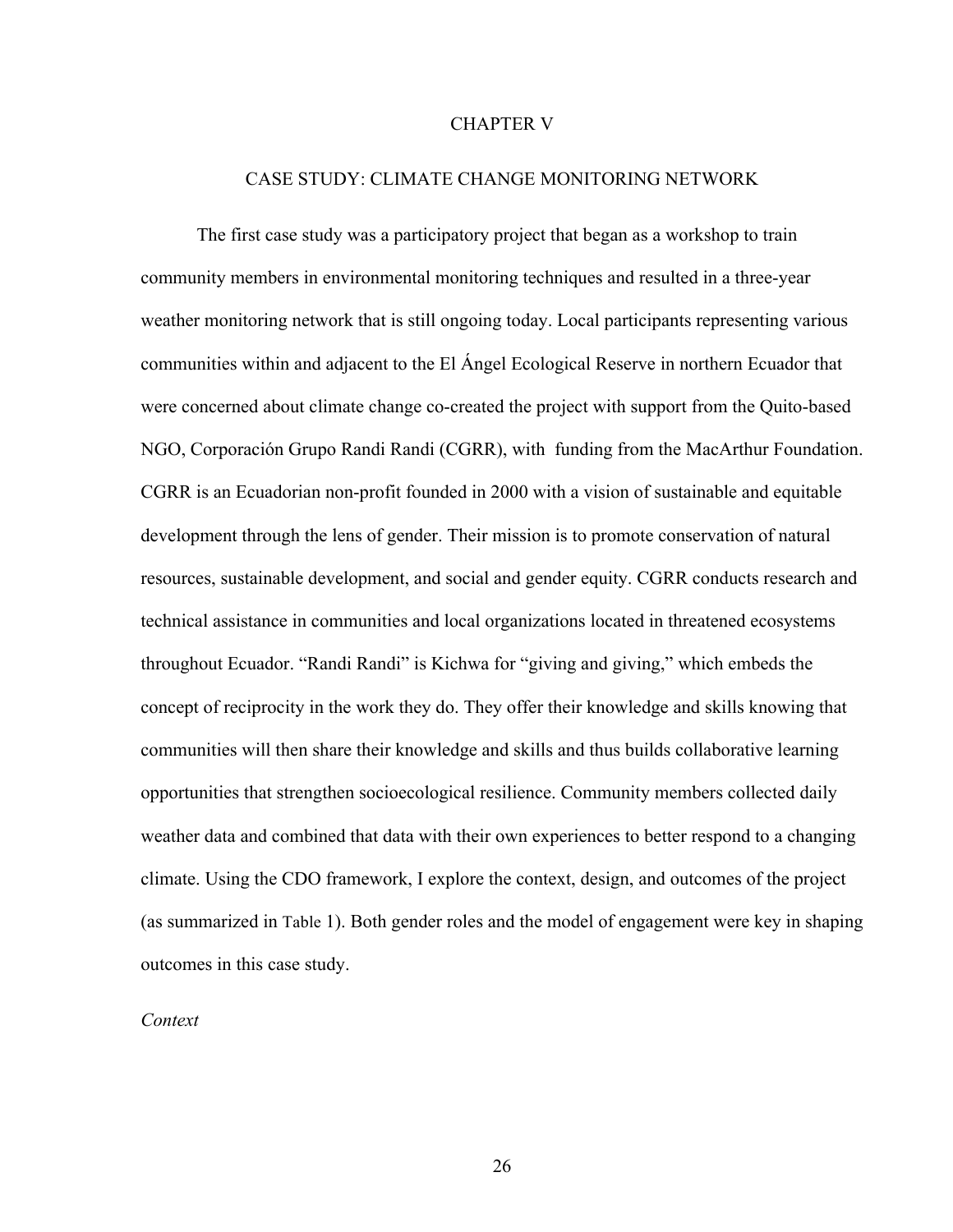The ecological context of this project faces two primary human-nature gaps: agriculture/conservation land-use tensions and climate change. The agricultural/conservation land-use tensions have both ecological and social dimensions. Ecologically, cultivated areas and natural areas have different hydrological and biological attributes (Buytaert et al. 2006). Socially, there is a distinction between groups with agricultural versus conservation priorities. Local agrarian communities use the land as a primary source of income as well as for subsistence farming (MAE 2015), while national and international conservation priorities aim to protect biodiversity and ecosystem services provided by natural systems. El Ángel Ecological Reserve was established in 1992 and covers over 16,000 hectares. It was established partially in response to the expanding agricultural frontier, which increased by 12% between 1965 and 1993 (López Sandoval 2004). The expanding agricultural frontier conflicted with state and international conservation priorities to protect the unique flora, primarily the frailejones (*Espeletia pycnophyla* subsp. Ángelesis), an endemic sunflower to this region of the paramo, and to protect the headwaters that supply water for the entire Carchi province population (MAE 2015). With the support of CGRR, in 2012 the reserve additionally became protected internationally under the Ramsar treaty, which provides the "framework for national action and international cooperation for the conservation and wise use of wetlands and their resources" (Maibam and Ignat 2014). As an ecological reserve, El Ángel is designated to primarily be used for scientific investigation and environmental education purposes (MAE 2007), but the area is owned and managed (close to 40%) by local agrarian communities. Any management strategy thus requires local community support and is tasked with limiting the burden of conservation priorities that disproportionately fall on people that rely on the land for their livelihoods (Himley 2009).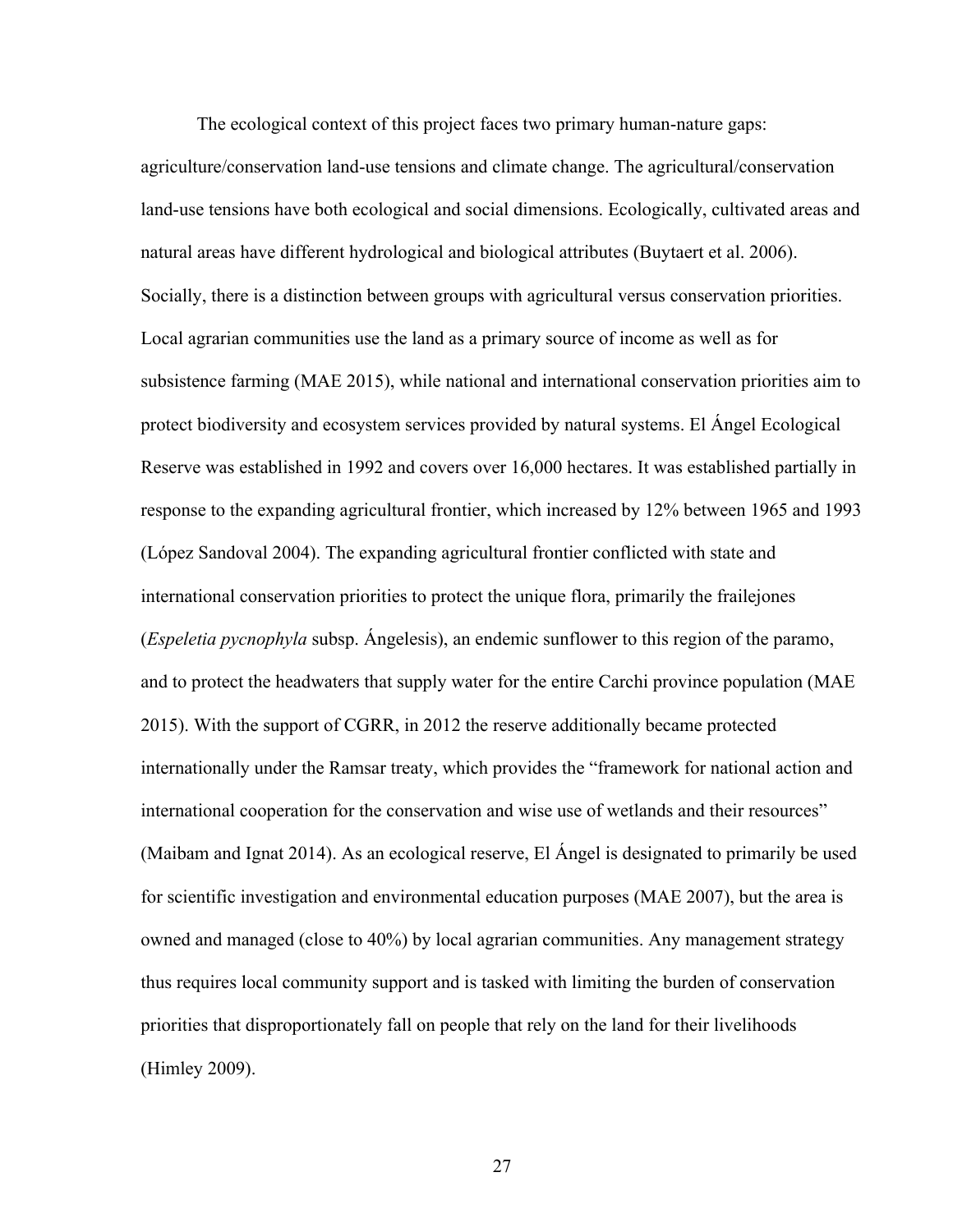Further complicating the development of management strategies are the uncertainties and injustices surrounding climate change. Climate change is a manifestation of both the ecological divide and the social divide. Ecologically, through the combustion of fossil fuels,  $CO<sub>2</sub>$  increases in the earth's atmosphere, resulting in increases in temperatures and acceleration of the hydrological cycles. Temperatures within the tropical Andes are rising at twice the global average (Vuille et al. 2003) and precipitation is becoming more variable (Morán-Tejeda et al. 2016). Changes in temperatures and precipitation regimes are already affecting aquatic ecologies of lakes within the region (Michelutti et al. 2015) and accelerating glacial retreat (Vuille et al. 2008). Given the topographical complexity of the region and limited monitoring coverage (Padrón et al. 2015), it is unknown how temperature increases will impact natural and cultivated ecosystems or water resource availability at a local level. Climate change also highlights a social divide in that those lifestyles that contribute to climate change are different from those that are being affected by climate change (Althor, Watson, and Fuller 2016; IPCC 2001). Through interviewing community members, CGRR staff reflected during an interview that "The time to plant crops and the time to harvest was much more marked 20 or 30 years ago, now people say it's more difficult to determine."

Social interactions, including race and ethnic relations and gender roles, shape the landscape. The region became inhabited by los Pastos, the indigenous group in Southern Columbia and Northern Ecuador seeking refuge from the Incan Empire in the Western Cordillera of the Andes in Carchi (Santacruz 2009). After Spain colonized the region, the agrarian system shifted to a serfdom called the *huasipungo* system, where large landholders created haciendas and peasant farmers, typically indigenous or lower class mestizos, had rights to very small plots of land but still worked for the hacienda landowners (Rhoades 2006). The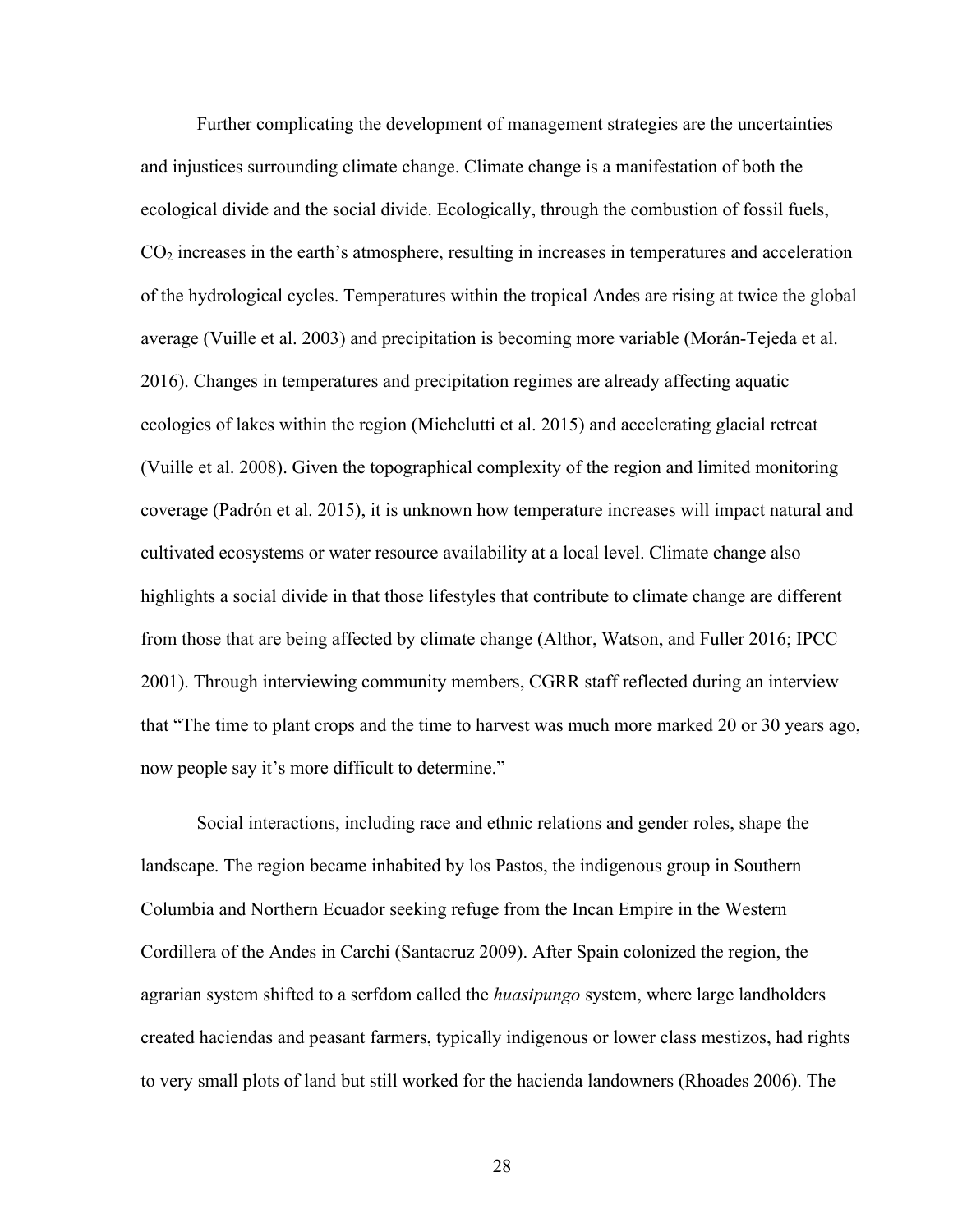hacienda Colada Grande, according to one participant, extended from El Ángel throughout the province. A series of land reforms starting in the 1930s and resurging again in the 1960s broke up the land owned by the hacienda and redistributed it among the peasant and indigenous populations (Himley 2009); however, land titles were typically only provided to the men (Radcliffe 2014). In addition to land access, the division of labor is also highly gendered in rural areas. Women are primary caretakers of the home and children and men engage in income generating activities. As part of a typical daily routine, women start their days earlier than men to milk the cows and prepare breakfast, and they tend to continue doing household chores even after the men retire for the evening.

### *Design*

The ecological and social contexts shaped the project design in terms of the purpose, participation, and process. The current network of meteorological stations managed by INAMHI (National Meteorological Agency of Ecuador) is too granular to be of much use in this highly variable topographically complex region, as shown from the variable results across a relatively short spatial extent. Meteorological stations are expensive to install and maintain. By collecting their own data using simple tools (thermometer and rain gauge), communities cost-effectively gather the data they need to plan and protect their community. The purpose of the monitoring project emerged from a larger international initiative called "Comunidades de los páramos" with support from the International Union for Conservation of Nature (UICN) and MacArthur, and was carried out between 2013 and 2016 in Columbia, Ecuador, and Perú. Within Ecuador, other organizations studied communities throughout Chimborazo and Imbabura, while CGRR carried out the project in Carchi with communities located near the El Ángel Ecological Reserve. The project aimed to build skills for adapting to climate change and to improve páramo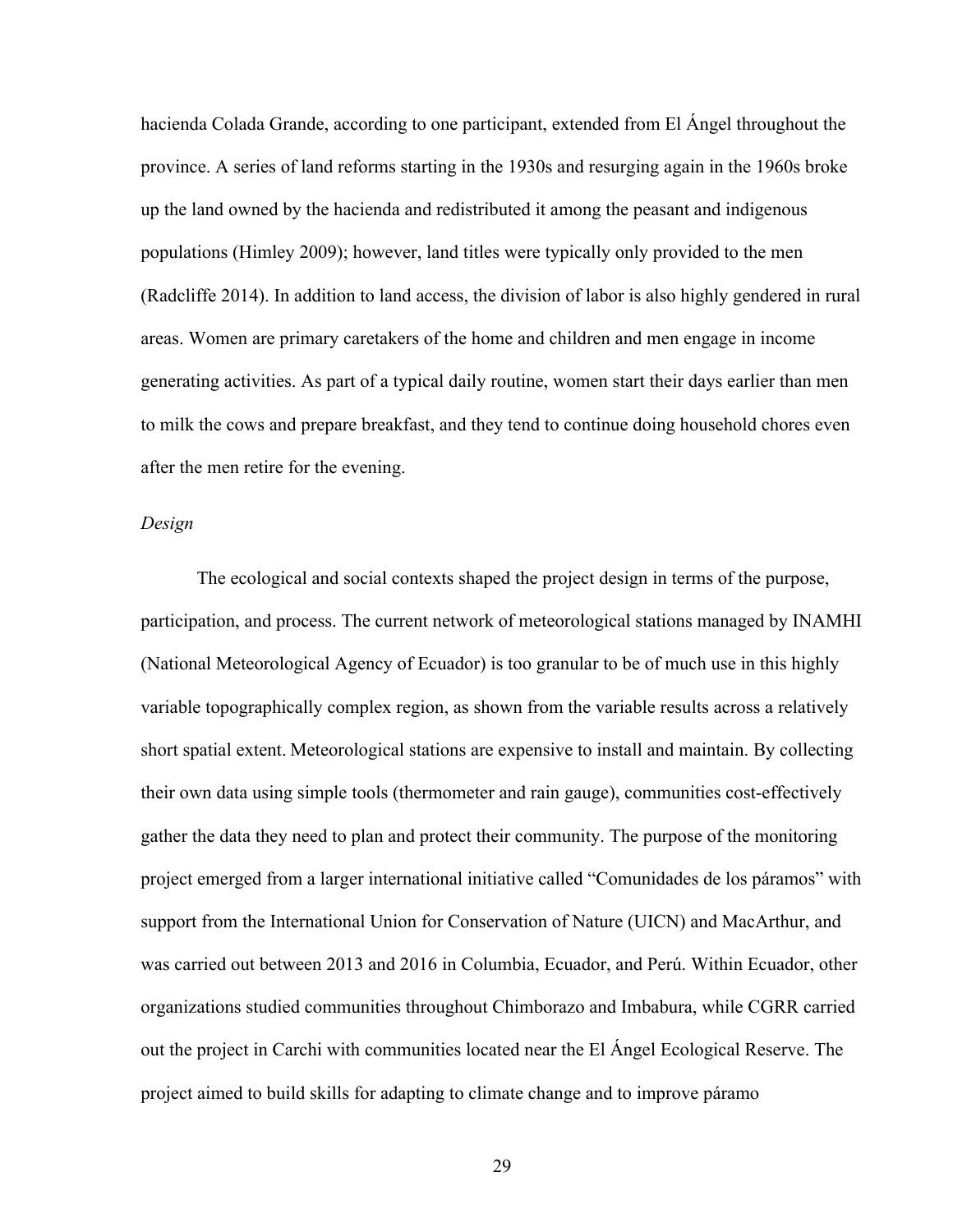conservation. They planned a course to form *promotores comunitarios* or community promoters to discuss how climate change was impacting communities. From that course emerged a protocol to measure the weather. The Ministerio de Medio Ambiente, CGRR and the local communities together updated the El Ángel management plan to include a focus on climate change. They were in the process of searching for climate information and local climate change impacts, but found local information to be severely lacking. The focus of this project was to understand the páramo through the eyes of the communities that lived there rather than only focusing on the biophysical (personal communications with CGRR staff). The climate change monitoring project emerged out of two courses CGRR offered on environmental monitoring and statistics. Participants in these courses noted that they wanted to continue to collect weather data at their homes. The aims were to collect daily temperature and precipitation data, identify climate change risks based on the data and previous experiences, and eventually develop stewardship strategies to both respond to climate change and protect their livelihoods. One participant described the purpose as follows:

From my point of view, it is with this information we already have started from three years ago, we can see how the climate is changing every year - that heavy rains and intense sun - and in that respect we can prepare for the next year, sowing the crops and preparing the pastures to prevent losses both in the crops as well as economic losses for us.

The participation component includes participants, their motivation, and a co-created model of engagement (as defined by Shirk et al. 2012). Participants include CGRR, the Ministry of the Environment (MAE), and the local participants representing three communities: Eloy Alfaro, Jesus del Gran Poder, and San Sidro. The MAE coordinates the El Ángel management plan and collaborates with CGRR and local community members. Some participants in the Climate Change Monitoring Network are also volunteers for MAE. One participant noted that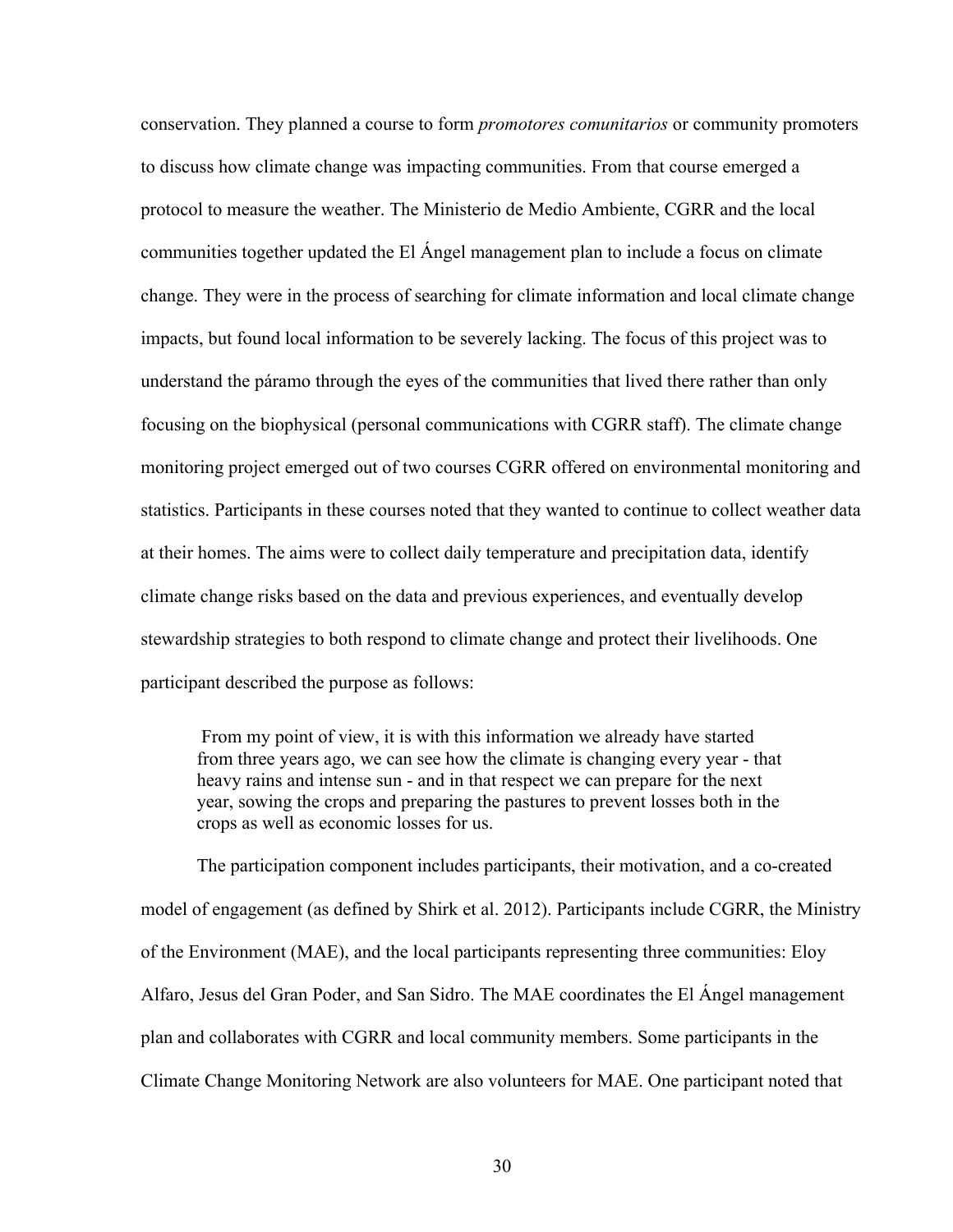they monitor the páramo, report fires and share their knowledge about the ecosystem with other community members: "my role is to make people aware that the páramo is life, everything from the water for our families to sustaining the environment." MAE and CGRR coordinate efforts in order to avoid participant fatigue. CGRR staff noted that this project was successful in part due to the timing: "Sometimes the people get tired of participating in courses and collaborating with NGOs, but this course was during a time when there was a lull in work with other organizations, so people were available to participate." The project started with 11 participants (6 female, 5 male) that volunteered to co-create the project. The participants represent three communities, Eloy Alfaro, Jesus del Gran Poder, and San Sidro as well as four organizations that were linked to the El Ángel Ecological Reserve, Asociación San Luis, Comuna de Indigenas Pasto la Libertad, Comunidad Palo Blanco and Comunidad Chitacaspi. Men and women representing these organizations formed the *Registro Climatico en nuestra comunidad*, the climate change monitoring network. This network of community participants was part of a larger collective concerned with climate change adaptation.

Local members were motivated to participate in this project both to protect their livelihood and to foster the relationship they have with CGRR. "My role is to move my community forward" recounted one participant, also adding, "We don't have sufficient weapons to face climate change." Both participants that I interviewed and the two CGRR staff noted the importance of learning more practical knowledge of land management practices to prepare for climate change. "We're always ready to collaborate because everyone benefits, we benefit and our nature, our ecosystem benefits too." Both participants also noted that maintaining their relationship with CGRR was important to them: "We get along really well. Most of all, I consider myself their friend and I have collaborated as you already know because we are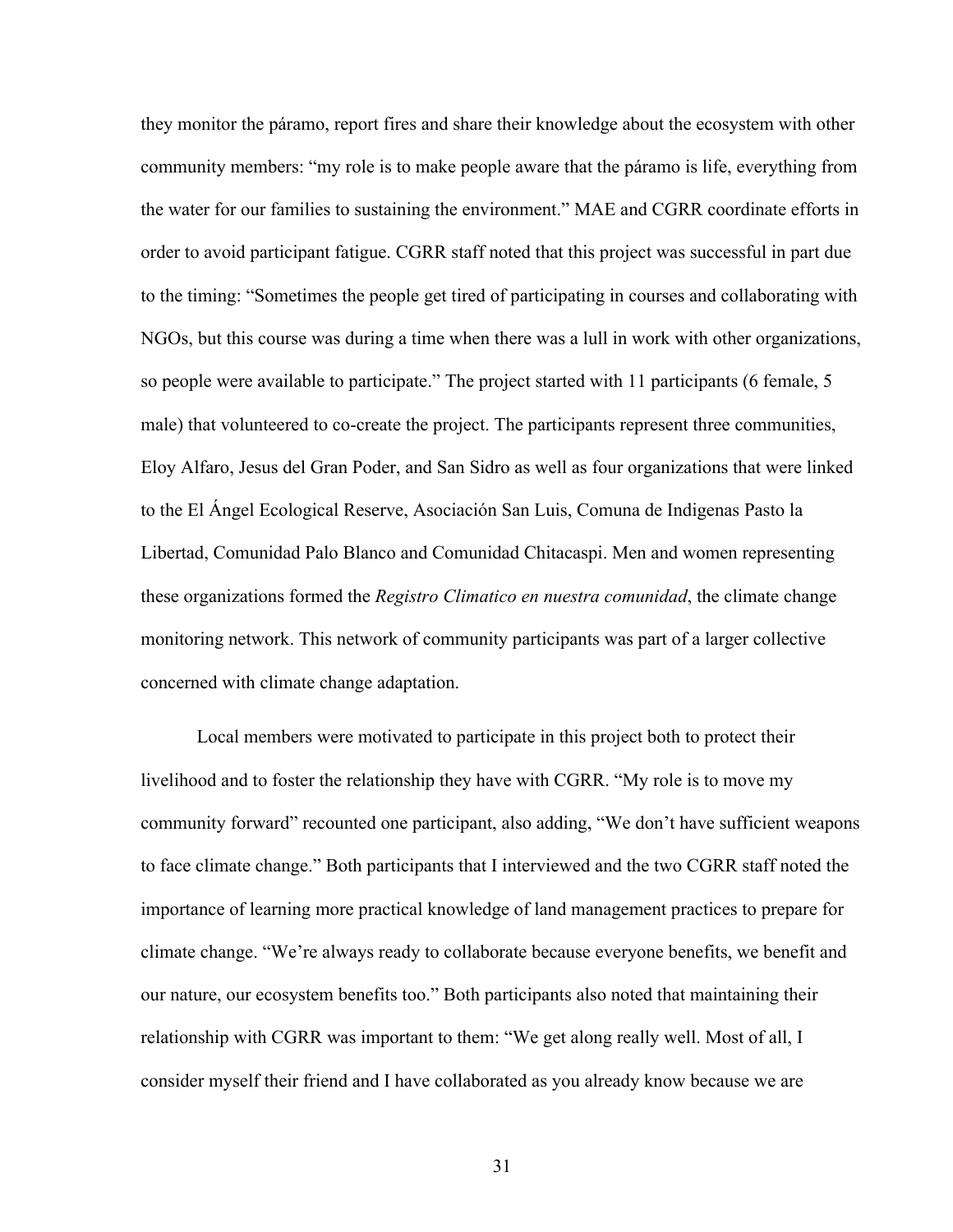working equally for the benefit of the community." They particularly recognize the Director Susan Poats, who has worked with these communities in several projects. One participant stated, "We work because this is her work, this is the love she has for our communities…" Another stated, "She's a fundamental pillar of this campaign." In addition to protecting their livelihoods or strengthening their relationships with CGRR, one comment alluded to a sense of pride and belonging to a place: "I continue to participate for my community and for the communities that surround ours."

Both the purpose and participation influence how the project functions, including the processes of data collection, validation and analysis as well as how participants communicate with one another. During the workshops that CGRR organized in the beginning of 2015, the facilitators, i.e., two staff members from CGRR, demonstrated how to use rain gauges and thermometers to measure precipitation and temperature, respectively. CGRR agreed to support participants by purchasing the thermometers and rain gauges, training participants on how and where to install the equipment, and designing a data sheet with participant input where they could register weather data. CGRR assisted in locating appropriate monitoring sites that were both safe and accessible for installing the equipment. Thermometers (mercury-free maximumminimum) were located in shaded areas 1.5 to 2 meters above the ground, typically installed on the outside wall of the house. Rain gauges were installed in open areas 1.5 m above the ground and fastened to a wood post. This opportunity was open to anyone that wanted to participate, and participants could stop volunteering as any time.

The first five months (April to August) of the initiative was dedicated to training and learning in an iterative process to practice the methods, use the equipment, and note weather indicator observations. One participant explained that they noted precipitation (in mm) every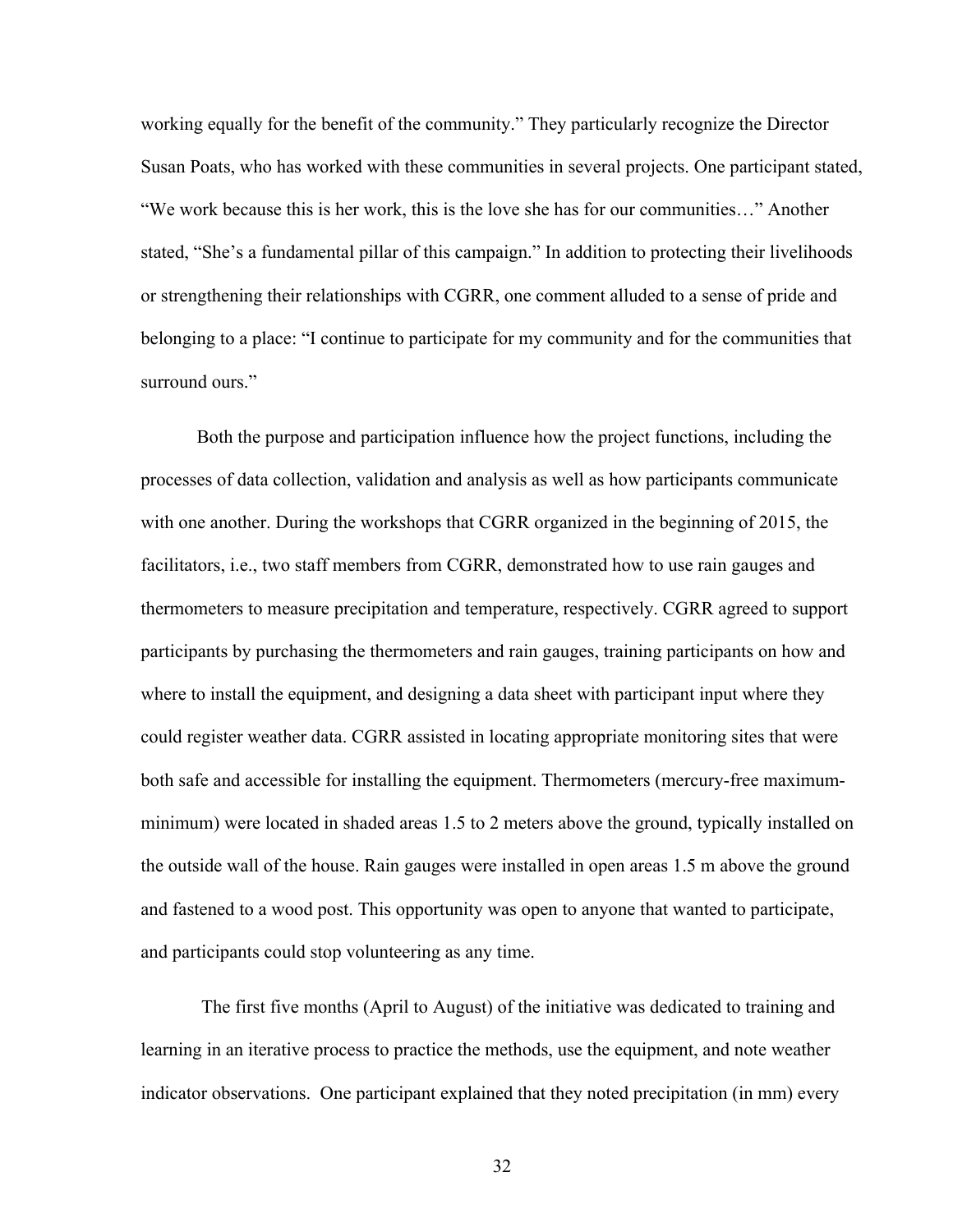day at 6am and registered temperature data (in °C) three times a day: morning, afternoon, and evening. As they began collecting data, participants noted that rain type and other weather indicators were becoming more variable. CGRR, accounting for this observation, added additional weather indicators: clear skies, cloudy, heavy rainfall, strong winds, sleet/hail, fog/mist, and freezes. Lastly, participants noted the impacts of these indicators within three distinct zones: conservation zones (natural non-crop vegetation), agricultural zones, and households (typically where the family farm was located). While monitoring is continual, raw data are only periodically validated, synthesized, and analyzed. One participant explained that the community members of the climate monitoring network would meet once a month to discuss the data they collected and compare results. I later found out that this was much less frequent, but the intention was there to meet on occasion to discuss results. This also provides an opportunity for participants to discuss any challenges or uncertainties, as well as remind them that they are part of a network rather than working in isolation.

In addition to sharing results with each other, CGRR also transcribes the data collected manually into excel spreadsheets and shares that data with MAE. CGRR staff analyzes and interprets the data for community members. Given their more formal educational training, they are also more adept in validating the data. In one instance, CGRR staff noted temperature outliers from one participant. They were indicating temperatures near 30°C, which given the altitude and known historical data in the region, seemed inaccurate. Staff used this as a teaching moment and when they shared the results with that participant, asked them what they thought about 30°C. The participant noted that it seemed too high and agreed that it is never that warm where they lived. Together, they checked the thermometer and found that where it was installed may have influenced these high temperatures. They located a different area and reinstalled it,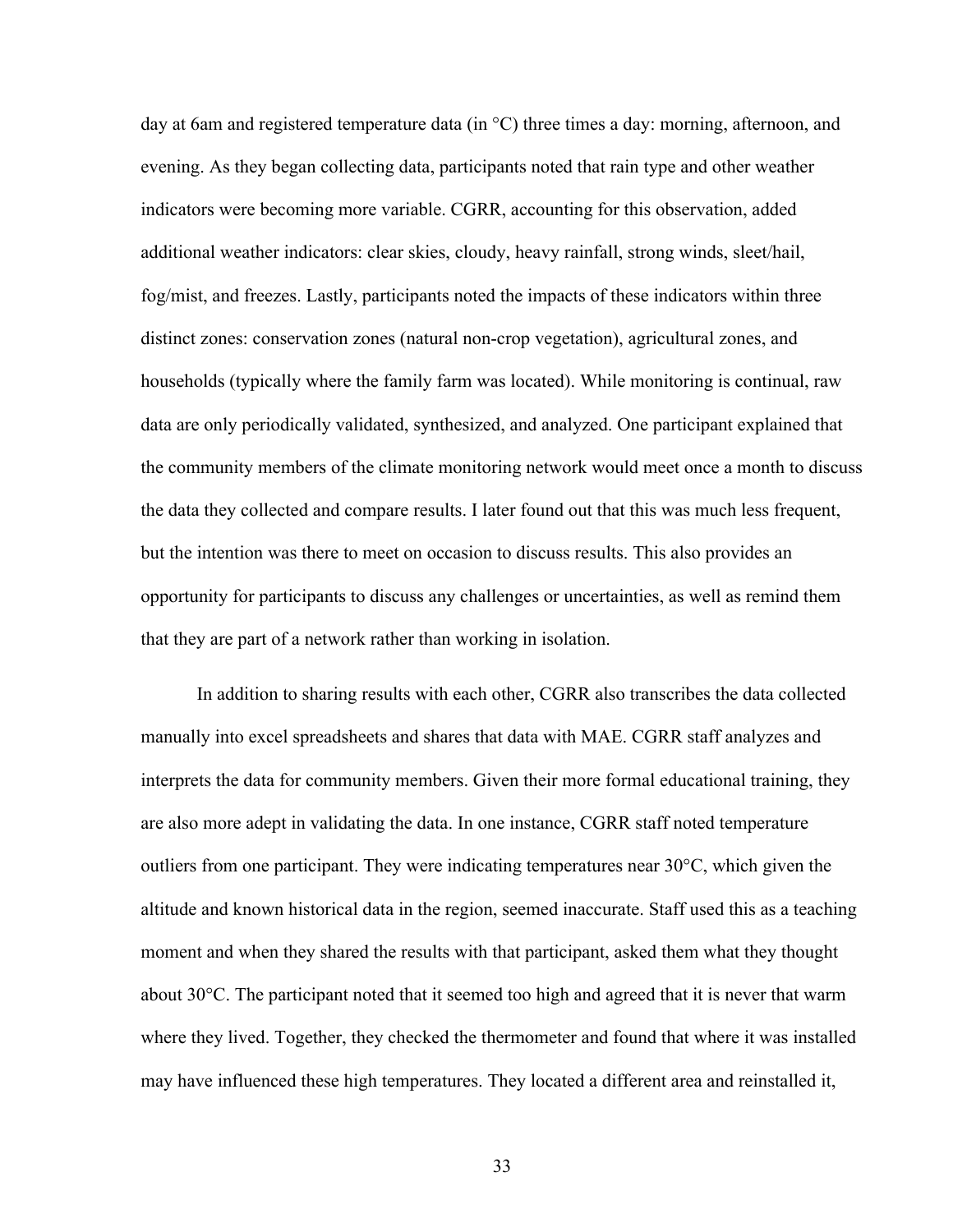and further explained that if they are still getting high temperatures then there might be something wrong with the equipment and that they would have to replace the thermometer. CGRR staff used this moment to teach how important it is that your data makes sense to you. Just because the thermometer reads a certain value, this does not automatically mean that the value is accurate. They encouraged participants to trust the knowledge they had and to let that guide them in determining whether the numbers they were collecting were reliable.

### *Outcomes*

Context and project design both interact and to create individual, social, and ecological outcomes that correspond to land-use tensions and climate change. Outcomes start at the individual level, influencing interactions at social and ecological levels. At an individual level, members became more aware of weather patterns: "Before I didn't notice. Now it's a habit, I wake up and ask what's going on outside?" They developed skills in data collection, generated knowledge, and learned about the weather and potential risks the community faces within the context of climate change.

At a social level, community participants, CGRR staff and government agencies developed and strengthened relationships. Through these relationships, the knowledge generated from the project was shared to increase collaborative and periphery learning. CGRR staff shared their disciplinary expert knowledge and community members shared the data they collected and their place-based expert knowledge. Periphery learning occurs when participants transfer knowledge to family and friends that did not directly participate in the project, but instead learned about it through having contact with the participants. Gender seems to play a role in knowledge transfer. During the site visits, I observed the meetings where project findings were shared with community members. In the community San Sidro, where only women collected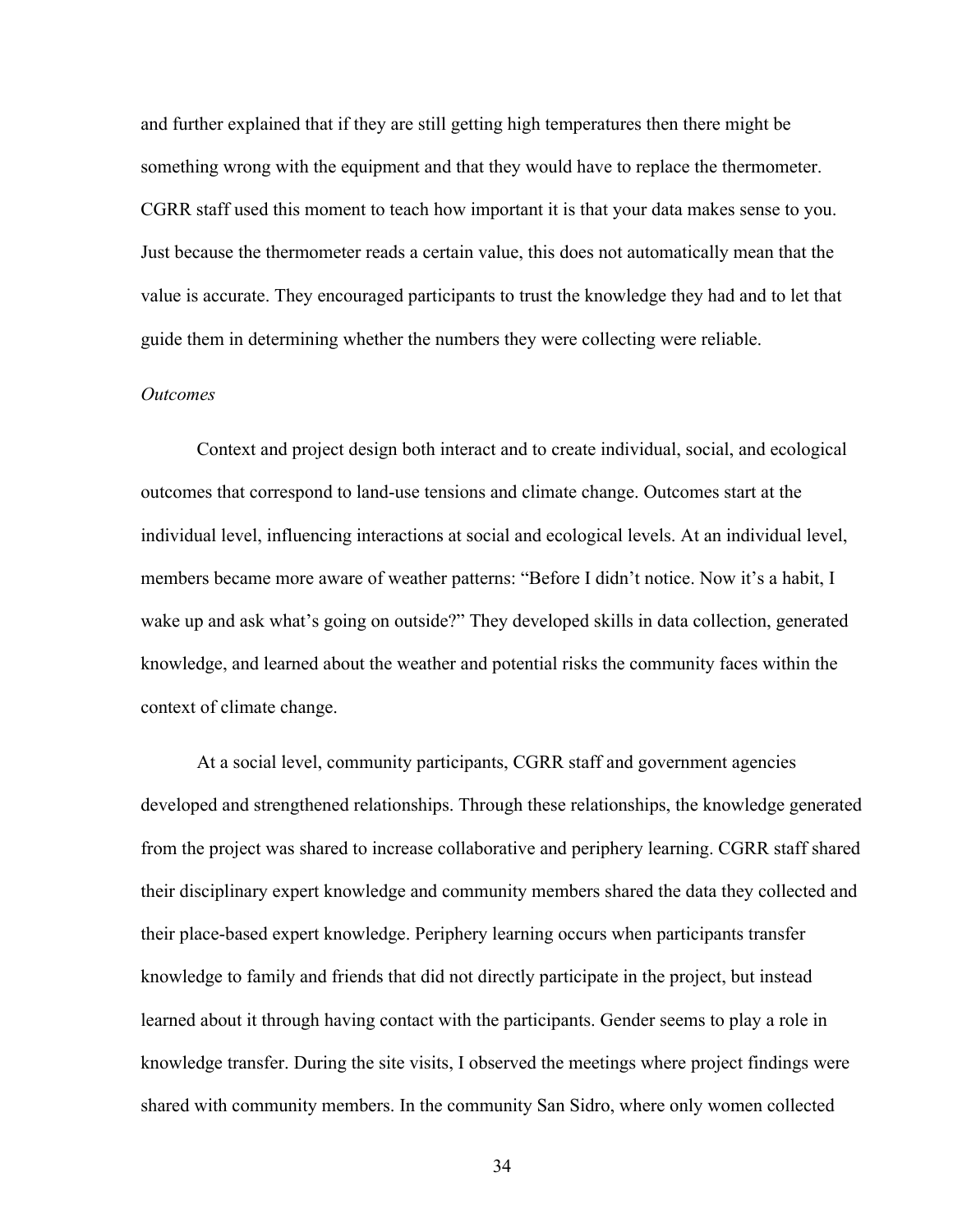data, only women attended the meeting; on the other hand, in the Jesus de Gran Poder, where the data collector and community president were male, both men and women attended the final meeting. Both participants mentioned sharing the project with others. The male participant discussed the project with other men during soccer games. The other participant explained that a professor from a local university, UNIANDES (*Universidad Regional Autonoma de los Andes*), became interested in the project and wanted to replicate it in other communities throughout Ecuador. Because the community had the data, they were able to leverage it to potentially collaborate with other institutions. To date, this has not resulted in another collaboration to my knowledge.

As of writing this paper, no direct stewardship practice has yet emerged from collecting weather data. In the next stage of the project, participants hope to use the data they collect to develop a management strategy to adapt to and mitigate the effects of climate change. However, the project facilitated contacts with agro-ecological specialists and as a result of that connection, one participant acknowledged altering his stewardship practice on his land to incorporate agroecological practices. Through participating in this project, some participants attended training with Pacho Gangotena, one of the most famous Ecuadorian organic farmers, who established his farming practice as a form of resistance to the green revolution, which surged in the 1970s with agricultural practices relying heavily on expensive machinery and fossil fuels (Intriago et al. 2017). One participant recounted that he has incorporated these lessons in his home garden and at his mom's house, a plot of land about 500 to 600  $m^2$ . Specifically, he planted native plants and no longer brings his cattle to the river, rather he brings water to the cattle, which reduces direct contamination to the rivers, increases local biodiversity, and provides wind breaks that protect cattle.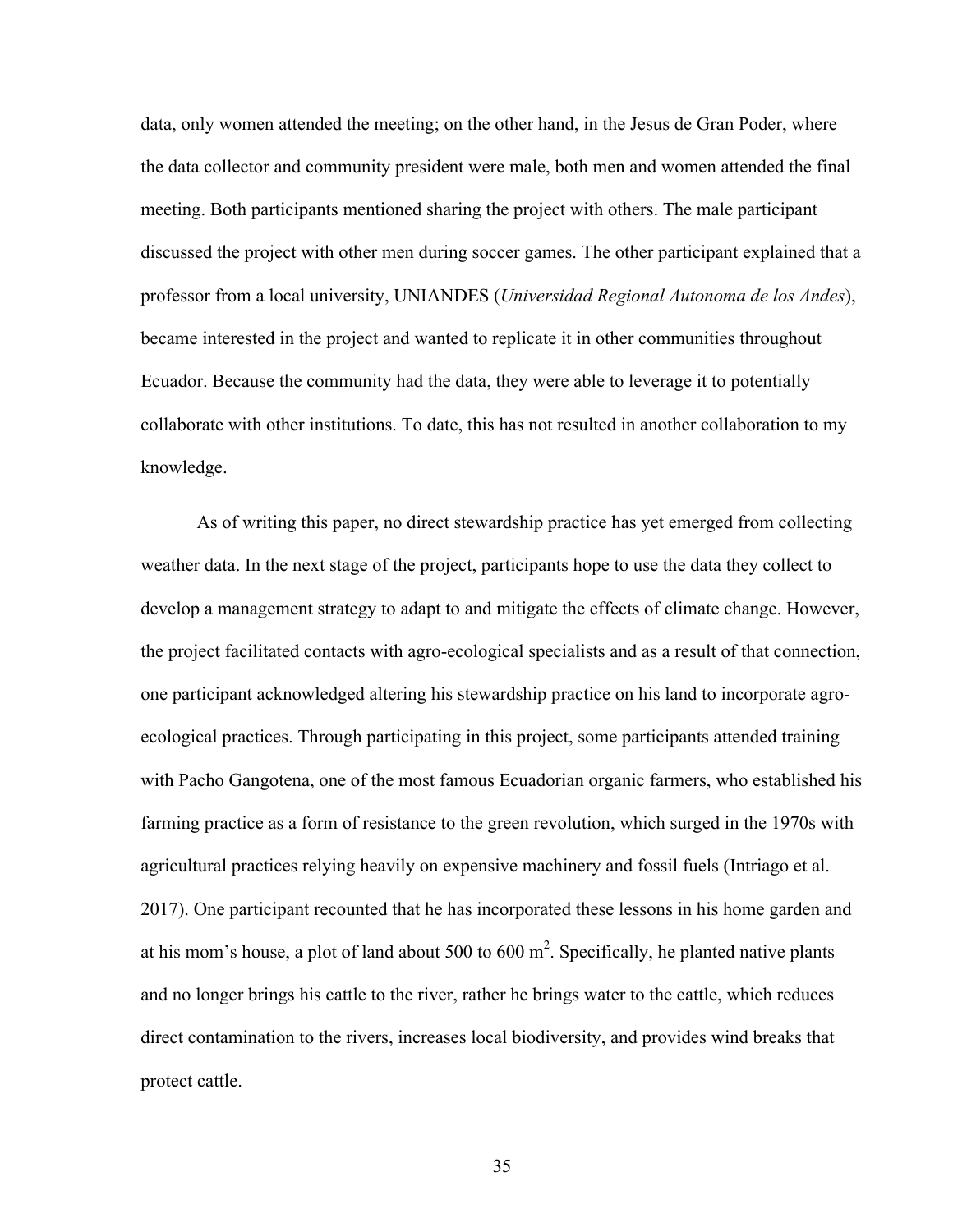#### CHAPTER VI

#### CASE STUDY: ANDEAN BEAR MONITORING

In this case study, the framework is applied to an Andean bear monitoring project that emerged out of community member concerns regarding human-wildlife tensions. The Fundación Cordillera Tropical (FCT) collaborated with communities near Sangay National Park, the local hydroelectric plant HydroPaute, the Ministry of the Environment, and the Carnivore Coexistence Lab to share and generate knowledge on the Andean bear and how to manage human-wildlife conflict in the region. In this case study, the social context and underlying gender roles in particular shaped the design and outcomes of the project (Table 1).

### *Context*

The primary ecological divide represented in this case study stems from land-use tensions between cattle raising and biodiversity protection. Communities nestled along the southern edge of Sangay National Park, commonly referred to as "El Nudo de Azuay," maintain a rural lifestyle of farming and animal husbandry. Their remoteness and proximity to the park have left their livelihoods vulnerable to human-wildlife conflicts, namely by Andean bears (*Tremarctos ornatus*) attacking and killing cattle or eating crops such as corn (Suarez 1988). Meanwhile, extending pasture land has reduced the bear habitat (Velez–Liendo, Adriaensen, and Matthysen 2014) and changed the local hydrology (Buytaert et al. 2006).

Socially, these land-use tensions pit campesino land-use priorities against the Ministry of the Environment, which strives to uphold the 2008 constitution granting nature rights to survive and thrive. Additionally, HydroPaute generates electricity for the region, which requires steady flows provided by the natural vegetation (Crespo et al. 2011), and also protects the headwaters.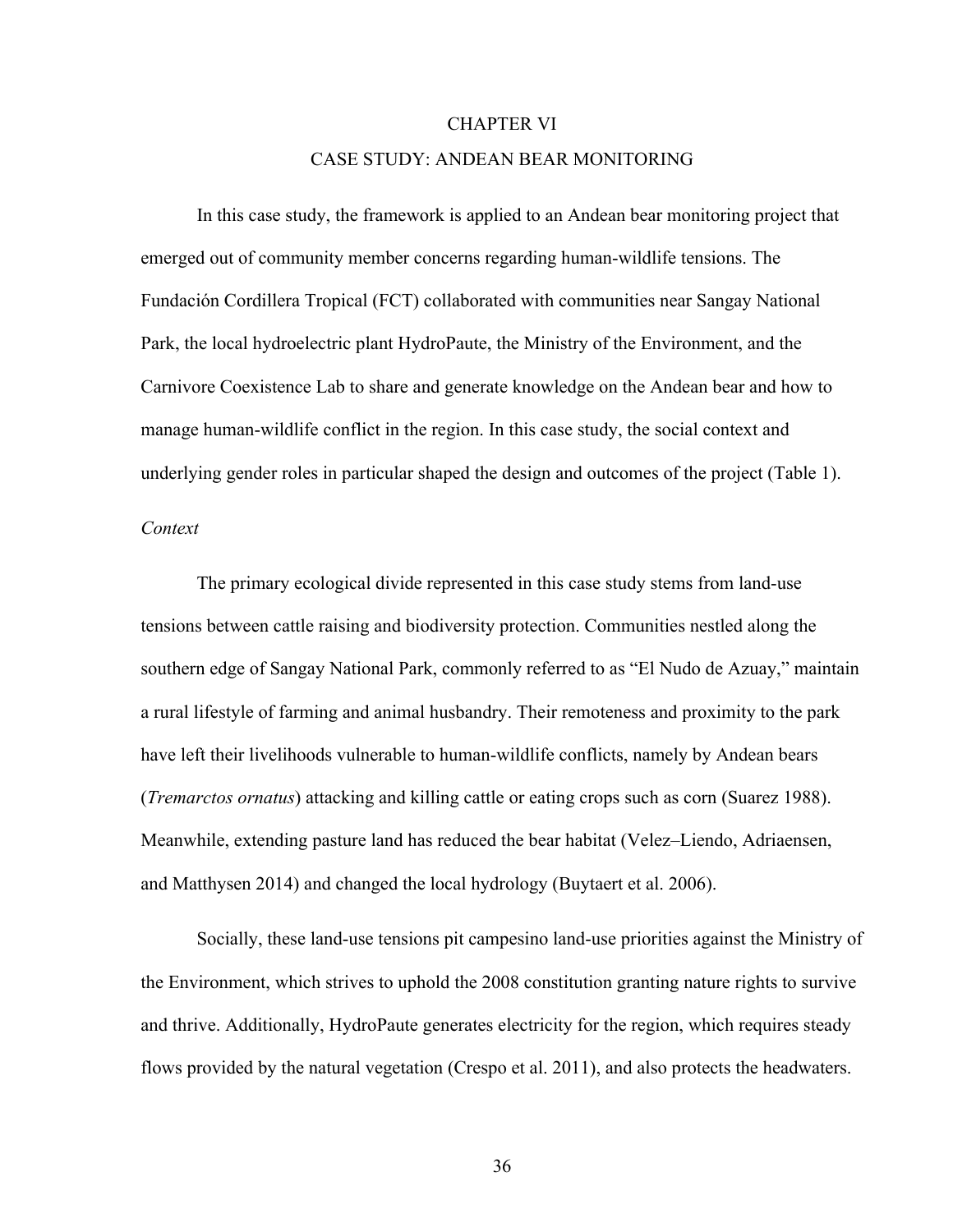Embedded in these land-use priorities are also social divides related to race, education, and class, as well as highly differentiated gender roles, all of which influence how community members, FCT staff, MAE staff and power plant workers interact. During this time, campesino men were moving disproportionately to the U.S. and other urban areas to seek income generating opportunities, while women remained in the rural communities to take care of the home and raise children.

## *Design*

This project emerged from the socio-ecological context where community members sought support in managing conflicts with the Andean bear. The purpose of this project was to generate knowledge on Andean bear behavior and management strategies to reduce conflict.

Throughout the duration of the project, participation expanded to include various stakeholders, each with distinct motivations that shaped the model of participation. Through a contractual arrangement, community members reached out to the FCT staff to help them develop human-bear conflict mitigation strategies. Through a collaborative process with the community members, FCT staff noted opportunities to better understand Andean bear behavior and enlisted expertise from the Carnivore Coexistence Lab, funding from HydroPuate, activity alignment from the Ministry of the Environment and hired community park guards.

The purpose and participation of various stakeholders influences the processes of data collection, validation and analysis, as well as communication pathways. The FCT began by collaborating with the Carnivore Coexistence Lab from the University of Wisconsin-Madison, and in August of 2007 hosted a workshop with 57 Ecuadorian landowners to discuss humanwildlife coexistence (Treves, Wallace, & White, 2009). Through a collaborative process,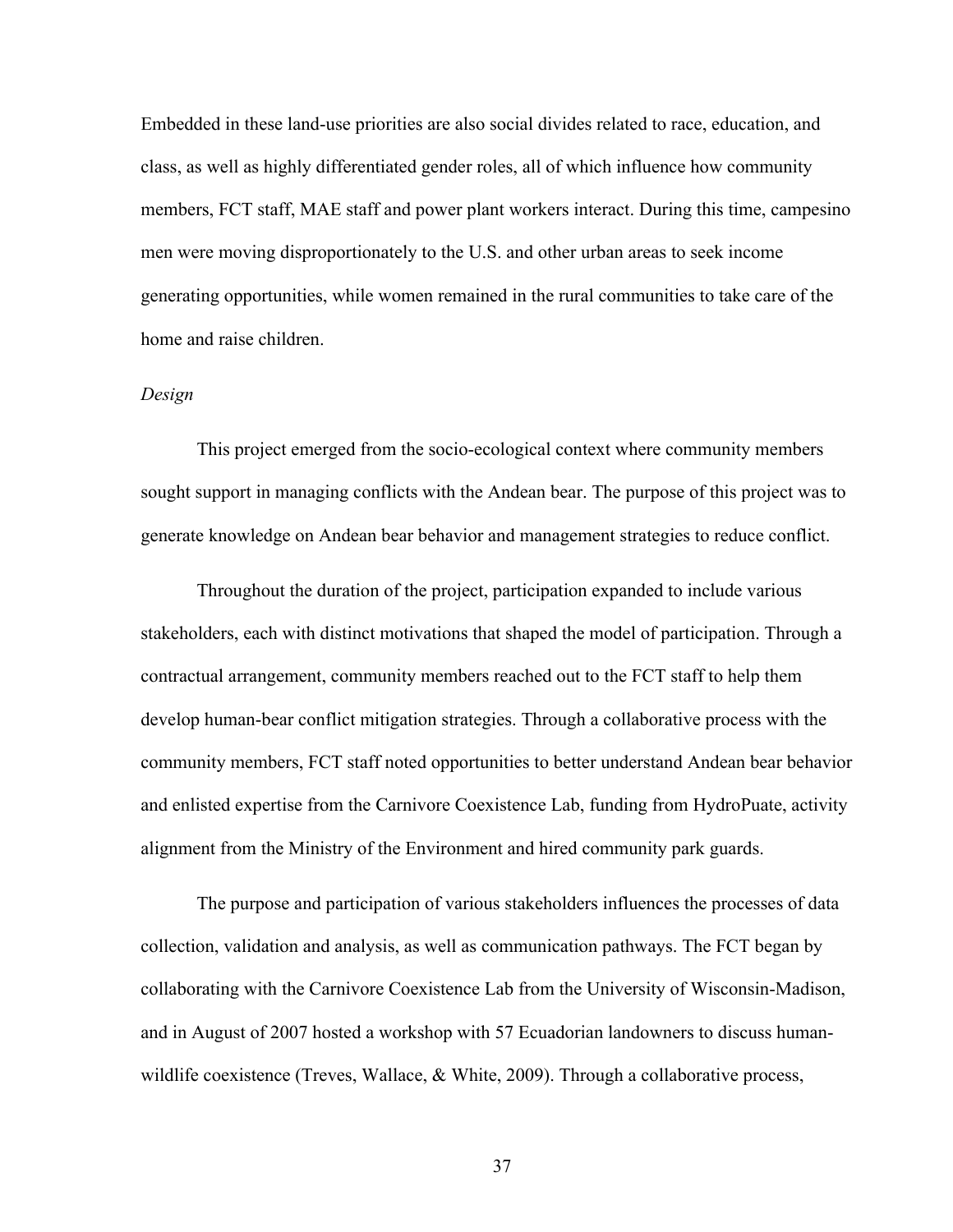stakeholders identified various appropriate interventions that met the needs for conservation and cattle protection. At the end of the workshop, they had established a direct line of communication between landowners and FCT, where FCT would respond anytime the community reported a bear attack. FCT would send staff to listen and emotionally support the landowner's losses.

Listening enabled staff to better understand the situation from their perspective, while validating their feelings helped soothe and possibly prevent retaliatory hunting. While the loss of one cattle was substantial for family members, it became clear that bear attacks were rare. Often cattle loss was due to stray dog attacks or tumbling down cliffs. On average, it might happen once in a family's lifetime. When a bear attack had occurred in the past, cattle were grazing in pastures far from human settlement (4 hrs away by foot, typically). One of the immediate interventions was to encourage landowners whenever possible to bring their cattle closer the home since bear usually stay clear. Over the years, many families have moved their cattle closer to home, but this may not have been a direct result of FCT intervention.

### *Outcomes*

Throughout the last few decades, demographic shifts resulted in stewardship changes that could in part account for the possible decrease in bear attacks. Men between the ages 15 and 60 migrated from these rural settlements in search of work. Many immigrated to the U.S. just outside of New York City, others to Spain, while others moved to urban centers within Ecuador, namely Cuenca, Quito, and Guayaquil. Men traditionally took care of the cattle, but with the depleting labor force, women took on that additional work. This demographic shift resulted in stewardship changes since women tended to keep their livestock closer to home given their role as primary caretakers and home providers. With cattle less likely to be isolated, there were less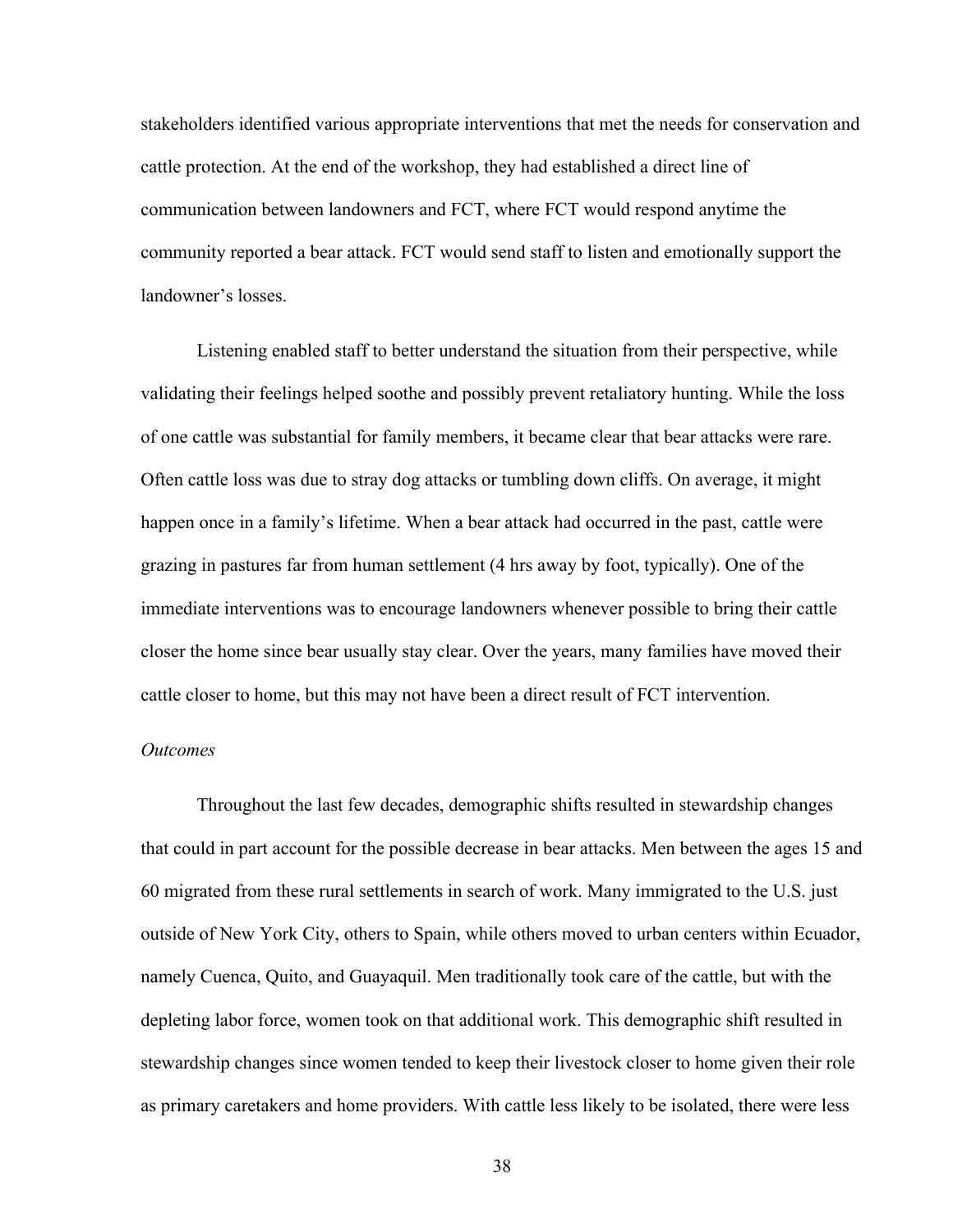opportunities for bear attacks. Bringing cattle closer to human settlements is one of the interventions discussed during the workshop, but the stewardship shift was most likely a result of changing gender roles and not an outcome of the collaborative process.

The FCT played an essential role in transferring knowledge among scientists, local environmental officials, and local community members, as well as aligning activities that met the goals of all stakeholders. Concurrently, changes in human demographics altered the social and environmental dimensions of the landscape, and while it might be useful for conservation, had led to challenges for local families. While FCT did not explore social implications of human migration specifically, their aim at creating income-generating activities that align with conservation has led to local people considering new approaches. An FCT staff member recounts one evening visiting the family of a park guard. They were sitting around the table and talked at length about the Andean bear. The younger sister of the park guard, having also gone through the FCT education program, declared that she wanted to study through high school so that she too could become a park guard and became the first female to do so. Change is slow in complex systems, but through human-to-human interaction, sharing knowledge and building trust, here we are beginning to see a shift in the system towards human-wildlife coexistence.

FCT began the community park guard program, viewing it as an opportunity for local engagement, especially since the Ministry of the Environment at the time lacked the resources to hire park guard themselves. Eventually, the Ministry of the Environment began hiring park guards, and two of the community park guards satisfying the minimum education requirements were hired directly by the Ministry, while the other eight park guards continue to function independently. These changes also altered the relationships among the park guards and FCT. FCT staff would go to the field expecting to work with the community park guards to find them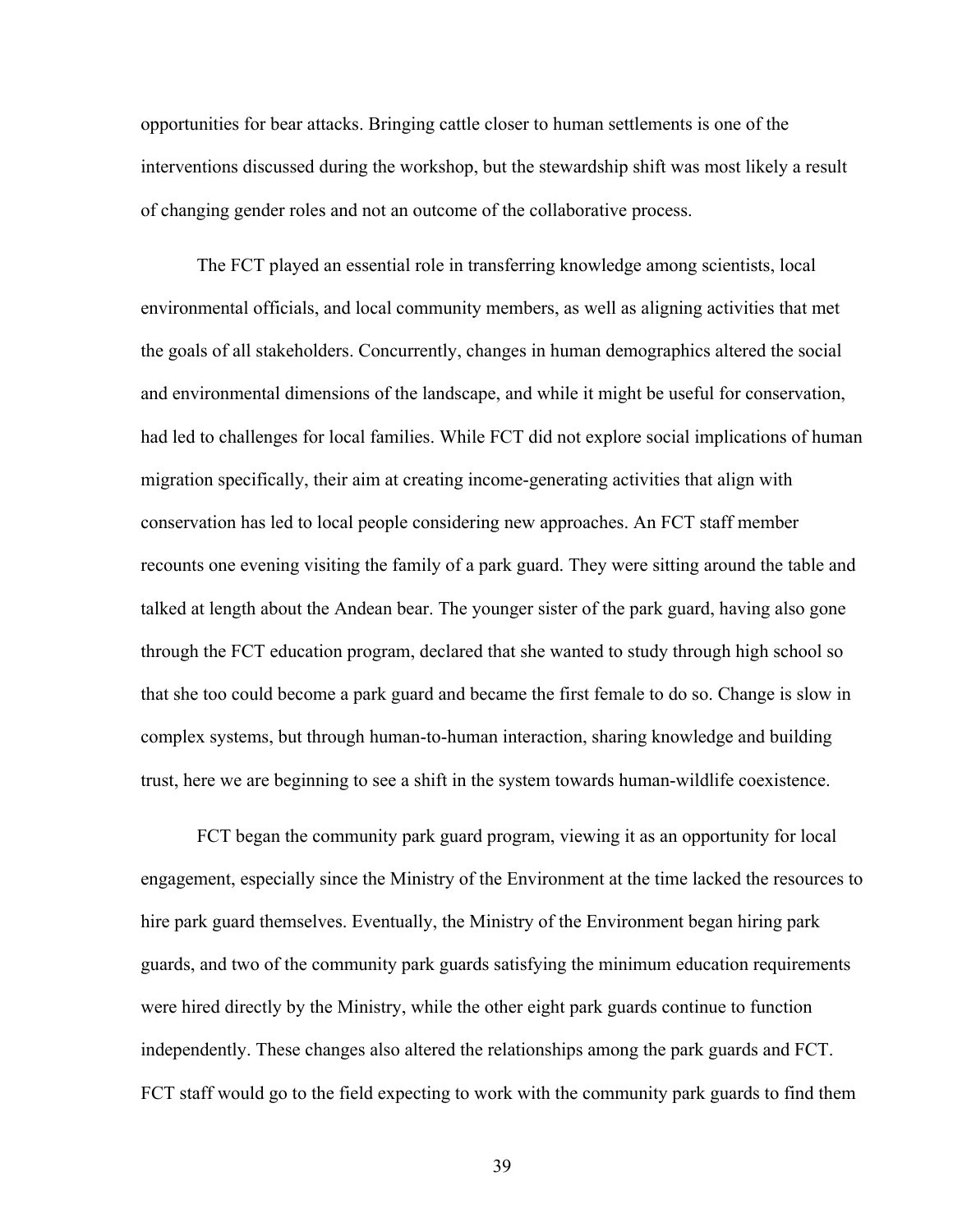working on FONAPA (*Fondo del agua para la conservation de la cuenca de rio Paute*) initiatives. These competing priorities limited how the FCT and community park guards could collaborate and it was a difficult transition for the FCT staff; however, everyone involved also had confidence that these changes would bring new opportunities to collaborate in different ways. In fact, the guards are now a separate entity, sometimes competing with FCT for conservation projects (this knowledge was obtained from personal communications with the current FCT director). The FCT director used the term "competing" playfully, acknowledging that the two groups were now equals. While the relationship between the FCT and the park guards has changed since the community park guards were part of FCT, they still hold each other in high regard, and when the opportunity presents itself they are able to collaborate on projects and support each other when their project objectives align.

This project tells an evolutionary story from participants initially engaging in a more contractual participatory approach to a more collegial effort; that is, community park gaurds are now an independent entity of the NGO and collaborate alongside the NGO, participating in conservation and monitoring work. This case study exemplifies how building relationships is essential to knowledge transfer. This project is not only a story of collaboration between scientists and nonscientists, but it also exemplifies how collaboration among various disciplines function to solve issues related to complex human-wildlife interactions. Social scientists focused on the social aspects, while wildlife biologists focused on Andean Bear health. Social scientists then were able to interpret the knowledge generated by scientists and weave in place-based knowledge to develop an educational curriculum that taught reading comprehension, writing, math, and science. The Andean bear project highlights the importance of interdisciplinary work,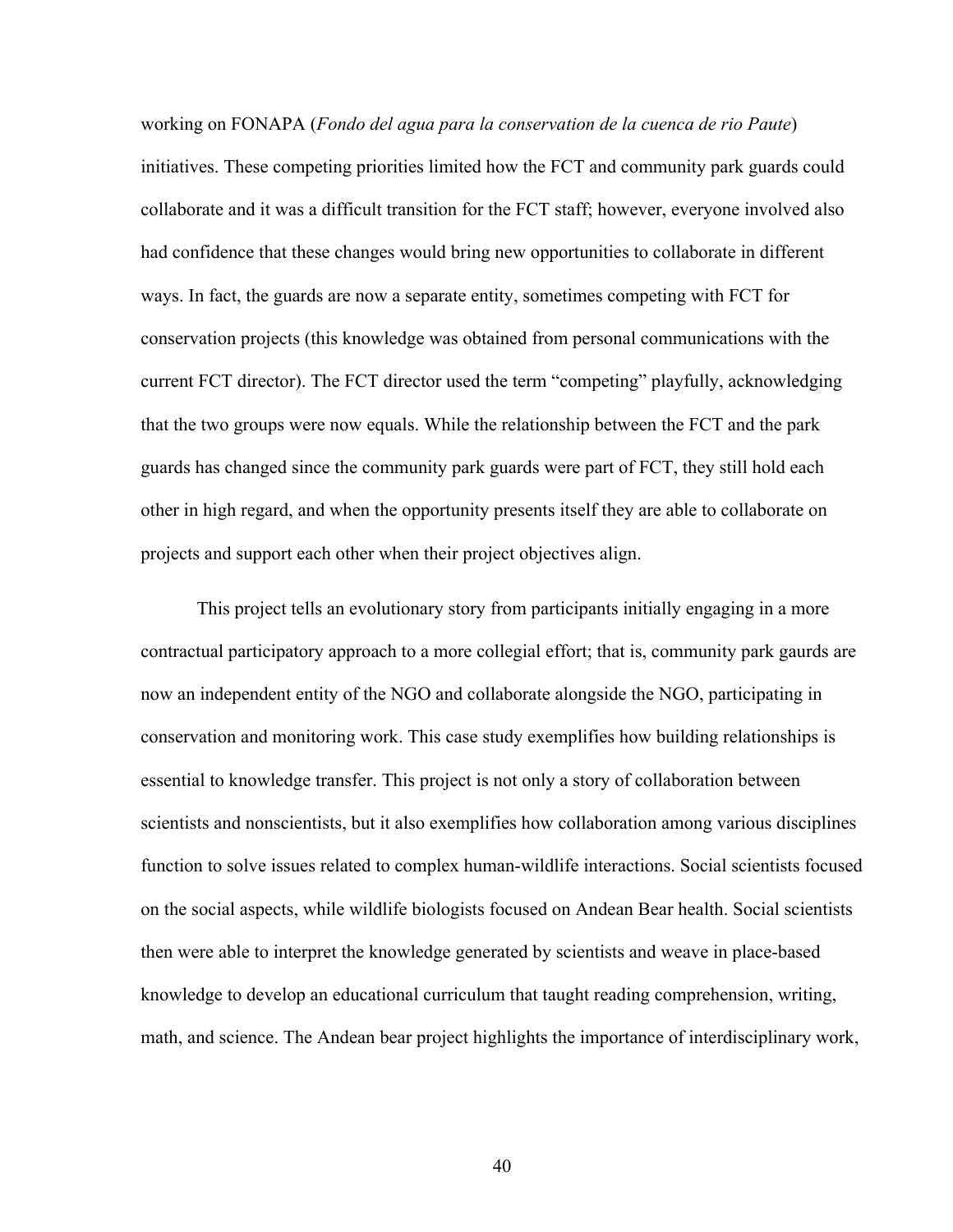which leads to generating the necessary knowledge and transferring that knowledge to all stakeholders that are a part of the socio-ecological system.

This project has been ongoing for ten years, showing how slow long-term environmental and social change can be, how these interventions do not have quick fixes, and how addressing broken relationships takes time to heal; in fact, all of these may require building new relationships and sometimes even new identities. Establishing these relationships enabled more fluid transfer of knowledge, which then continued to support participatory approaches and to some degree leveled the power differential between NGOs and community park guards. The current director explained that now they compete for conservation projects funded by the HydroPaute, providing good-natured competition. In fact, they often collaborated, seeing each other as allies in the work that they do.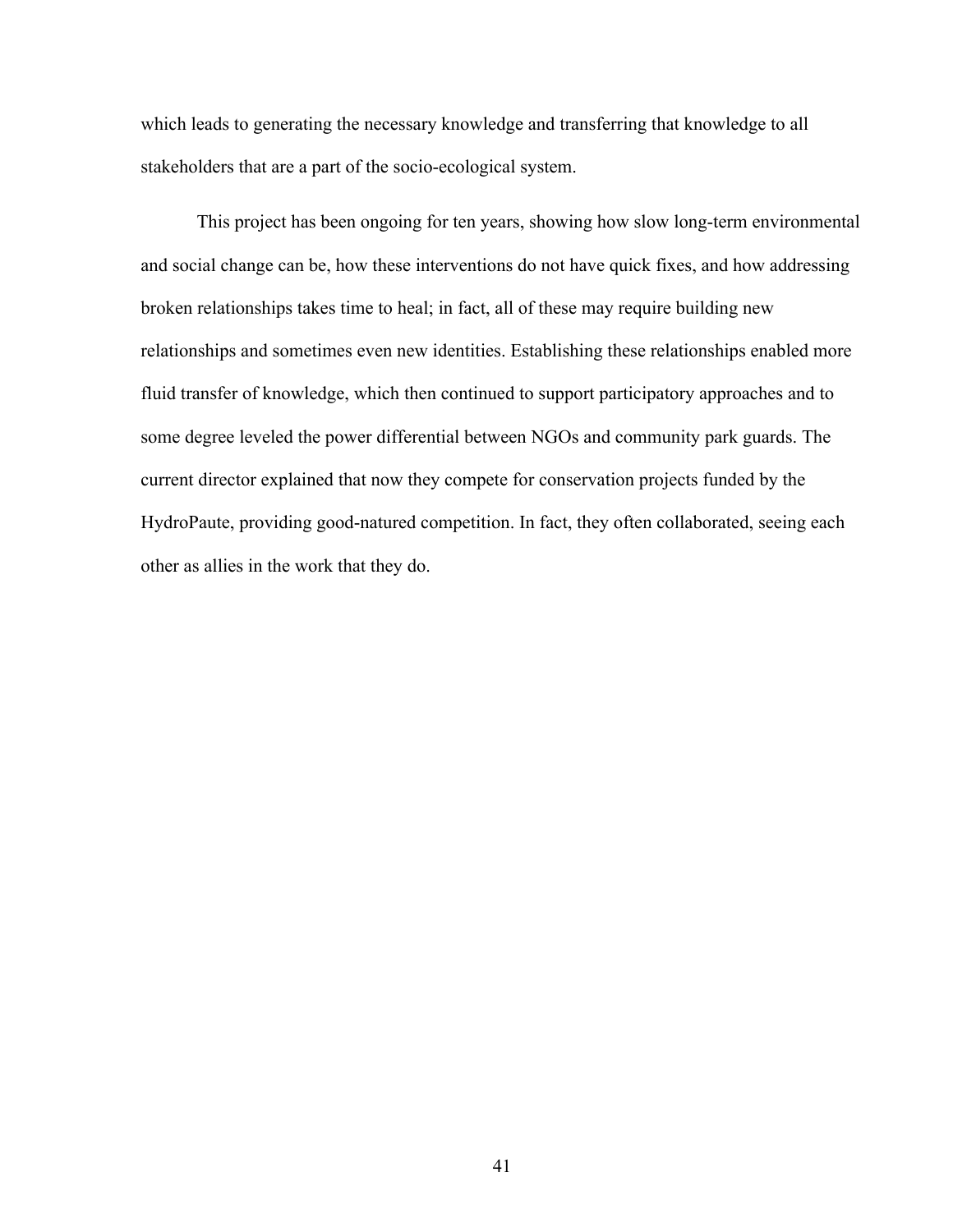### CHAPTER VII

## **CONCLUSION**

The CDO Framework facilitated a better understanding of participatory approaches. The multi-tiered design enabled me to analyze the particularities and generalities of each case study. By exploring the higher-level tiers, academics and practitioners can compare various projects. Table 1 compares both case studies, making the similarities and differences in terms of context, design, and outcomes more apparent.

| Framework parameter |                        | Case 1: Climate change                                          | Case 2: Andean bear                                               |
|---------------------|------------------------|-----------------------------------------------------------------|-------------------------------------------------------------------|
| Context             | Ecological             | Agricultural/land-use<br>tensions, climate change<br>impacts    | Agricultural/land-use<br>tensions, human-wildlife<br>tensions     |
|                     | Social                 | Gender roles important                                          | Gender roles important                                            |
| Design              | Purpose                | Management and science                                          | Management and science                                            |
|                     | Motivation             | Improve livelihoods,<br>relationship building                   | Improve livelihoods,<br>generate knowledge about<br>wildlife      |
|                     | Model of<br>engagement | Co-created                                                      | Contractual initially,<br>collegial in the end                    |
| Outcomes            | Ecological             | Agroecological practices                                        | Livestock management<br>practices                                 |
|                     | Social                 | Collective and peripheral<br>learning, relationship<br>building | Collective and peripheral<br>learning, relationship<br>building   |
|                     | Individual             | Increased awareness,<br>knowledge and skills                    | Increased awareness,<br>knowledge and skills,<br>increased income |

Table 1: Case study overview using the CDO framework.

Both case studies faced land-use tensions between agriculture and conservation, and participation was partly shaped through various social divides. Gender in particular was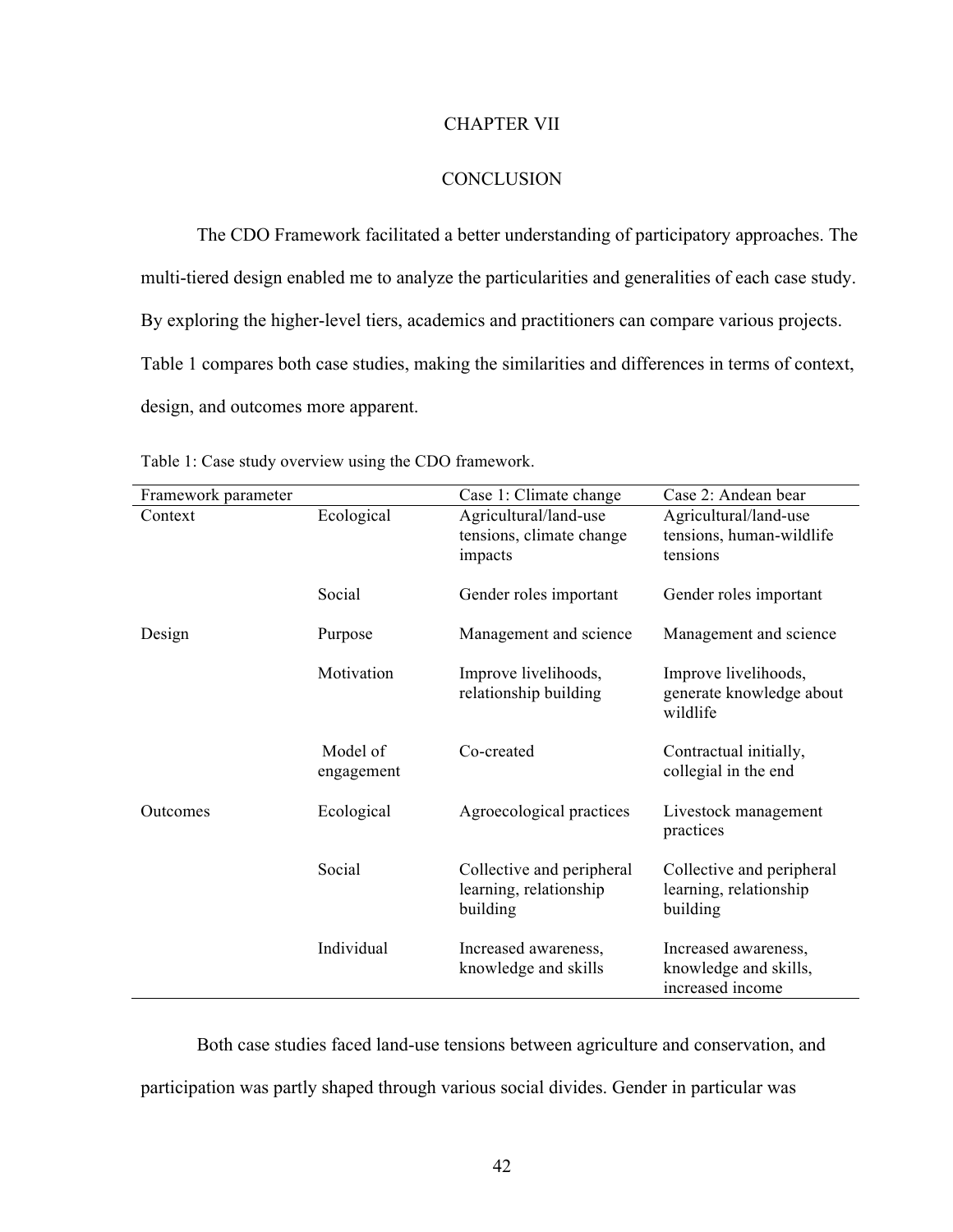important in both case studies. In the Climate Change Monitoring Network case study, gender influenced how knowledge was transferred. In the Andean bear Monitoring case study, shifts in gender roles led to the shift in management practices, which reduced the number of bear attacks and encouraged FCT to further study the Andean bear through various partnerships. Men were selected to be para-biologists for two reasons: 1) women lacked the education level and 2) pairing a man and woman together to work as a team in the field would have been culturally inappropriate. While the framework identified gender as an important component, further research should explore how gender relations underlie each case study in more detail.

Participants in both cases were motivated to improve their livelihoods, and both resulted in participants gaining knowledge and skills and then sharing that knowledge with others, which led to changes in management practices. Differences included the model of participation; specifically, the climate change project was co-created and the Andean bear project shifted from contractual to collegial. This shift to a collegial model also resulted in increased income for para-biologists in the Andean bear project. Model selection will vary from project to project, but should align with participant motivation and skills, as well as the purpose of the project. I suggest that if there are more participant livelihoods at stake, then participant involvement should be considered as more important.

In both case studies, collaboration between the NGOs and local communities had been established prior to each project. When an organization has been collaborating in an area for a long time, each project builds on the previous project and it is difficult to attribute outcomes to a specific effort since they tend to be a culmination of efforts and since ecological and social outcomes occur at different time and spatial scales. The proposed framework would benefit by more explicitly integrating history into the context.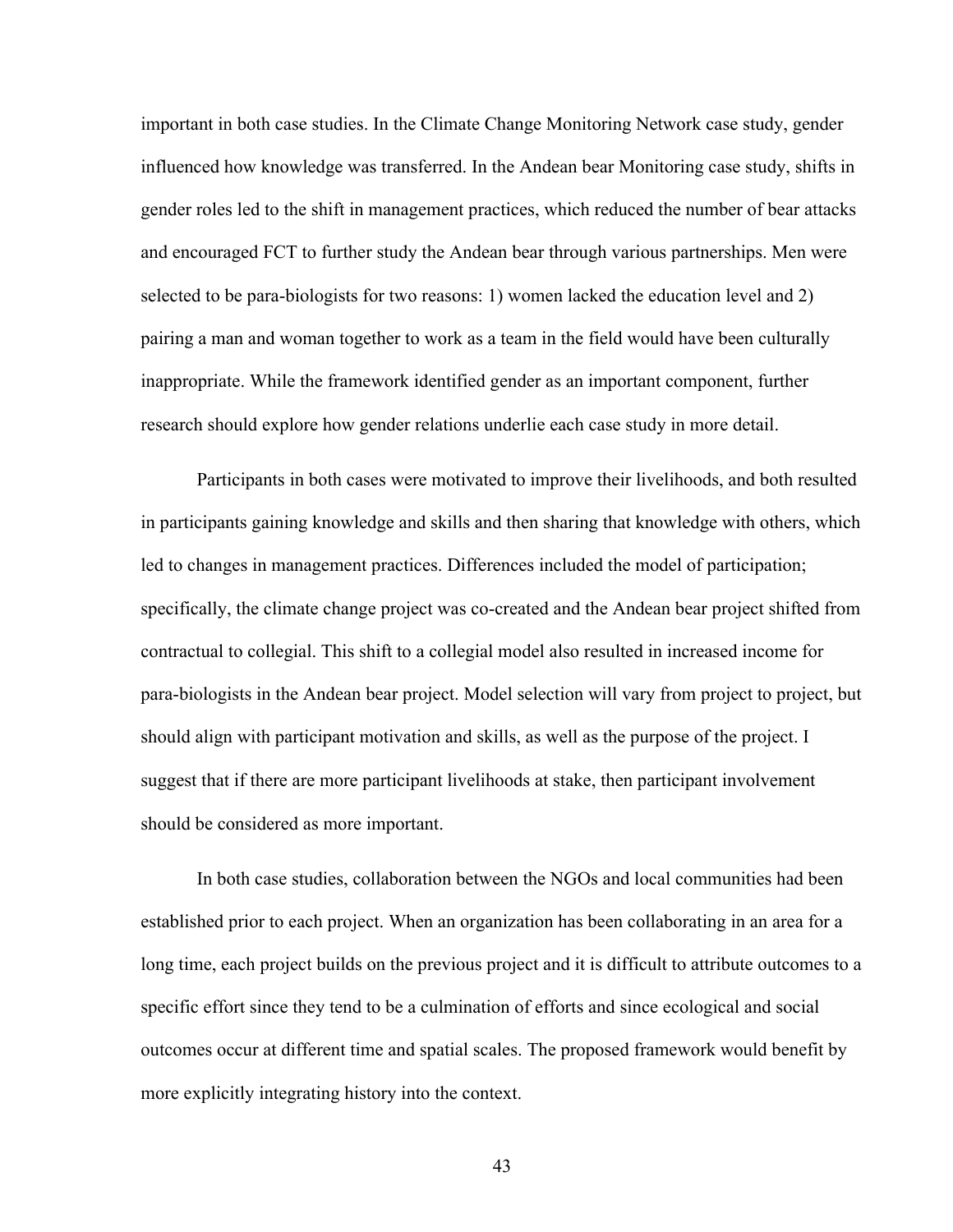Power dimensions also warrant a more in-depth study in both cases. In the climate change project one participant shared why collaborating with NGOs or other institutions is important. One participant said:

*Nosotros no somos suficiente para decir que vean lo que hicimos tal vez lo que nosotros aquí en la comunidad alguien no nos hace caso. Pero tal vez a través a otra persona que vea esto resultado el dice yo quiero esto porque quiero hacer un proyecto aquí y con esto de lo que ustedes tienen lo podemos hacer.* 

Maybe we are not sufficient to tell people, maybe other people won't pay attention to us, but maybe through another person (referring to the professor from UNIANDES) that sees this result he says I want to do a project here and with what you have done we can do it.

I have heard similar comments where campesinos downplay their own autonomy and selfefficacy to build up the institution with whom they are collaborating. Power dimensions in cultures with high power distance such as what we see in Ecuador may help practitioners more adequately address power disparities in participatory projects.

The CDO framework was effective in analyzing participatory approaches that generate knowledge about the ecological divide. The framework allows analysis on multiple levels, thus enabling academics and practitioners to visualize how context and project design interact to create outcomes, which may in turn assist in developing strategies moving forward.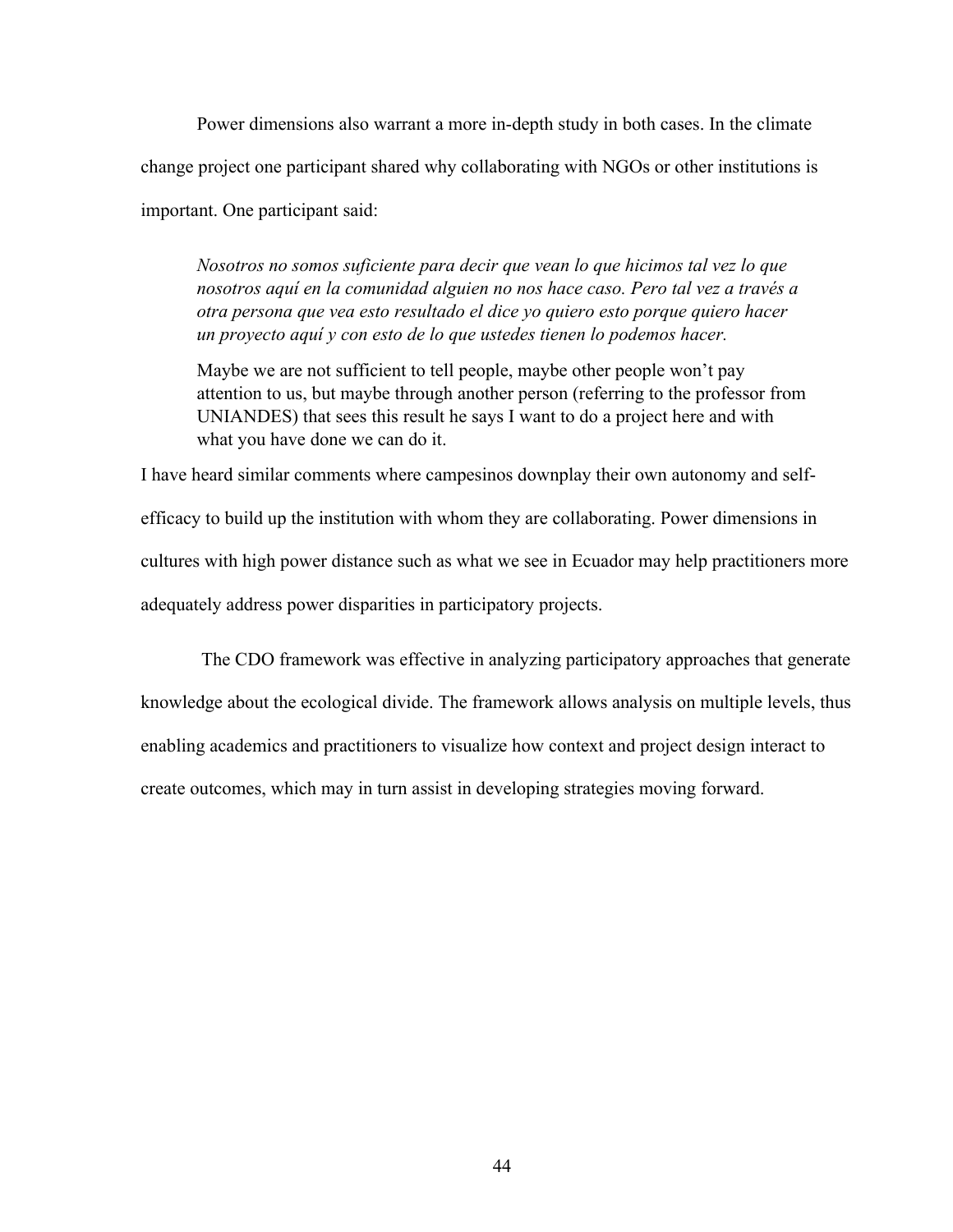#### APPENDIX

# SAMPLE QUESTIONS

### *Sample Interview Questions for Lay Participants.*

Esta entrevista debe demorar entre 30 y 60 minutos. Como esta explicado en el formulario de consentimiento, la entrevista es completamente por su voluntad es decir que puede parar o ir fuera de registro en cualquier momento. Le agradezco por su participación.

(*This interview should take between 30 and 60 minutes. As outlined in the consent form, it is completely voluntary and we can stop at any time or go off the record. Thank you for your participation!*)

- 1) Por favor declare su nombre, edad, profesión, y por cuanto tiempo ha vivido en [nombre de comunidad/bario]. *(Please state your name, age, occupation, and how long you have lived or worked in [name of community/neighborhood].)*
- 2) Antes de que el proyecto comenzara, ¿Cómo habría descrito su comunidad/bario? *(How would you have described your community/neighborhood before the project started?)*
- 3) Cuáles fueron algunos de los problemas que se enfrentó su comunidad/barrio? ¿Y cómo se les estaba abordando? *(What were some of the problems your community/neighborhood faced? And how were they being addressed?)*
- 4) Cuéntame sobre la historia de proyecto y como fue previsto. *(Tell me about how the citizen science project was started.)*
- 5) ¿Cuándo y cómo se involucró usted? *(When and how did you get involved?)*
- 6) ¿Inicialmente, por qué quería participar? *(Why did you initially want to participate?)*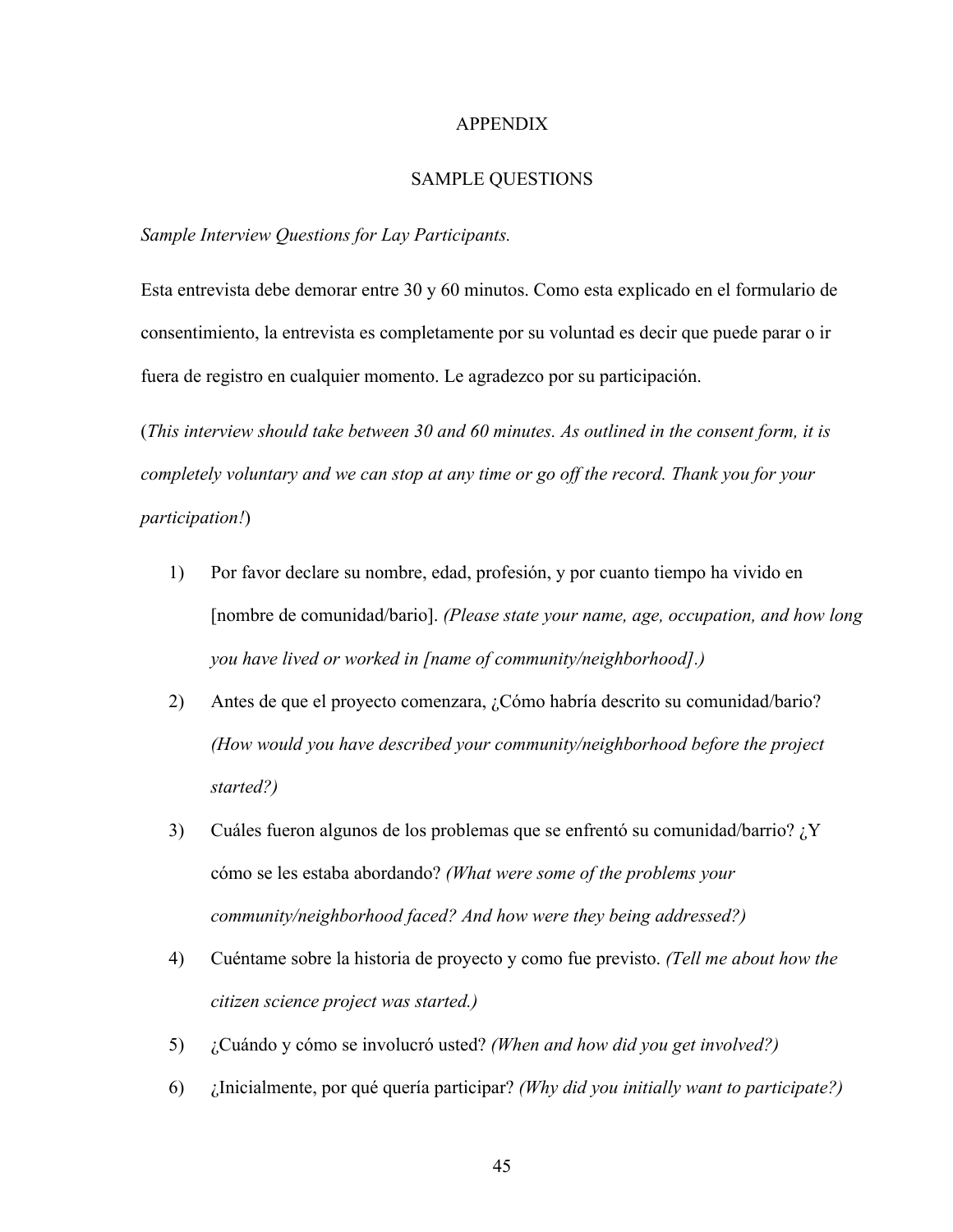- 7) ¿Y ahora? ¿Por qué sigas participando? (*Is this different than why you participate now?)*
- 8) ¿Cuál es su rol en el proyecto? ¿Qué hace usted? (*What is your role in the project? What do you do?)*
- 9) ¿Cuáles son los objetivos del proyecto? (*What do you think the goals of the project are?)*
- 10) ¿Qué pasa con la información una vez recolectada? (*What happens to the information you collect?)*
- *11)* ¿Usted sabe cómo la información esta utilizada? (*Do you know how it is used?)*
- 12) ¿Cómo se llaman los científicos quien les han visitado? *(What are the names of the scientists that have visited the community?)*
- *13)* Me podría describir la interacción entre usted (o la comunidad) y los científicos. (*Describe your interaction with the scientists.)*
- *14)* Cuéntame sobre un momento en lo que pensaba (usted u otro miembro de la comunidad) diferente de lo que pensaban los científicos, ¿qué pasó? (*Tell me about a time you thought differently than what the scientists thought, what happened?)*
- 15) ¿Los demás vecinos o miembros de la comunidad quien no están directamente involucrados en el proyecto le preguntan a usted sobre el proyecto? (*Do other neighbors/community members ask you about the project that are not directly involved?)*
- *16)* (si sí) ¿Qué les dice? (*(if yes) What do you tell them?)*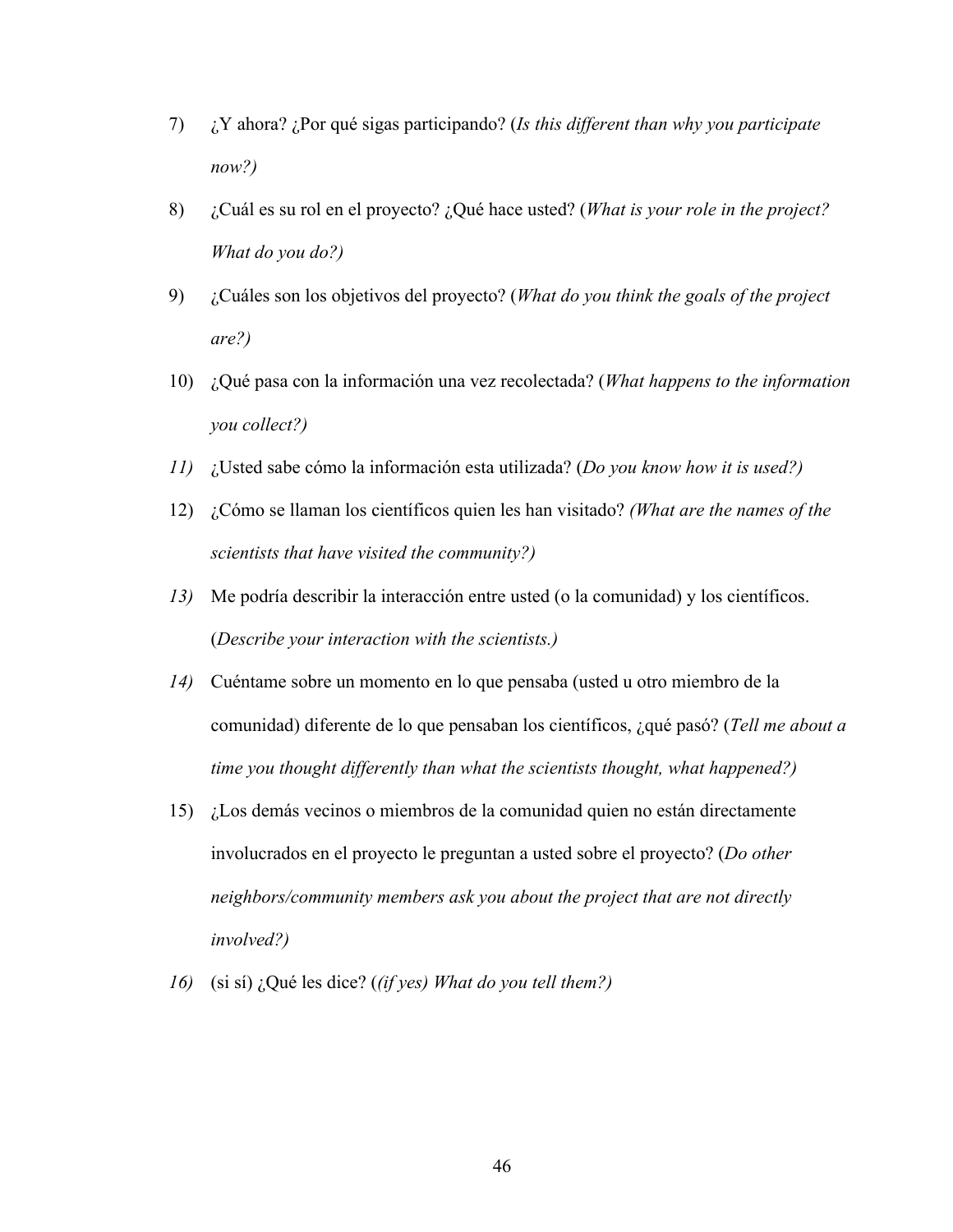- *17)* Antes de participar en este proyecto, ¿Qué pensó usted acerca de [insertar el concepto en el que se centra el proyecto]? (*Before being involved in this project, what did you think about [insert concept that project is focused on].)*
- *18)* ¿Es diferente de cómo piensa en ello ahora? (*Is that different from how think about it now?)*
- *19)* ¿Qué aprendió a través de participar en este proyecto? (*What have you learned by participating in this project?)*
- *20)* ¿De qué le gustaría aprender más? ¿Qué preguntas tiene usted? (*What would you like to learn more about? What questions do you have?)*
- 21) ¿Cómo ve el proyecto avanzando? *(How do you see the Project moving forward?)*
- 22) ¿Tiene alguna pregunta para los científicos? (*If you could ask the scientists anything, what would you ask?)*
- 23) ¿Hay algo más que usted le gustaría decir sobre esta experiencia? (*Is there anything else you would like to add?)*

*Sample Interview Questions for Professional Scientists.*

Esta entrevista debe demorar entre 30 y 60 minutos. Como esta explicado en el formulario de consentimiento, la entrevista es completamente por su voluntad es decir que puede parar o ir fuera de registro en cualquier momento. Le agradezco por su participación. (*This interview should take between 30 and 60 minutes. As outlined in the consent form, it is completely voluntary and we can stop at any time or go off the record. Thank you for your participation!*)

1) Por favor declare su nombre, edad, profesión, y por cuanto tiempo ha trabajado en el proyecto. (*Please state your name, age, occupation, and how long you have worked with the project.)*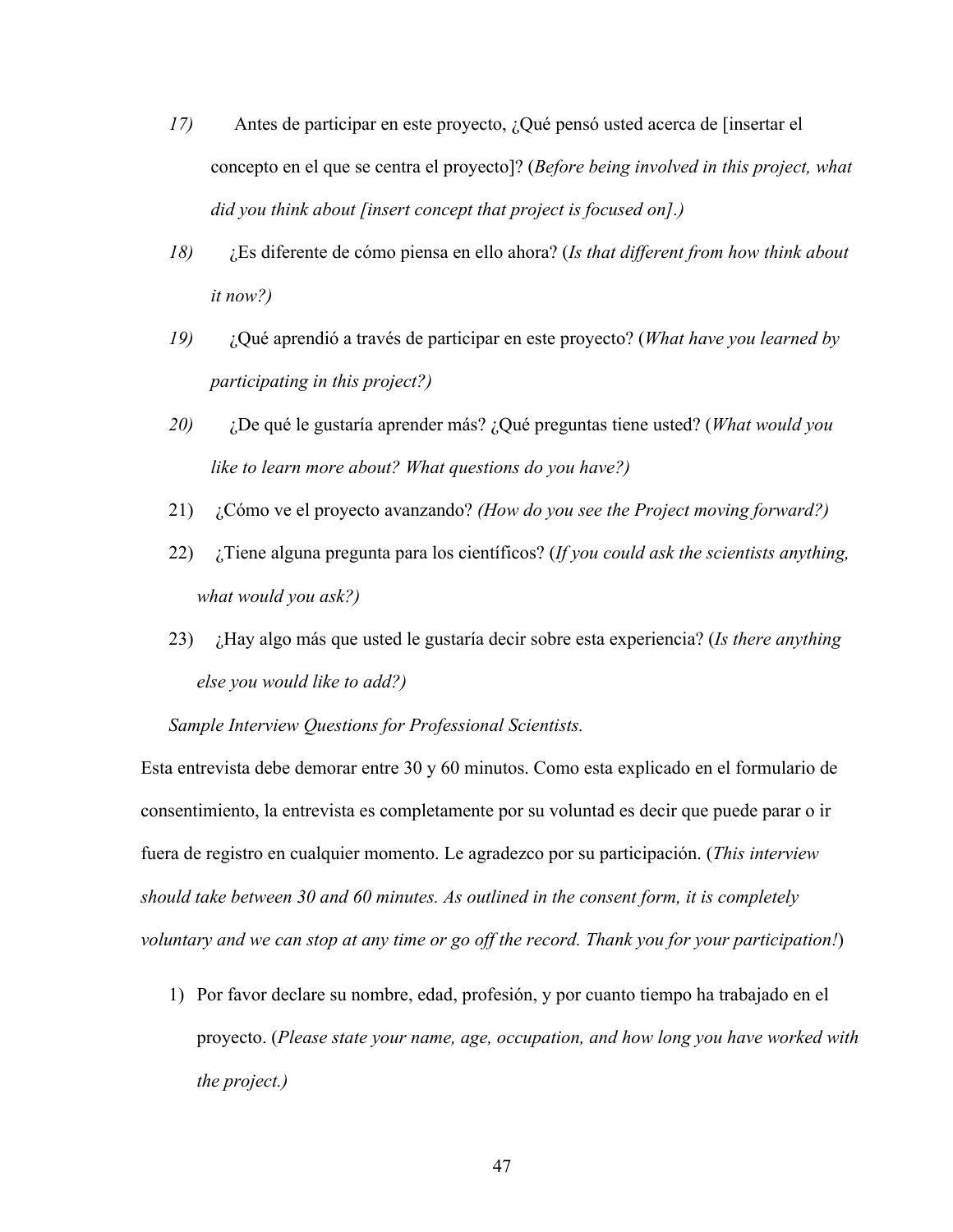- *2)* Antes de que el proyecto comenzara, ¿Qué sabía usted del área de estudio y de las personas que vivían allí? (*Before the project started, what did you know about the study area and the people that lived there?)*
- 3) Cuéntame sobre la historia de proyecto y como fue previsto. *(Tell me about how the citizen science project was started.)*
- 4) ¿Cuándo y cómo se involucró usted? (*When and how did you get involved?)*
- *5)* ¿Inicialmente, por qué quería participar? (*Why did you initially want to participate?)*
- *6)* ¿Y ahora? ¿Por qué sigas participando? (*Is this different than why you participate now?)*
- 7) ¿Cuál es su rol en el proyecto? ¿Qué hace usted? (*What is your role in the project? What do you do?)*
- 8) ¿Cuáles son los objetivos del proyecto? (*What do you think the goals of the project are?)*
- 9) ¿Qué pasa con la información una vez recolectada? (*What happend with the information that is collected?)*
- 10) ¿Cómo esta analizada? *(How is it analyzed)*
- 11) ¿Para que esta utilizada? *(For what is it used?)*
- *12)* ¿Conoces los sitios del estudio y los voluntarios? *(Have you been to the study sites? Have you met the volunteers?)*
- *13)* Me podría describir la interacción entre usted y los voluntarios. (*Describe your interaction with the lay participants.)*
- *14)* Cuéntame sobre un momento en lo que pensaba (usted u otro científico) diferente de lo que pensaban los voluntarios, ¿qué pasó? (*Tell me about a time you thought differently than what the lay participants thought, what happened?)*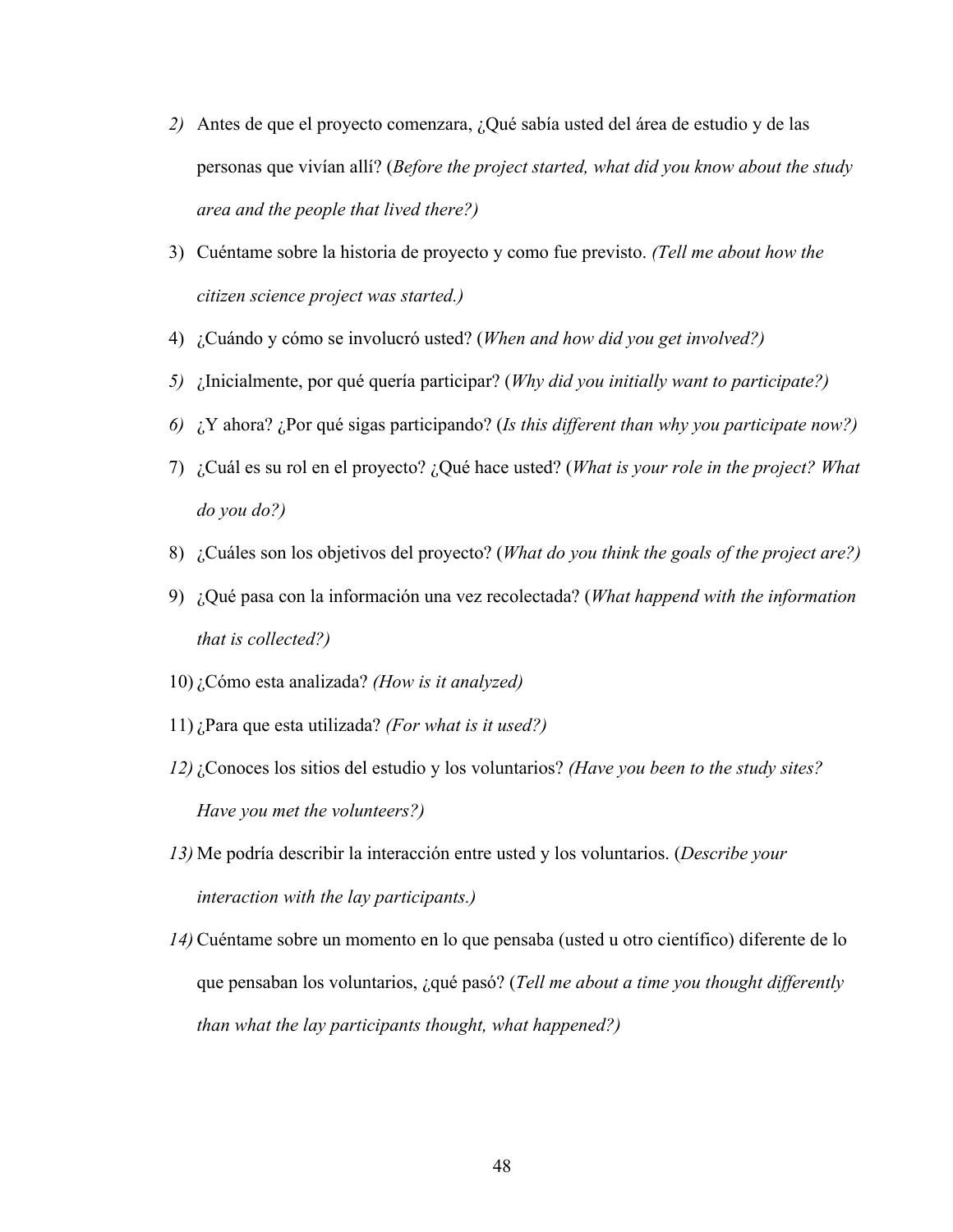- 15) ¿Qué ha aprendido personalmente sobre el área de estudio? (*What have you learned personally about the study area?)*
- 16) ¿Cuáles son los hallazgos principales hasta ahora? (*What are some of the main findings to date?)*
- 17) ¿Cuál de los hallazgos no habría sido posible si no fuera por el enfoque de la ciencia ciudadana? (*Which of those might not have been possible if not for the citizen science approach?)*
- *18)* ¿Cómo ve el proyecto avanzando? (*How do you see the project moving forward?)*
- 19) ¿Ha hablado con otros que no están directamente involucrados en el proyecto? ¿Con quién y qué les dice? (*Do you talk to others not directly involved about the project? With whom and what do you say?)*
- 20) Si pudieras preguntar algo a los participantes, ¿qué preguntaría? (*If you could ask the lay participants anything, what would you ask?)*
- 21) ¿Hay algo más que usted le gustaría decir sobre esta experiencia? (*Is there anything else you would like to add?)*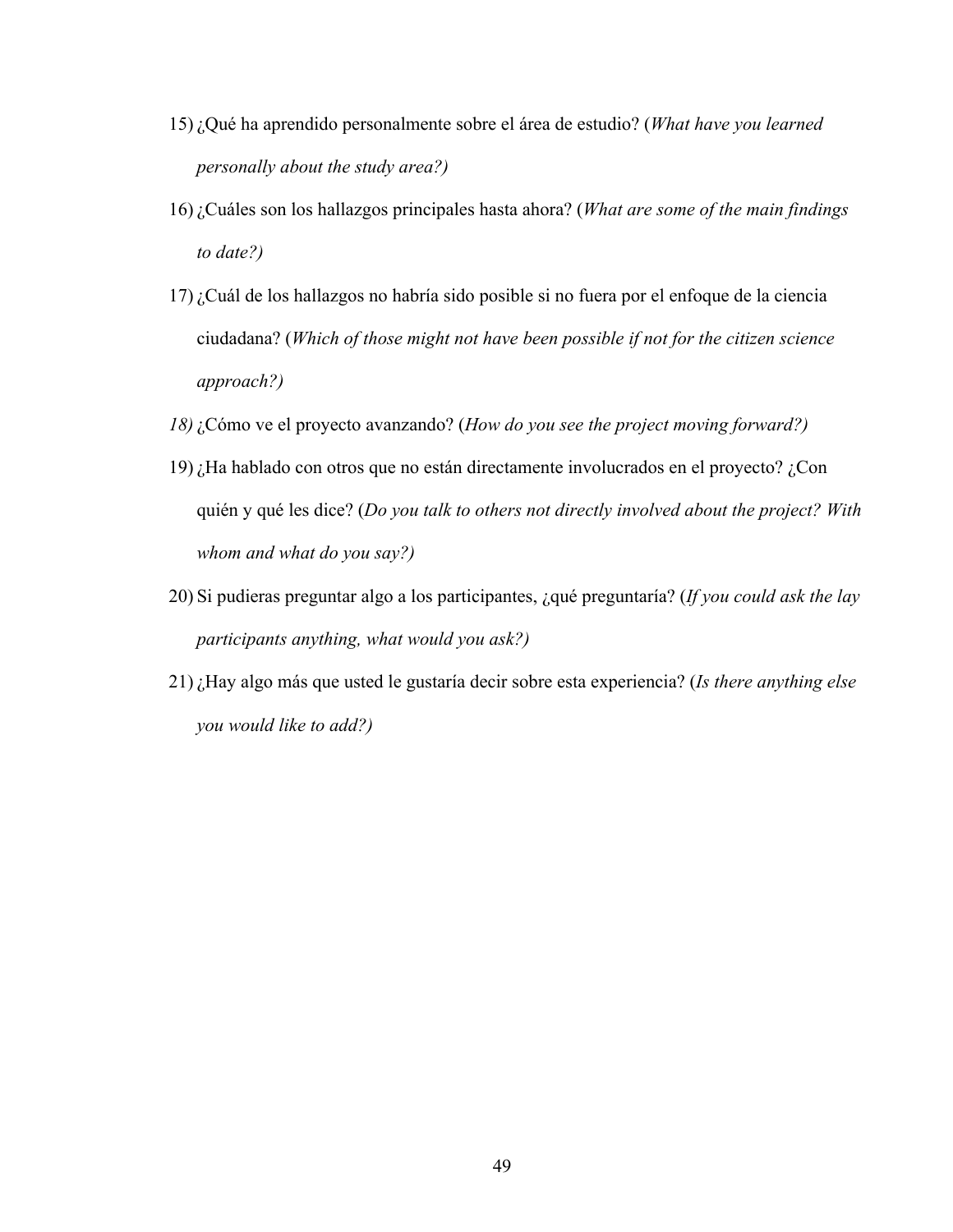### REFERENCES CITED

- Almeida Castanho, Andrea D. de, David Galbraith, Ke Zhang, Michael T. Coe, Marcos H. Costa, and Paul Moorcroft. 2016. "Changing Amazon Biomass and the Role of Atmospheric CO<sub>2</sub> Concentration, Climate, and Land-use: CHANGING AMAZON BIOMASS." *Global Biogeochemical Cycles* 30 (1): 18–39. https://doi.org/10.1002/2015GB005135.
- Althor, Glenn, James E. M. Watson, and Richard A. Fuller. 2016. "Global Mismatch between Greenhouse Gas Emissions and the Burden of Climate Change." *Scientific Reports* 6 (1). https://doi.org/10.1038/srep20281.
- AméZquita, Adolfo, Roberto MáRquez, Ricardo Medina, Daniel MejíA-Vargas, Ted R. Kahn, Gustavo SuáRez, and Luis Mazariegos. 2013. "A New Species of Andean Poison Frog, *Andinobates* (Anura: Dendrobatidae), from the Northwestern Andes of Colombia." *Zootaxa* 3620 (1). https://doi.org/10.11646/zootaxa.3620.1.8.
- Anderies, John M., Marco A. Janssen, and Elinor Ostrom. 2004. "A Framework to Analyze the Robustness of Social-Ecological Systems from an Institutional Perspective." *Ecology and Society* 9 (1). https://doi.org/10.5751/ES-00610-090118.
- Arellano, Paul, Kevin Tansey, Heiko Balzter, and Markus Tellkamp. 2017. "Plant Family-Specific Impacts of Petroleum Pollution on Biodiversity and Leaf Chlorophyll Content in the Amazon Rainforest of Ecuador." Edited by Jinxing Lin. *PLOS ONE* 12 (1): e0169867. https://doi.org/10.1371/journal.pone.0169867.
- Arnstein, Sherry R. 1969. "A Ladder Of Citizen Participation." *Journal of the American Institute of Planners* 35 (4): 216–24. https://doi.org/10.1080/01944366908977225.
- Ballard, Heidi L., and Jill M. Belsky. 2010. "Participatory Action Research and Environmental Learning: Implications for Resilient Forests and Communities." *Environmental Education Research* 16 (5–6): 611–27. https://doi.org/10.1080/13504622.2010.505440.
- Becker, Marc. 2012. "Building a Plurinational Ecuador: Complications and Contradictions." *Socialism and Democracy* 26 (3): 72–92. https://doi.org/10.1080/08854300.2012.710000.
- Berkes, Fikret, Johan Colding, and Carl Folke. 2000. "Rediscovery of Traditional Ecological Knowledge as Adaptive Management." *Ecological Applications* 10 (5): 1251–62. https://doi.org/10.1890/1051-0761(2000)010[1251:ROTEKA]2.0.CO;2.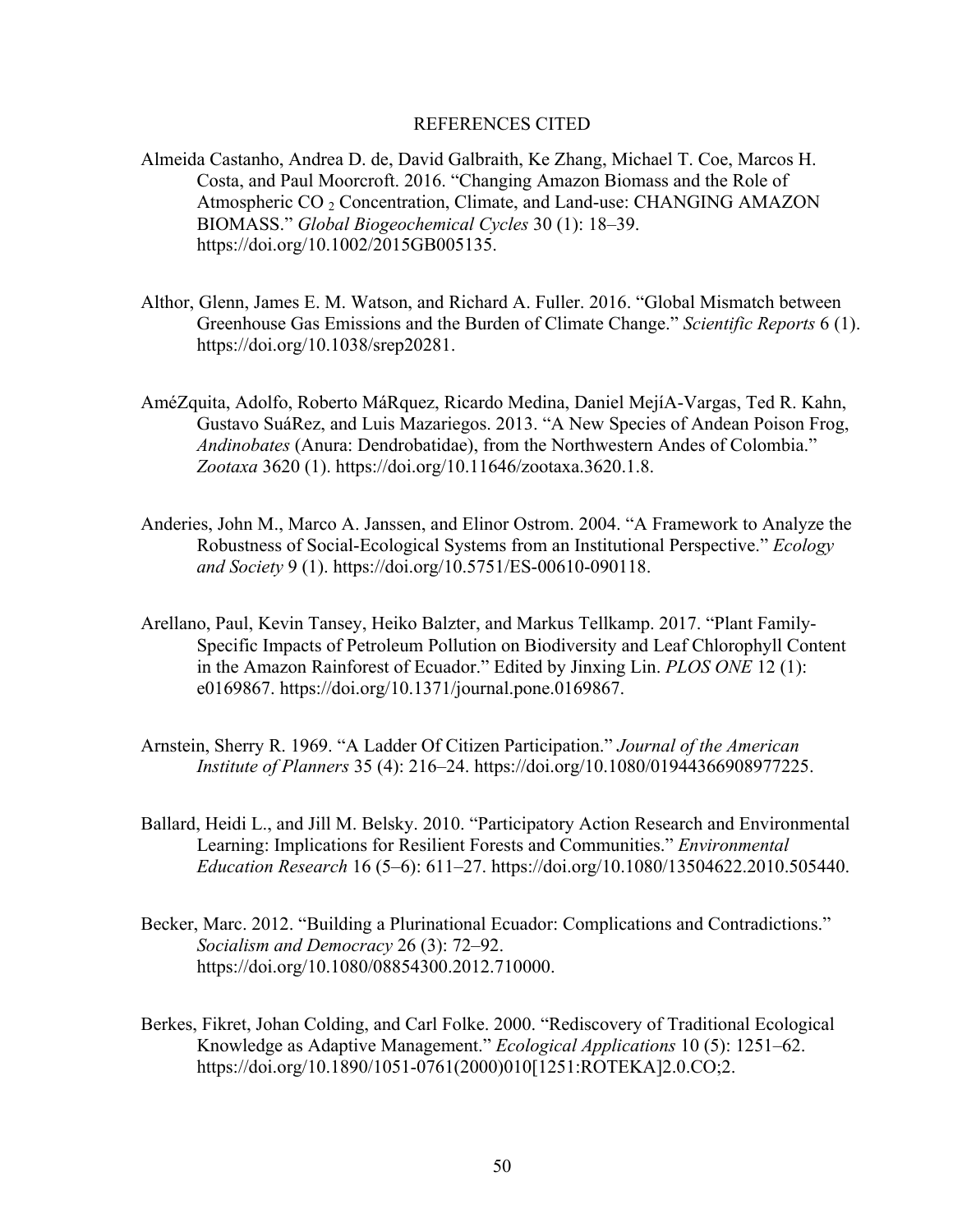- Berkes, Fikret, Carl Folke, and Johan Colding, eds. 1998. *Linking Social and Ecological Systems: Management Practices and Social Mechanisms for Building Resilience*. Cambridge, U.K. ; New York, NY, USA: Cambridge University Press.
- Black Elk, Linda. 2016. "Native Science: Understanding and Respecting Other Ways of Thinking." *Rangelands* 38 (1): 3–4. https://doi.org/10.1016/j.rala.2015.11.003.
- Bonney, Rick, Heidi Ballard, Rebecca Jordan, Ellen McCallie, Tina Phillips, Jennifer Shirk, and Candie C. Wilderman. 2009. *Public Participation in Scientific Research: Defining the Field and Assessing Its Potential for Informal Science Education. A CAISE Inquiry Group Report*. Washington, D.C: Centre for Advancement of Informal Science Education. https://eric.ed.gov/?id=ED519688.
- Braun, Virginia, and Victoria Clarke. 2006. "Using Thematic Analysis in Psychology." *Qualitative Research in Psychology* 3 (2): 77–101. https://doi.org/10.1191/1478088706qp063oa.
- Brown, Valerie A., and Judith A. Lambert. 2013. *Collective Learning for Transformational Change: A Guide to Collaborative Action*. New York: Routledge.
- Bullard, Robert D., ed. 1994. *Unequal Protection: Environmental Justice and Communities of Color*. San Francisco: Sierra Club Books.
- Butcher, G.S. 1990. "Audubon Christmas Bird Counts." In *Survey Designs and Statistical Methods Forthe Estimation of Avian Population Trends*, edited by J.R. Sauer and S. Droege, 5–13. Washington, D.C., USA: U.S. Fish and Wildlife ServiceBiological Report 90(1).
- Buytaert, W., and B. De Bièvre. 2012. "Water for Cities: The Impact of Climate Change and Demographic Growth in the Tropical Andes: CLIMATE CHANGE IMPACTS ON ANDEAN WATER RESOURCES." *Water Resources Research* 48 (8): 1–13. https://doi.org/10.1029/2011WR011755.
- Buytaert, Wouter, Rolando Célleri, Bert De Bièvre, Felipe Cisneros, Guido Wyseure, Jozef Deckers, and Robert Hofstede. 2006. "Human Impact on the Hydrology of the Andean Páramos." *Earth-Science Reviews* 79 (1–2): 53–72. https://doi.org/10.1016/j.earscirev.2006.06.002.
- Buytaert, Wouter, Zed Zulkafli, Sam Grainger, Luis Acosta, Tilashwork C. Alemie, Johan Bastiaensen, Bert De Bi $\tilde{A}$ "vre, et al. 2014. "Citizen Science in Hydrology and Water Resources: Opportunities for Knowledge Generation, Ecosystem Service Management,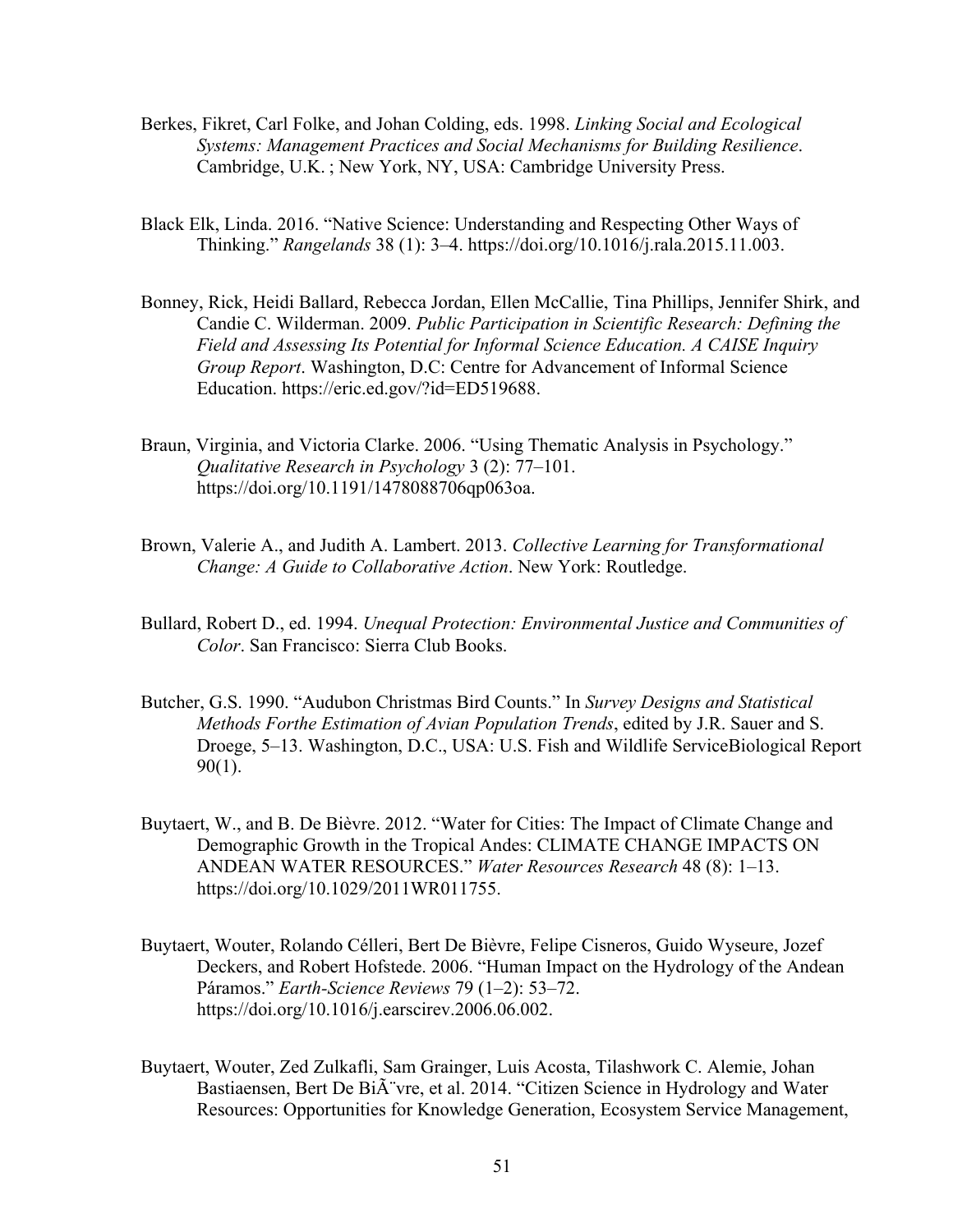and Sustainable Development." *Frontiers in Earth Science* 2 (October). https://doi.org/10.3389/feart.2014.00026.

- Cardenas, Alejandra Reyes, Leonardo Mora Jaramillo, and Rocío Loachamín Nasimba. 2011. "Los Escenarios de La Criminalización a Defensores Ae Derechos Humanos y de La Naturaleza En Ecuador: Desafíos Para Un Estado Constitucional de Derechos." Quito, Ecuador: Defensoria del Pueblo de Ecuador. http://www.inredh.org/archivos/pdf/escenarios\_criminalizacion\_defensoresydefensoras.p df.
- Castillo, Luis Carlos, and Heriberto Cairo Carou. 2002. "Reinvención de La Identidad Étnica, Nuevas Territorialidades y Redes Globales: El Estado Multiétnico y Pluricultural En Colombia y Ecuador." *Revista Sociedad y Economía*, no. 3: 55–76.
- Ceballos, G., P. R. Ehrlich, A. D. Barnosky, A. Garcia, R. M. Pringle, and T. M. Palmer. 2015. "Accelerated Modern Human-Induced Species Losses: Entering the Sixth Mass Extinction." *Science Advances* 1 (5): e1400253–e1400253. https://doi.org/10.1126/sciadv.1400253.
- Célleri, Rolando, and Jan Feyen. 2009. "The Hydrology of Tropical Andean Ecosystems: Importance, Knowledge Status, and Perspectives." *Mountain Research and Development* 29 (4): 350–55. https://doi.org/10.1659/mrd.00007.
- Checkland, Peter. 1999. "Systems Thinking." In *Rethinking Management Information Systems: An Interdisciplinary Perspective*, edited by Wendy Currie and Bob Galliers, 45–56. OUP Oxford.
- "Christmas Bird Count Bibliography." 2015. Audubon. January 9, 2015. http://www.audubon.org/christmas-bird-count-bibliography.
- CIA. 2017. "Ecuador." *The World Factbook* (blog). July 18, 2017. https://www.cia.gov/library/publications/the-world-factbook/geos/ec.html.
- Clarke, Tracylee, and Tarla Rai Peterson. 2016. *Environmental Conflict Management*. Thousand Oaks, California: SAGE Publications, Inc.
- Cohn, Jeffrey P. 2008. "Citizen Science: Can Volunteers Do Real Research?" *BioScience* 58 (3): 192. https://doi.org/10.1641/B580303.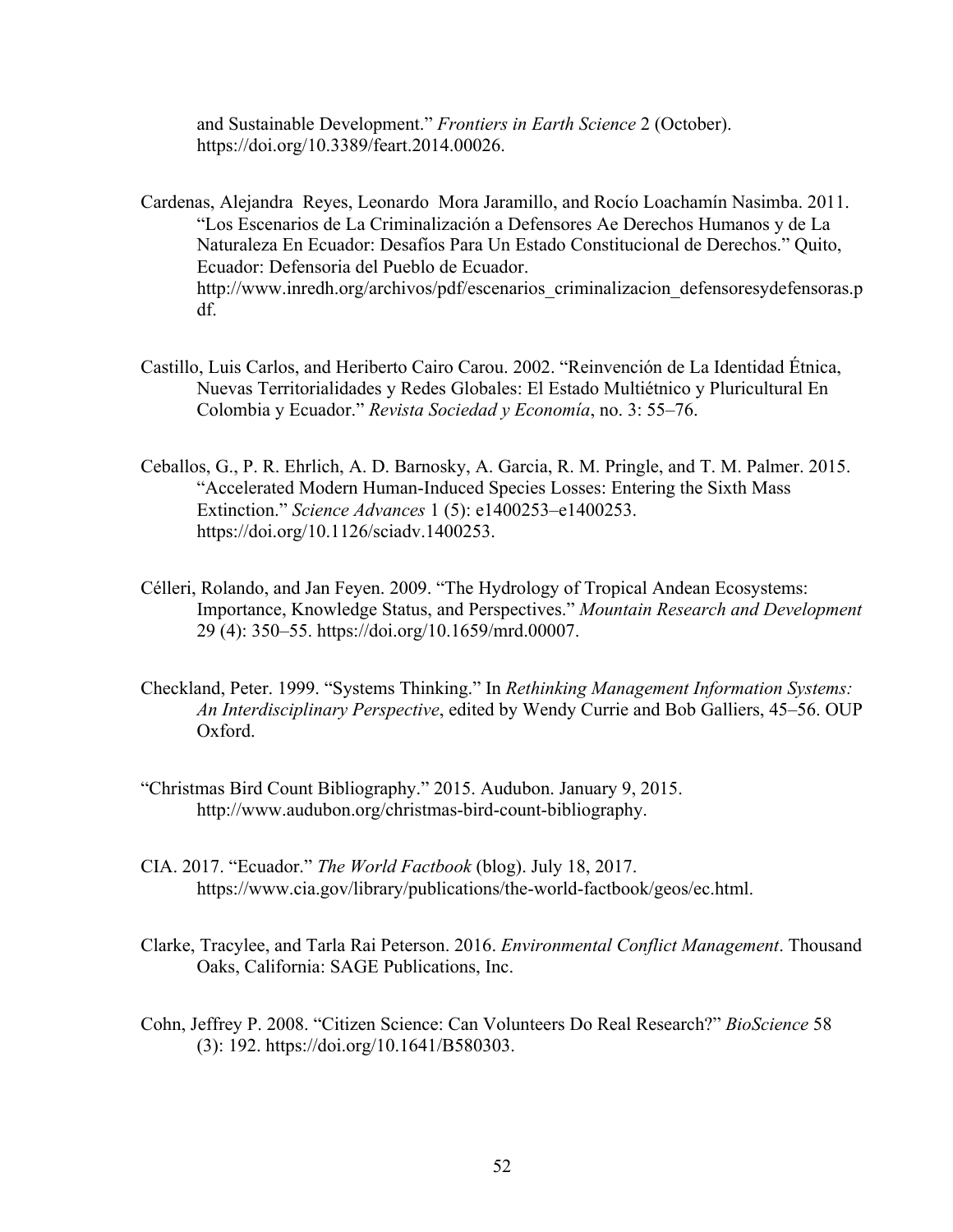- Collins, H. M., and Robert Evans. 2007. *Rethinking Expertise*. Chicago: University of Chicago Press.
- Conrad, Catherine T., and Tyson Daoust. 2008. "Community-Based Monitoring Frameworks: Increasing the Effectiveness of Environmental Stewardship." *Environmental Management* 41 (3): 358–66. https://doi.org/10.1007/s00267-007-9042-x.
- Cooper, Caren B., Jennifer Shirk, and Benjamin Zuckerberg. 2014. "The Invisible Prevalence of Citizen Science in Global Research: Migratory Birds and Climate Change." Edited by Robert Guralnick. *PLoS ONE* 9 (9): e106508. https://doi.org/10.1371/journal.pone.0106508.
- Corburn, Jason. 2005. *Street Science : Community Knowledge and Environmental Health Justice*. Urban and Industrial Environments Ser. Place of publication not identified: Place of publication not identified MIT Press.
- Crain, Rhiannon, Caren Cooper, and Janis L. Dickinson. 2014. "Citizen Science: A Tool for Integrating Studies of Human and Natural Systems." *Annual Review of Environment and Resources* 39 (1): 641–65. https://doi.org/10.1146/annurev-environ-030713-154609.
- Crespo, Patricio Javier, Jan Feyen, Wouter Buytaert, Amelie Bücker, Lutz Breuer, Hans-Georg Frede, and Marco Ramírez. 2011. "Identifying Controls of the Rainfall–runoff Response of Small Catchments in the Tropical Andes (Ecuador)." *Journal of Hydrology* 407 (1–4): 164–74. https://doi.org/10.1016/j.jhydrol.2011.07.021.
- Cuesta, F., and M.T. Becerra. 2009. *Atlas de Los Andes Del Norte y Centro*. Lima, Peru: Secretaría General de la Comunidad Andina. www.condesan.org/portal/ sites/default/files/publicaciones/archivos/atlas\_andes.pdf.
- Cullen-Unsworth, Leanne Claire, Rosemary Hill, James R A Butler, and Marilyn Wallace. 2012. "A Research Process for Integrating Indigenous and Scientific Knowledge in Cultural Landscapes: Principles and Determinants of Success in the Wet Tropics World Heritage Area, Australia: Integrating Indigenous and Scientific Knowledge in Cultural Landscapes." *The Geographical Journal* 178 (4): 351–65. https://doi.org/10.1111/j.1475-4959.2011.00451.x.
- Daniels, Steven E, and G. B Walker, eds. 2001a. "Systems Thinking." In *Working through Environmental Conflict : The Collaborative Learning Approach*, 99–129. Westport, Conn.: Westport, Conn. : Praeger.
- Daniels, Steven E., and Gregg B. Walker. 2001b. *Working through Environmental Conflict: The Collaborative Learning Approach*. Westport, Conn: Praeger.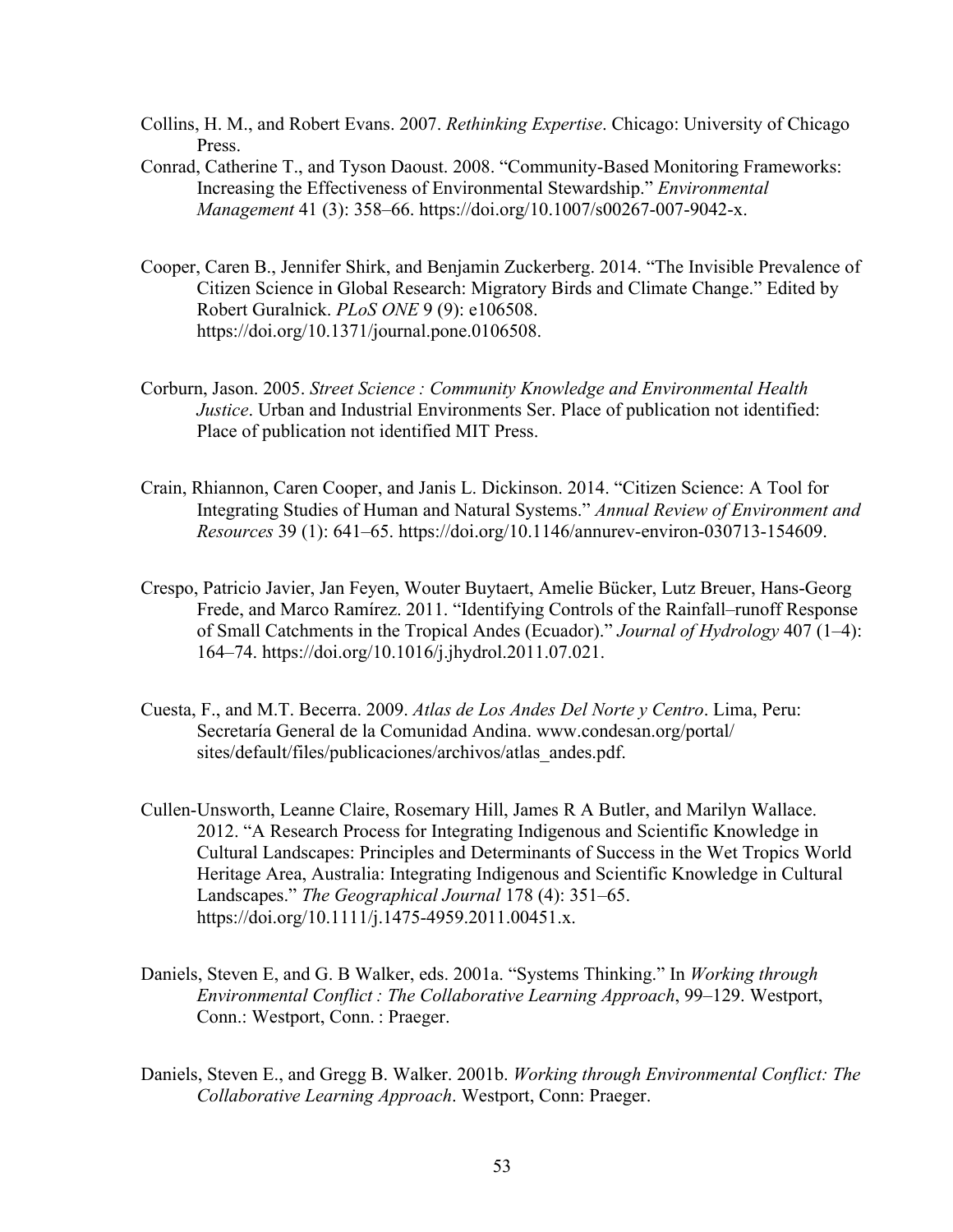- Danielsen, Finn, Neil D. Burgess, Per M. Jensen, and Karin Pirhofer-Walzl. 2010. "Environmental Monitoring: The Scale and Speed of Implementation Varies According to the Degree of Peoples Involvement: Monitoring: Participation Boosts Action." *Journal of Applied Ecology* 47 (6): 1166–68. https://doi.org/10.1111/j.1365- 2664.2010.01874.x.
- England, Kim V. L. 1994. "Getting Personal: Reflexivity, Positionality, and Feminist Research∗." *The Professional Geographer* 46 (1): 80–89. https://doi.org/10.1111/j.0033- 0124.1994.00080.x.
- Escobar, Arturo. 2006. "Difference and Conflict in the Struggle Over Natural Resources: A Political Ecology Framework." *Development* 49 (3): 6–13. https://doi.org/10.1057/palgrave.development.1100267.
- Fehr, Carla. 2011. "What Is in It for Me? The Benefits of Diversity in Scientific Communities." In *Feminist Epistemology and Philosophy of Science Power in Knowledge*, edited by Heidi Grasswick. Feminist Epistemology and Philosophy of Science : Power in Knowledge. Dordrecht: Dordrecht : Springer Netherlands.
- Fisher, Janet A., Genevieve Patenaude, Kalpana Giri, Kristina Lewis, Patrick Meir, Patricia Pinho, Mark D.A. Rounsevell, and Mathew Williams. 2014. "Understanding the Relationships between Ecosystem Services and Poverty Alleviation: A Conceptual Framework." *Ecosystem Services* 7 (March): 34–45. https://doi.org/10.1016/j.ecoser.2013.08.002.
- Follett, Ria, and Vladimir Strezov. 2015. "An Analysis of Citizen Science Based Research: Usage and Publication Patterns." Edited by Stefano Goffredo. *PLOS ONE* 10 (11): e0143687. https://doi.org/10.1371/journal.pone.0143687.
- Fraser, Barbara. 2014. "The First South Americans: Extreme Living." *Nature* 514: 24–26.
- Funtowicz, Silvio O., and Jerome R. Ravetz. 1993. "Science for the Post-Normal Age." *Futures* 25 (7): 739–55. https://doi.org/10.1016/0016-3287(93)90022-L.
- Gareis, Iris. 2005. "Identidades Latinoamericanas Frente Al Colonialismo. Una Apreciación Histórico-Antropológica: Introducción Al Dossier." INDIANA. https://doi.org/10.18441/ind.v22i0.9-18.

Gaston, Kevin J. 2000. *Pattern and Process in Macroecology*. Oxford, OX: Oxford, OX.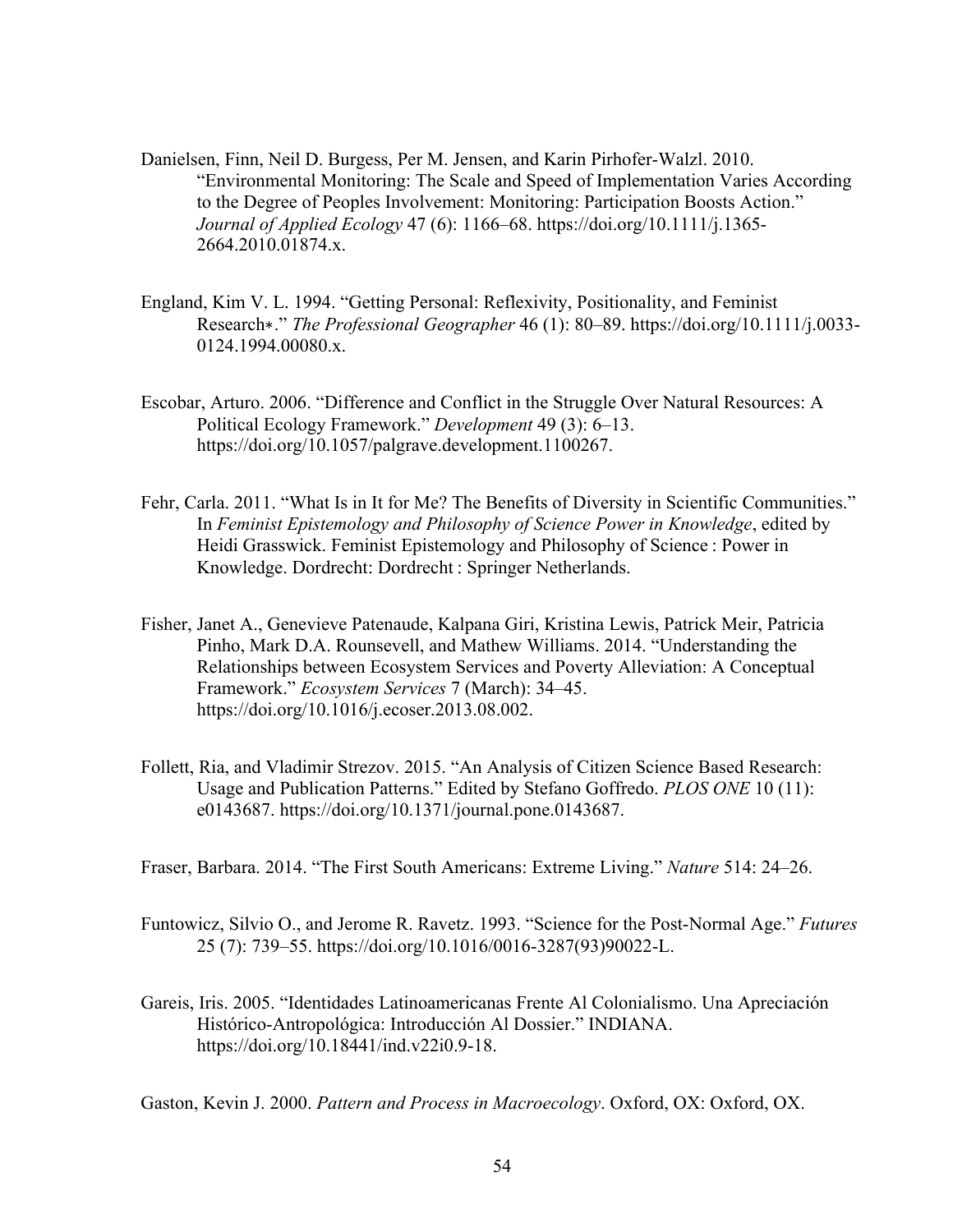- Gerlach, Allen. 2003. *Indians, Oil, and Politics: A Recent History of Ecuador*. Latin American Silhouettes. Wilmington, Del: Scholarly Resources.
- GFP. 2018. "Earth Overshoot Day." Global Footprint Network. 2018. https://www.footprintnetwork.org/our-work/earth-overshoot-day/.
- Glick, Peter, and Susan T Fiske. 1999. "Gender, Power Dynamics, and Social Interaction." In *Revisioning Gender*, edited by Myra Marx Ferree, Judith Lorber, and Beth B. Hess, 5:365–398. Rowman Altamira.
- Grasswick, Heidi. 2011. *Feminist Epistemology and Philosophy of Science Power in Knowledge*. Feminist Epistemology and Philosophy of Science : Power in Knowledge. Dordrecht: Dordrecht : Springer Netherlands.
- Gray, Steven, Alexey Voinov, Michael Paolisso, Rebecca Jordan, Todd BenDor, Pierre Bommel, Pierre Glynn, et al. 2018. "Purpose, Processes, Partnerships, and Products: Four Ps to Advance Participatory Socio-Environmental Modeling." *Ecological Applications* 28 (1): 46–61. https://doi.org/10.1002/eap.1627.
- Hall, Edward T. 1989. *Beyond Culture*. Anchor Books ed. New York: Anchor Books.
- Haraway, Donna. 1988. "Situated Knowledges: The Science Question in Feminism and the Privilege of Partial Perspective" 14 (3): 575–99. https://doi.org/10.2307/3178066.
- Harcourt, Wendy, ed. 1994. *Feminist Perspectives on Sustainable Development*. London ; Atlantic Highlands, N.J: Zed Books, in association with Society for International Development, Rome.
- Harding, Sandra. 1995. "'Strong Objectivity': A Response to the New Objectivity Question." *Synthese* 104 (3): 331–49.
- Haywood, Benjamin K., Julia K. Parrish, and Jane Dolliver. 2016. "Place-Based and Data-Rich Citizen Science as a Precursor for Conservation Action: Citizen Science and Conservation Action." *Conservation Biology* 30 (3): 476–86. https://doi.org/10.1111/cobi.12702.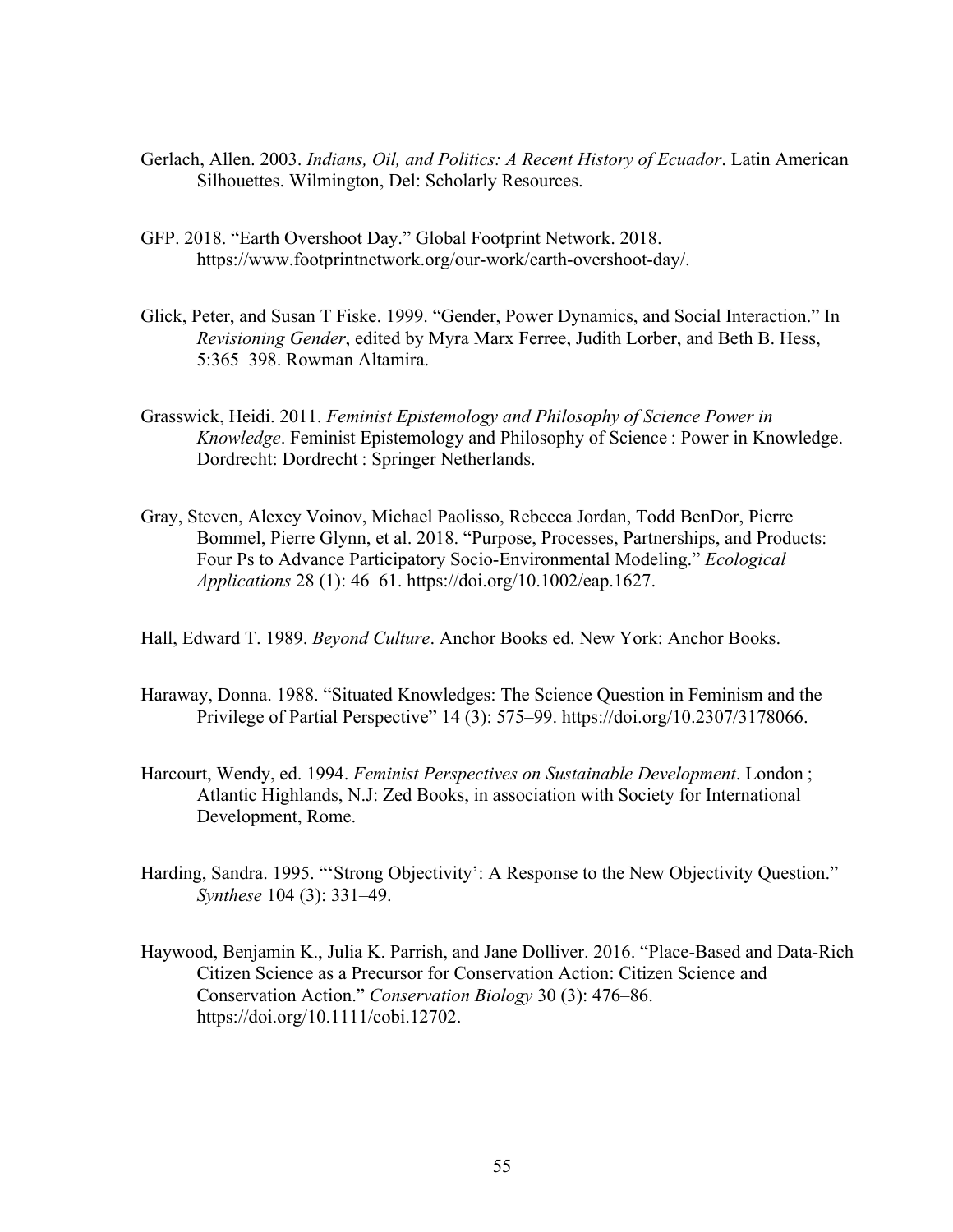- Healy, Stephen. 2009. "Toward an Epistemology of Public Participation." *Journal of Environmental Management* 90 (4): 1644–54. https://doi.org/10.1016/j.jenvman.2008.05.020.
- Himley, Matthew. 2009. "Nature Conservation, Rural Livelihoods, and Territorial Control in Andean Ecuador." *Geoforum* 40 (5): 832–42. https://doi.org/10.1016/j.geoforum.2009.06.001.
- Hofstede, Geert. 2011. "Dimensionalizing Cultures: The Hofstede Model in Context." *Online Readings in Psychology and Culture* 2 (1). https://doi.org/10.9707/2307-0919.1014.
- Hofstede, Geert H. 1991. *Cultures and Organizations: Software of the Mind*. London ; New York: McGraw-Hill.

———. 2018. "Ecuador." *Hofstede Insights* (blog). 2018. https://www.hofstedeinsights.com/country/ecuador/.

- Hohn, Donovan. 2016. "Flint's Water Crisis and the 'Troublemaker' Scientist." *The New York Times*, August 16, 2016, sec. Magazine. https://www.nytimes.com/2016/08/21/magazine/flints-water-crisis-and-thetroublemaker-scientist.html.
- Holling, C. S. 1998. "Two Cultures of Ecology." *Conservation Ecology* 2 (2). https://doi.org/10.5751/ES-00045-020204.
- Hsieh, Hsiu-Fang, and Sarah E. Shannon. 2005. "Three Approaches to Qualitative Content Analysis." *Qualitative Health Research* 15 (9): 1277–88. https://doi.org/10.1177/1049732305276687.
- Hurtig, A.-K. 2002. "Geographical Differences in Cancer Incidence in the Amazon Basin of Ecuador in Relation to Residence near Oil Fields." *International Journal of Epidemiology* 31 (5): 1021–27. https://doi.org/10.1093/ije/31.5.1021.
- INEC. 2010. "VII Censo de Poblacion y VI de Vivieda 2010." Estadisticas Sociodemograficas. Quito Ecuador. http://anda.inec.gob.ec/anda/index.php/catalog/270.
- Intriago, Richard, Roberto Gortaire Amézcua, Elizabeth Bravo, and Chris O'Connell. 2017. "Agroecology in Ecuador: Historical Processes, Achievements, and Challenges." *Agroecology and Sustainable Food Systems* 41 (3–4): 311–28. https://doi.org/10.1080/21683565.2017.1284174.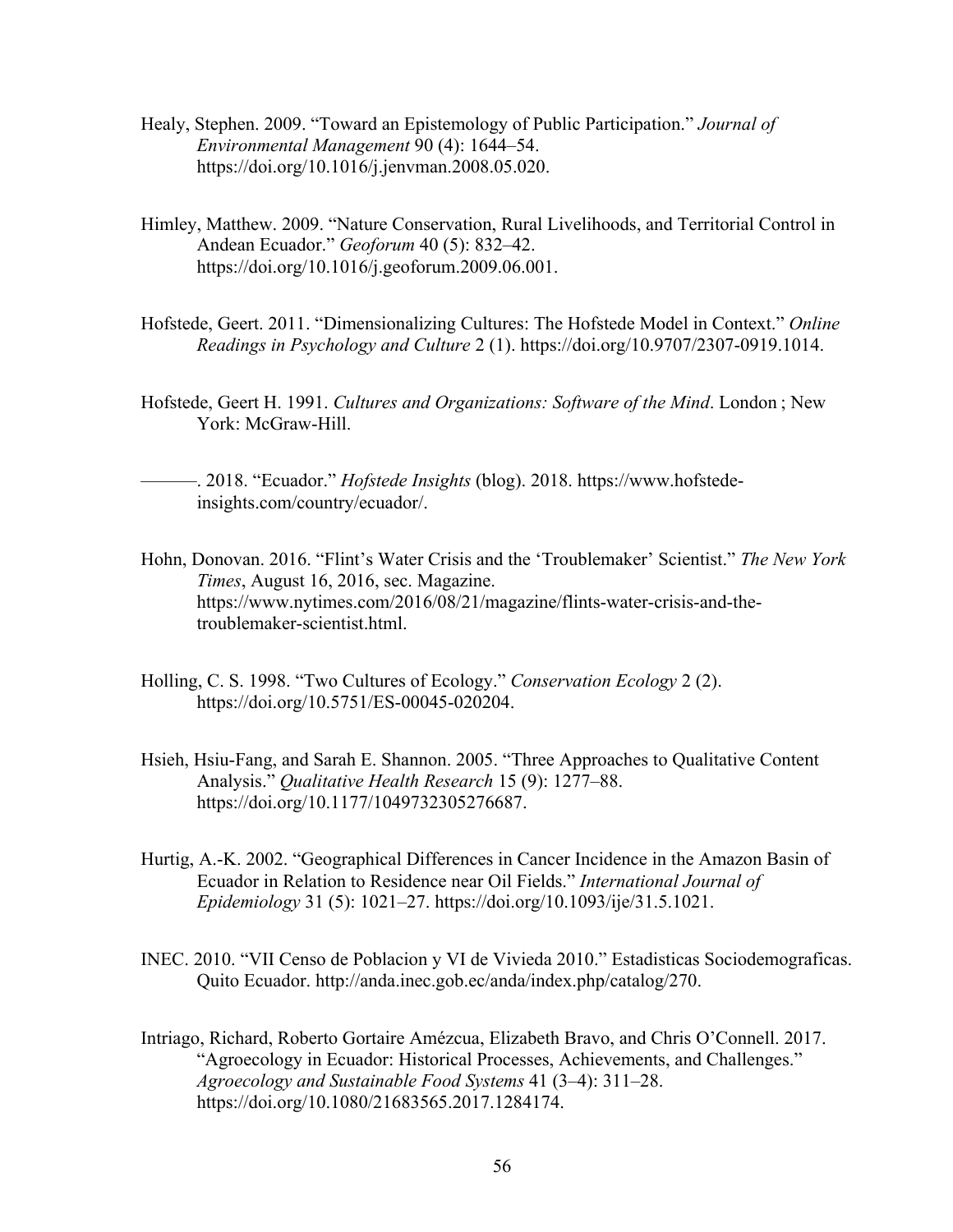- IPCC. 2001. "Impacts, Adaptations and Vulnerability the Contribution of Working Group II to the Thrid Scientific Assessment of the Intergovernmental Panel on Climate Change." Cambridge: Cambridge University Press.
- Irwin, Alan. 1995. *Citizen Science: A Study of People, Expertise, and Sustainable Development*. Environment and Society. London ; New York: Routledge.
- Johnston, Barbara Rose, ed. 1994. *Who Pays the Price? The Sociocultural Context of Environmental Crisis*. Washington, D.C: Island Press. Society for Applied Anthropology.
- Konrad, K. 2011. "Lois Gibbs: Grassroots Organizer and Environmental Health Advocate." *American Journal of Public Health* 101 (9): 1558–59. https://doi.org/10.2105/AJPH.2011.300145.
- Krasny, Marianne E, and Keith G Tidball. 2012. "Civic Ecology: A Pathway for Earth Stewardship in Cities." *Frontiers in Ecology and the Environment* 10 (5): 267–73. https://doi.org/10.1890/110230.
- Laegaard, S. 1992. "Páramos as a Secondary Vegetation Type." In *Páramos: An Andean Ecosystem under Human Influence*, edited by H. Balslev and James L. Luteyn, 151–70. London: Academic Press.
- Laurance, William F., Jeffrey Sayer, and Kenneth G. Cassman. 2014. "Agricultural Expansion and Its Impacts on Tropical Nature." *Trends in Ecology & Evolution* 29 (2): 107–16. https://doi.org/10.1016/j.tree.2013.12.001.
- Lee, Min-sun, Juyoung Lee, Bum-Jin Park, and Yoshifumi Miyazaki. 2015. "Interaction with Indoor Plants May Reduce Psychological and Physiological Stress by Suppressing Autonomic Nervous System Activity in Young Adults: A Randomized Crossover Study." *Journal of Physiological Anthropology* 34 (1). https://doi.org/10.1186/s40101- 015-0060-8.
- Lewis, Tammy L. 2016. *Ecuador's Environmental Revolutions: Ecoimperialists, Ecodependents, and Ecoresisters*. Cambridge, MA: MIT Press.
- López Sandoval, María Fernanda. 2004. *Agricultural and Settlement Frontiers in the Tropical Andes: The Páramo Belt of Northern Ecuador, 1960-1990*. Regensburger Geographische Schriften, Heft 37. Regensburg: Institut für Geographie an der Universität Regensburg.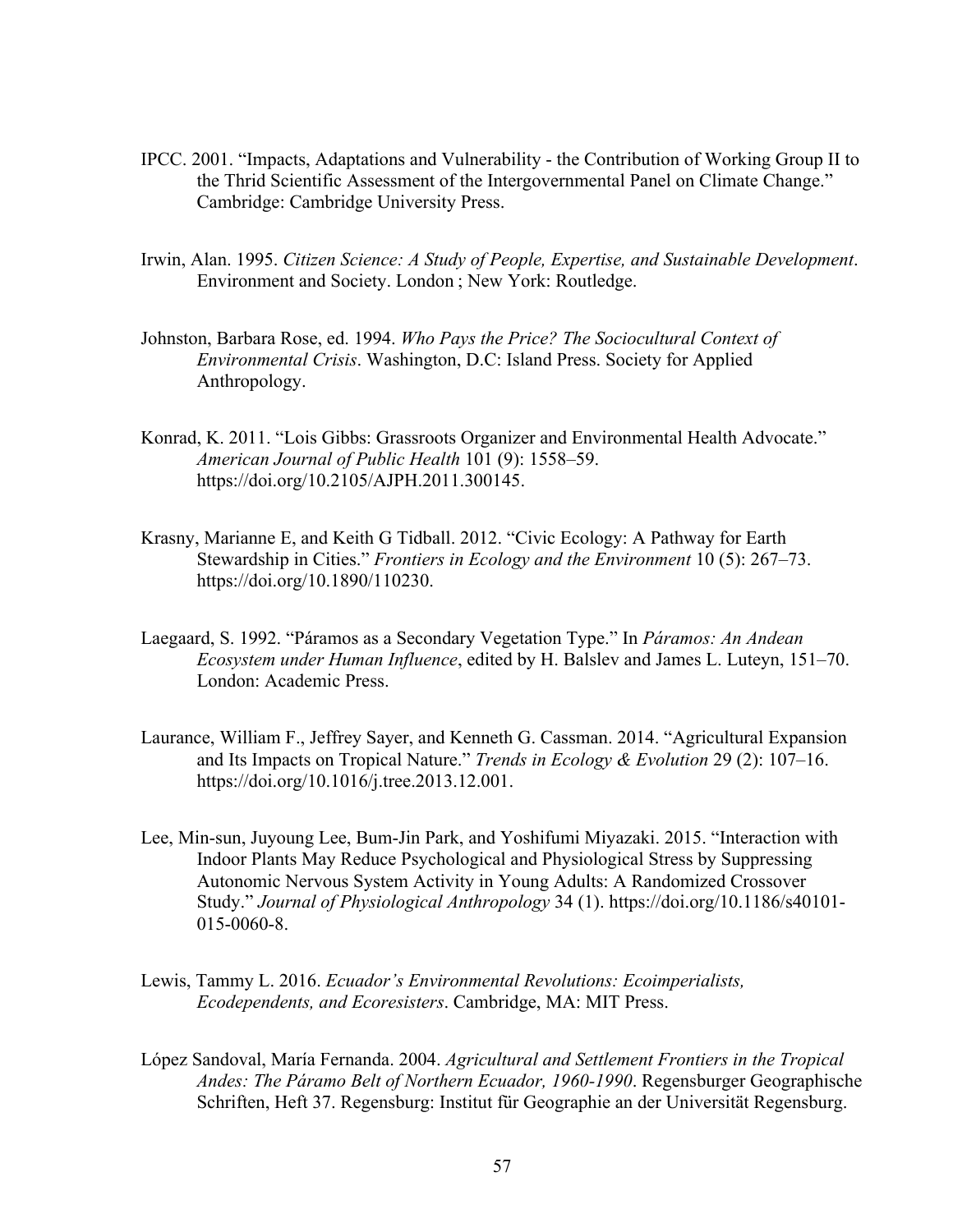- Luteyn, James L. 1992. "Paramos: Why Study Them?" In *Paramo: An Andean Ecosystem under Human Influence*, by H. Balslev and James L. Luteyn, 1–14. London: Academic Press.
- MAE, Ministerio de Ambiente. 2015. "Plan de Manejo de La Reserva Ecologica El Angel." Quito Ecuador. http://suia.ambiente.gob.ec/documents/10179/242256/24+PLAN+DE+MANEJO+EL+A NGEL.pdf/134234ba-a47d-459c-956b-37b0155df002.
- MAE, (Ministerio del Ambiente del Ecuador). 2007. "Plan Estratégico Del Sistema Nacional de Áreas Protegidas Del Ecuador 2007-2016." Informe Final de Consultoría. Proyecto GEF: Ecuador Sistema Nacional de Áreas Protegidas (SNAP-GEF). REGAL-ECOLEX. Quito.
- Maibam, Dhanaraj, and Helmut Ignat. 2014. "What Is Happening to Wetlands and What Can We Do?" *Ramsar*, 2.
- Matsuura, Masahiro, and Todd Schenk. 2017. *Joint Fact-Finding in Urban Planning and Environmental Disputes*. New York: Routledge. http://search.ebscohost.com/login.aspx?direct=true&scope=site&db=nlebk&db=nlabk& AN=1365305.
- Merriam, Sharan B., Juanita Johnson-Bailey, Ming-Yeh Lee, Youngwha Kee, Gabo Ntseane, and Mazanah Muhamad. 2001. "Power and Positionality: Negotiating Insider/Outsider Status within and across Cultures." *International Journal of Lifelong Education* 20 (5): 405–16. https://doi.org/10.1080/02601370120490.
- Michelutti, Neal, Alexander P. Wolfe, Colin A. Cooke, William O. Hobbs, Mathias Vuille, and John P. Smol. 2015. "Climate Change Forces New Ecological States in Tropical Andean Lakes." Edited by Connie Lovejoy. *PLOS ONE* 10 (2): e0115338. https://doi.org/10.1371/journal.pone.0115338.
- Miller-Rushing, Abraham, Richard Primack, and Rick Bonney. 2012. "The History of Public Participation in Ecological Research." *Frontiers in Ecology and the Environment* 10 (6): 285–90. https://doi.org/10.1890/110278.
- Mittermeier, Russell A., ed. 2004. *Hotspots Revisited: Earth's Biologically Richest and Most Endangered Terrestrial Ecoregions*. 1. engl. ed. Mexico City: CEMEX.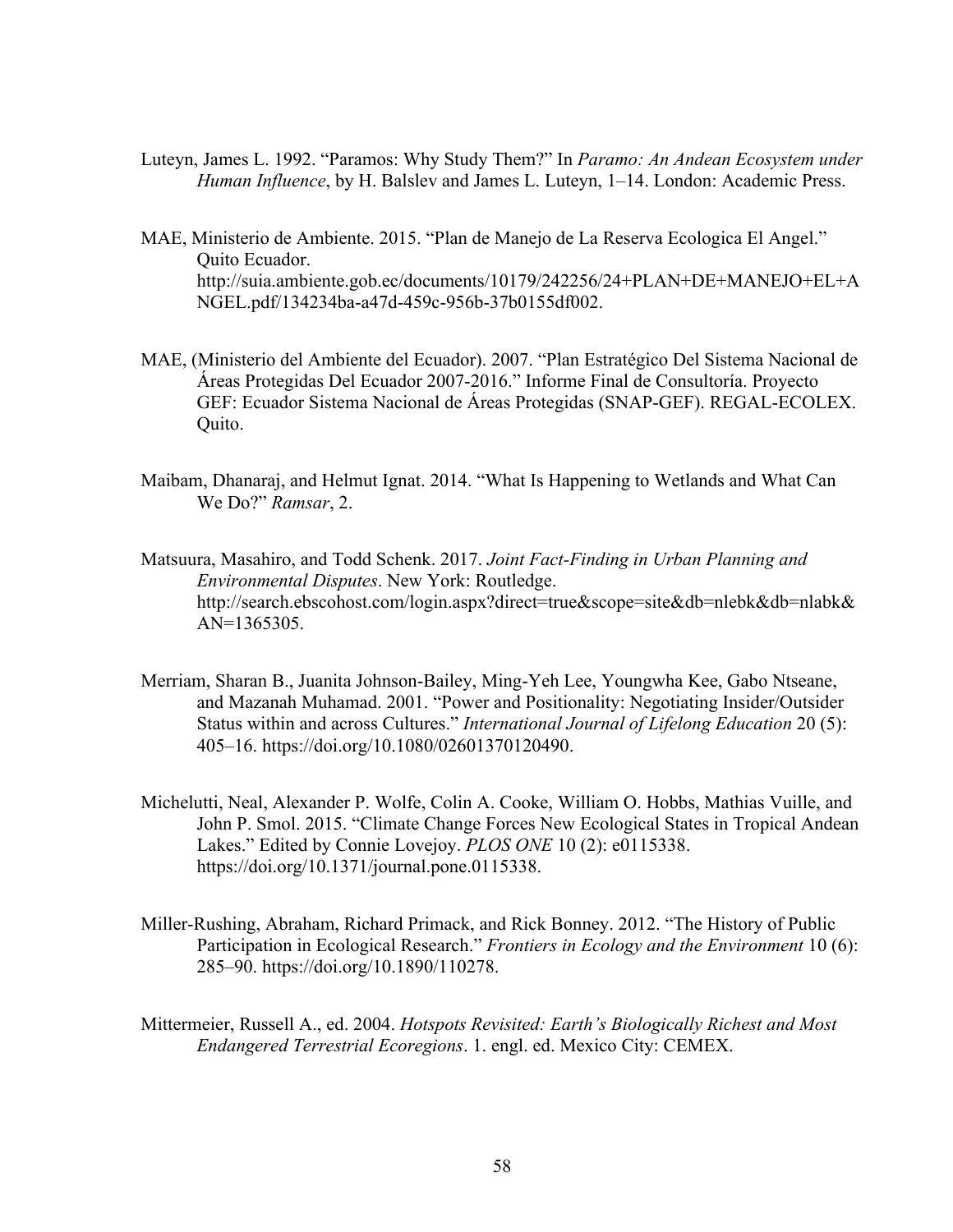- Mittermeier, Russell A., and Cristina Goettsch Mittermeier. 1997. *Megadiversity: Earth's Biologically Wealthiest Nations*. 1st English ed. México, D.F.: CEMEX.
- Moore, Kelly. 2006. "Powered by the People: Scientific Authority in Participatory Science." In *New Political Sociology of Science*, edited by Scott Frickel and Kelly Moore, 299–323. University of Wisconsin Press.
- Morán-Tejeda, Enrique, Juan Bazo, Juan I. López-Moreno, Enric Aguilar, César Azorín-Molina, Arturo Sanchez-Lorenzo, Rodney Martínez, et al. 2016. "Climate Trends and Variability in Ecuador (1966-2011): CLIMATE TRENDS AND VARIABILITY IN ECUADOR." *International Journal of Climatology* 36 (11): 3839–55. https://doi.org/10.1002/joc.4597.
- Moser, Caroline O. N. 1993. *Gender Planning and Development: Theory, Practice, and Training*. London; New York: Routledge.
- Murray, Thomas H. 1983. "Partial Knowledge." In *Ethics, The Social Sciences, and Policy Analysis*, edited by Daniel Callahan and Bruce Jennings, 305–31. Boston, MA: Springer US. https://doi.org/10.1007/978-1-4684-7015-4\_13.
- Nogué, Sandra, Valentí Rull, and Teresa Vegas-Vilarrúbia. 2013. "Elevational Gradients in the Neotropical Table Mountains: Patterns of Endemism and Implications for Conservation." Edited by Rafael Loyola. *Diversity and Distributions* 19 (7): 676–87. https://doi.org/10.1111/ddi.12017.
- O'Brien, L., M. Marzano, and R. M. White. 2013. "'Participatory Interdisciplinarity': Towards the Integration of Disciplinary Diversity with Stakeholder Engagement for New Models of Knowledge Production." *Science and Public Policy* 40 (1): 51–61. https://doi.org/10.1093/scipol/scs120.
- Ostrom, Elinor, and Michael Cox. 2010. "Moving beyond Panaceas: A Multi-Tiered Diagnostic Approach for Social-Ecological Analysis." *Environmental Conservation* 37 (04): 451– 63. https://doi.org/10.1017/S0376892910000834.
- Padrón, Ryan S., Bradford P. Wilcox, Patricio Crespo, and Rolando Célleri. 2015. "Rainfall in the Andean Páramo: New Insights from High-Resolution Monitoring in Southern Ecuador." *Journal of Hydrometeorology* 16 (3): 985–96. https://doi.org/10.1175/JHM-D-14-0135.1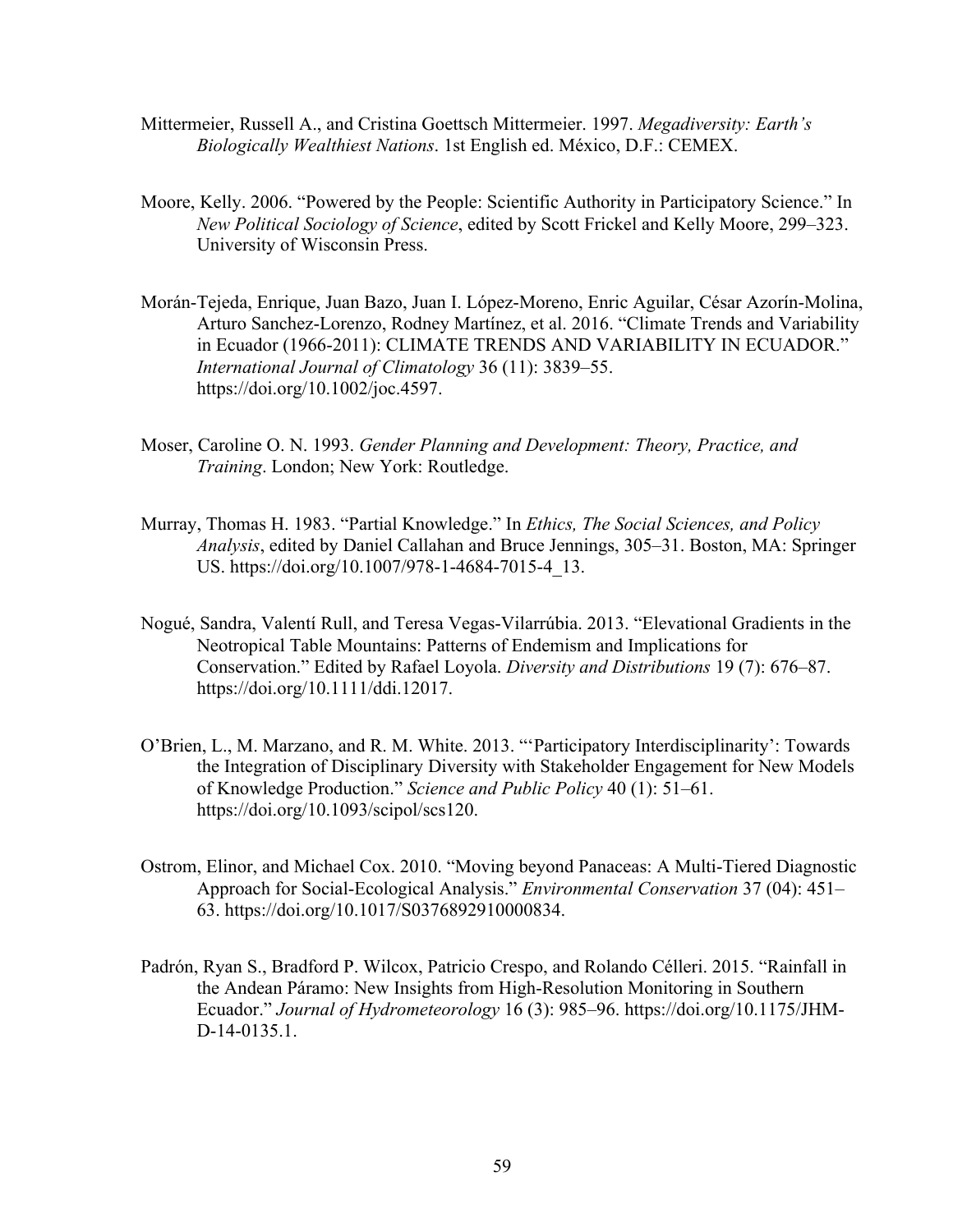- Paulson, Susan. 2003. "Gendered Practices and Landscapes in the Andes: The Shape of Asymmetrical Exchanges." *Human Organization* 62 (3): 242–54. https://doi.org/10.17730/humo.62.3.62mwrgc45nmym8xy.
	- ———. 2016. *Masculinities and Femininities in Latin America's Uneven Development*. http://search.ebscohost.com/login.aspx?direct=true&scope=site&db=nlebk&db=nlabk& AN=1055286.
- Petkova, Diana P. 2015. "Cultural Identity, Collective Self-Image and Religious Consciousness in Ecuador." *Eastern Academic Journal*, no. 4: 20.
- Pretty, J., J. Peacock, R. Hine, M. Sellens, N. South, and M. Griffin. 2007. "Green Exercise in the UK Countryside: Effects on Health and Psychological Well-Being, and Implications for Policy and Planning." *Journal of Environmental Planning and Management* 50 (2): 211–31. https://doi.org/10.1080/09640560601156466.
- Pulido, Laura. 2015. "Geographies of Race and Ethnicity 1: White Supremacy vs White Privilege in Environmental Racism Research." *Progress in Human Geography* 39 (6): 809–17. https://doi.org/10.1177/0309132514563008.
- Radcliffe, Sarah A. 2014. "Gendered Frontiers of Land Control: Indigenous Territory, Women and Contests over Land in Ecuador." *Gender, Place & Culture* 21 (7): 854–71. https://doi.org/10.1080/0966369X.2013.802675.
- Reason, Peter, and Hilary Bradbury, eds. 2008. *The Sage Handbook of Action Research: Participative Inquiry and Practice*. 2nd ed. London ; Thousand Oaks, Calif: SAGE Publications.
- Rees, William E. 2006. "Ecological Footprints and Biocapacity: Essential Elements in Sustainability Assessment." In *Renewables-Based Technology*, edited by Jo Dewulf and Herman Van Langenhove, 143–57. Chichester, UK: John Wiley & Sons, Ltd. https://doi.org/10.1002/0470022442.ch9.
- Resnik, David B., Kevin C. Elliott, and Aubrey K. Miller. 2015. "A Framework for Addressing Ethical Issues in Citizen Science." *Environmental Science & Policy* 54 (December): 475–81. https://doi.org/10.1016/j.envsci.2015.05.008.
- Rhoades, Robert E., ed. 2006. *Development with Identity: Community, Culture and Sustainability in the Andes*. Wallingford, UK ; Cambridge, MA: CABI Publishing.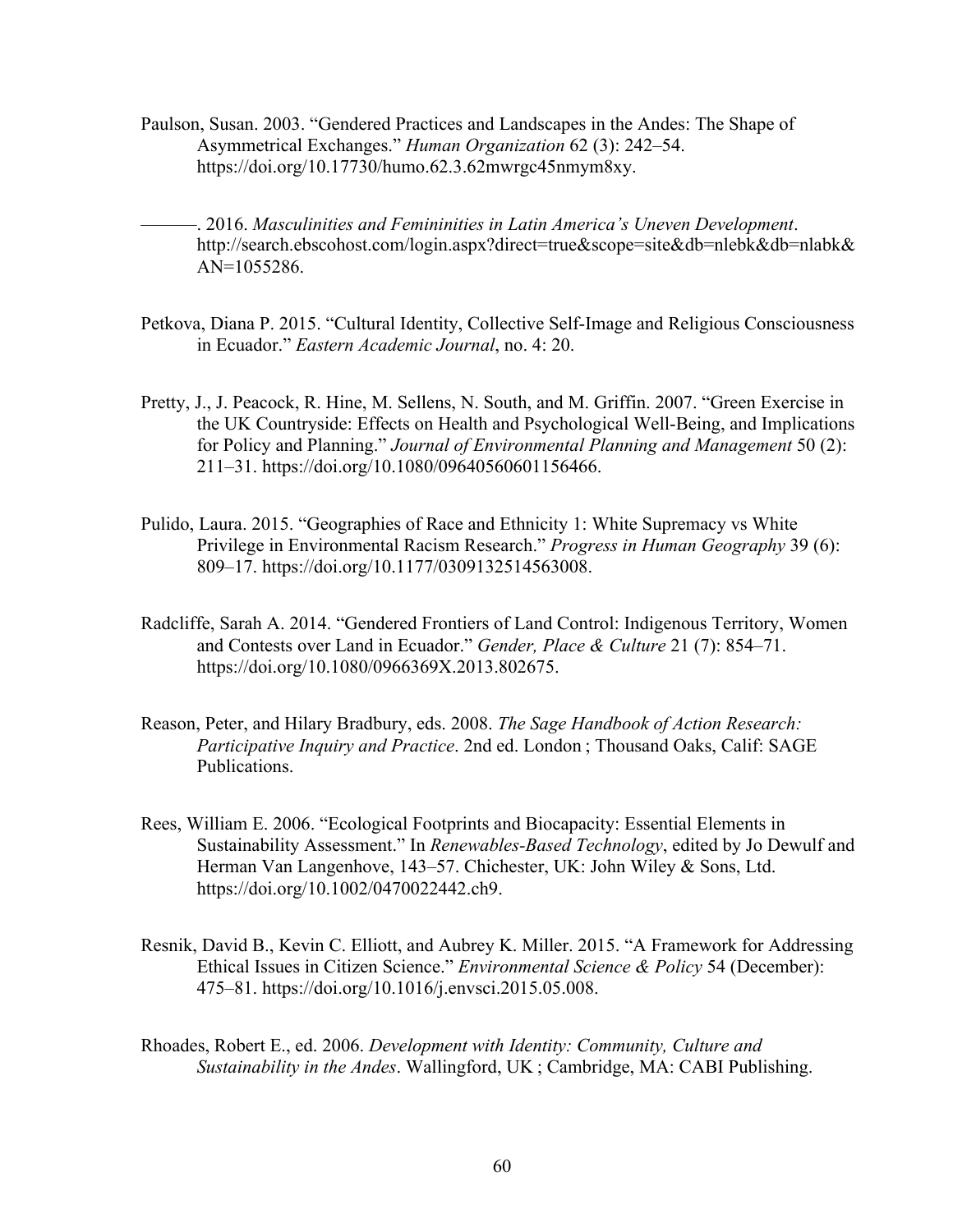- Rocheleau, Dianne E., Barbara P. Thomas-Slayter, and Esther Wangari, eds. 1996. *Feminist Political Ecology: Global Issues and Local Experiences*. International Studies of Women and Place. London ; New York: Routledge.
- Rodríguez-Mahecha, José V., Paul Salamen, Peter Jorgensen, Trisha Consiglio, Luis Suárez, Fabio Arjona, and Robert Bensted-Smith. 2004. "Tumbes-Chocó-Magdalena." In *Hotspots Revisited: Earth's Biologically Richest and Most Endangered Terrestrial Ecoregions*, edited by Russell A. Mittermeier, 1st ed., 73–79. Mexico City: CEMEX.
- Roitman, Karem. 2008. *Hybridity, Mestizaje, and Montubios in Ecuador*. English. QEH Working Paper Series 165; ODID Working Papers 165 University. Oxford: University of Oxford, Dep. of International Development. http://www3.qeh.ox.ac.uk/pdf/qehwp/qehwps165.pdf.
- Rose, Gillian. 1997. "Situating Knowledges: Positionality, Reflexivities and Other Tactics." *Progress in Human Geography* 21 (3): 305–20. https://doi.org/10.1191/030913297673302122.
- Safarzynska, Karolina. 2013. "The Coevolution of Culture and Environment." *Journal of Theoretical Biology* 322 (April): 46–57. https://doi.org/10.1016/j.jtbi.2013.01.004.
- Santacruz, Harold Moncayo. 2009. "Origen de Los Pueblos Pastos. Resumen de Investigación." En Rupestreweb. 2009. http://www.rupestreweb.info/pastos.html.
- Scharmer, Claus Otto. 2009. *Theory U: Leading from the Future as It Emerges*. San Francisco, Calif: Berrett-Koehler.
- Schilthuizen, Menno, Lilian Seip, Sean Otani, Jadda Suhaimi, and Iva Njunjić. 2017. "Three New Minute Leaf Litter Beetles Discovered by Citizen Scientists in Maliau Basin, Malaysian Borneo (Coleoptera: Leiodidae, Chrysomelidae)." *Biodiversity Data Journal* 5 (June): e21947. https://doi.org/10.3897/BDJ.5.e21947.
- Schlager, Edella. 2007. "A Comparison of Frameworks, Theories, and Models of Policy Processes." In *Theories of the Policy Process*. Boulder, CO: Westview Press.
- Shirk, Jennifer L., Heidi L. Ballard, Candie C. Wilderman, Tina Phillips, Andrea Wiggins, Rebecca Jordan, Ellen McCallie, et al. 2012. "Public Participation in Scientific Research: A Framework for Deliberate Design." *Ecology and Society* 17 (2). https://doi.org/10.5751/ES-04705-170229.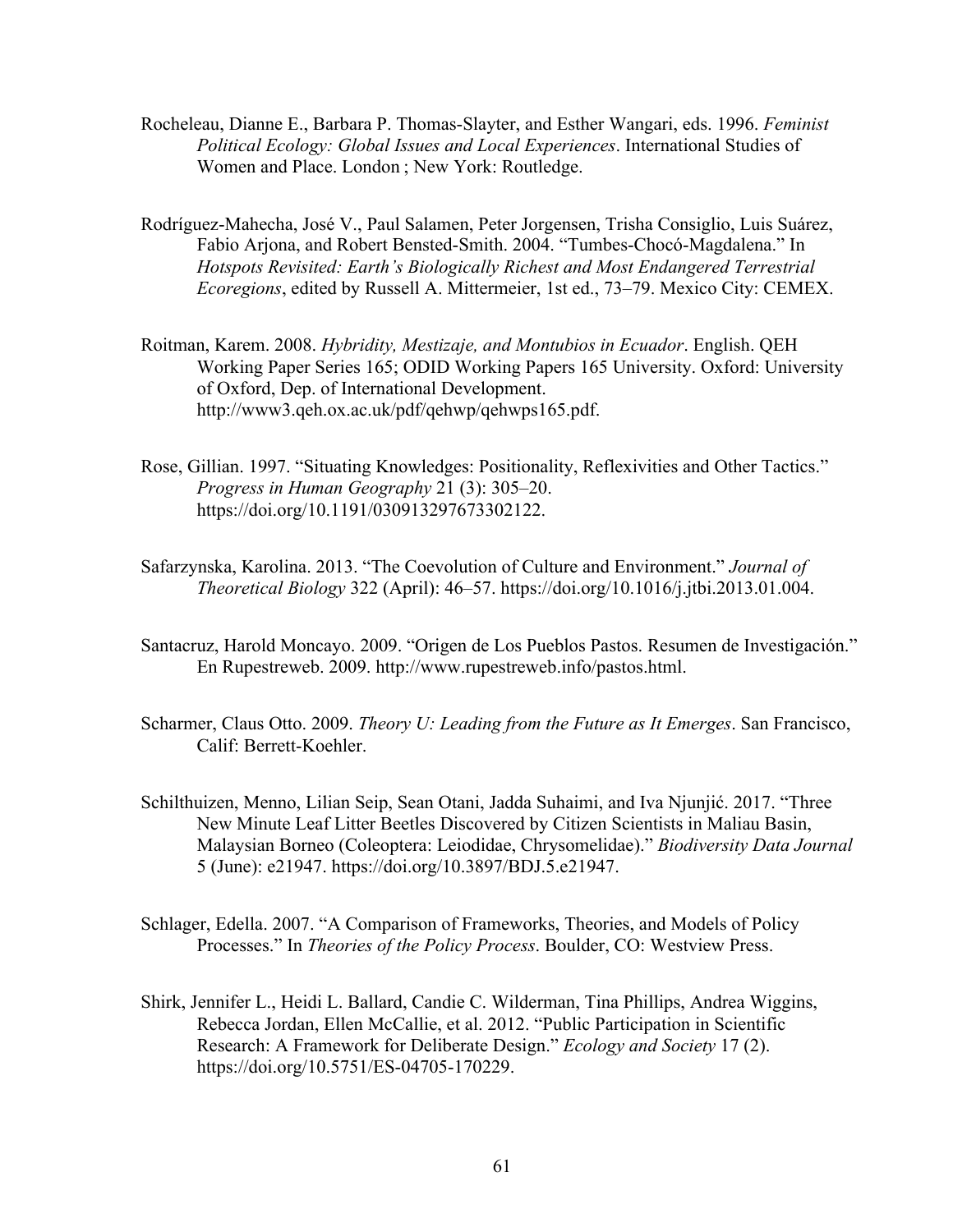- Silva, Philip. 2016. "Epistemic Cultures in Civic Ecology Practices: Making New Knowledge through Stewardship." presented at the Citizen Science Symposium, Philadelphia, PA. https://www.youtube.com/watch?v=3ZnwZUkRvBY&t=1091s.
- Simons, Gary F., and Charles D. Fennig, eds. 2017. "Ecuador." In *Ethnologue: Languages of the World*, 20th ed., https://www.ethnologue.com/country/EC. Dallas, Texas: SIL International.
- Song, Chorong, Harumi Ikei, and Yoshifumi Miyazaki. 2016. "Physiological Effects of Nature Therapy: A Review of the Research in Japan." *International Journal of Environmental Research and Public Health* 13 (8): 781. https://doi.org/10.3390/ijerph13080781.
- Spiegel, Jerry M, Jaime Breilh, Efrain Beltran, Jorge Parra, Fernanda Solis, Annalee Yassi, Alejandro Rojas, et al. 2011. "Establishing a Community of Practice of Researchers, Practitioners, Policy-Makers and Communities to Sustainably Manage Environmental Health Risks in Ecuador." *BMC International Health and Human Rights* 11 (Suppl 2): S5. https://doi.org/10.1186/1472-698X-11-S2-S5.
- Steffen, W., K. Richardson, J. Rockström, S. E. Cornell, I. Fetzer, E. M. Bennett, R. Biggs, et al. 2015. "Planetary Boundaries: Guiding Human Development on a Changing Planet." *Science* 347 (6223): 1259855–1259855. https://doi.org/10.1126/science.1259855.
- Stone, Jonathan, Jenni Barclay, Peter Simmons, Paul D Cole, Susan C Loughlin, Patricio Ramón, and Patricia Mothes. 2014. "Risk Reduction through Community-Based Monitoring: The Vigías of Tungurahua, Ecuador." *Journal of Applied Volcanology* 3 (1). https://doi.org/10.1186/s13617-014-0011-9.
- Suarez, Luis. 1988. "Seasonal Distribution and Food Habits of Spectacled Bears *Tremarctos Ornatus* in the Highlands of Ecuador." *Studies on Neotropical Fauna and Environment* 23 (3): 133–36. https://doi.org/10.1080/01650528809360755.
- Toomey, A. H. 2011. "Empowerment and Disempowerment in Community Development Practice: Eight Roles Practitioners Play." *Community Development Journal* 46 (2): 181– 95. https://doi.org/10.1093/cdj/bsp060.
- Torre, Carlos de la, and Steve Striffler, eds. 2008. *The Ecuador Reader: History, Culture, Politics*. The Latin America Readers. Durham: Duke University Press.
- Toth, Gergely, and Cecília Szigeti. 2016. "The Historical Ecological Footprint: From over-Population to over-Consumption." *Ecological Indicators* 60 (January): 283–91. https://doi.org/10.1016/j.ecolind.2015.06.040.